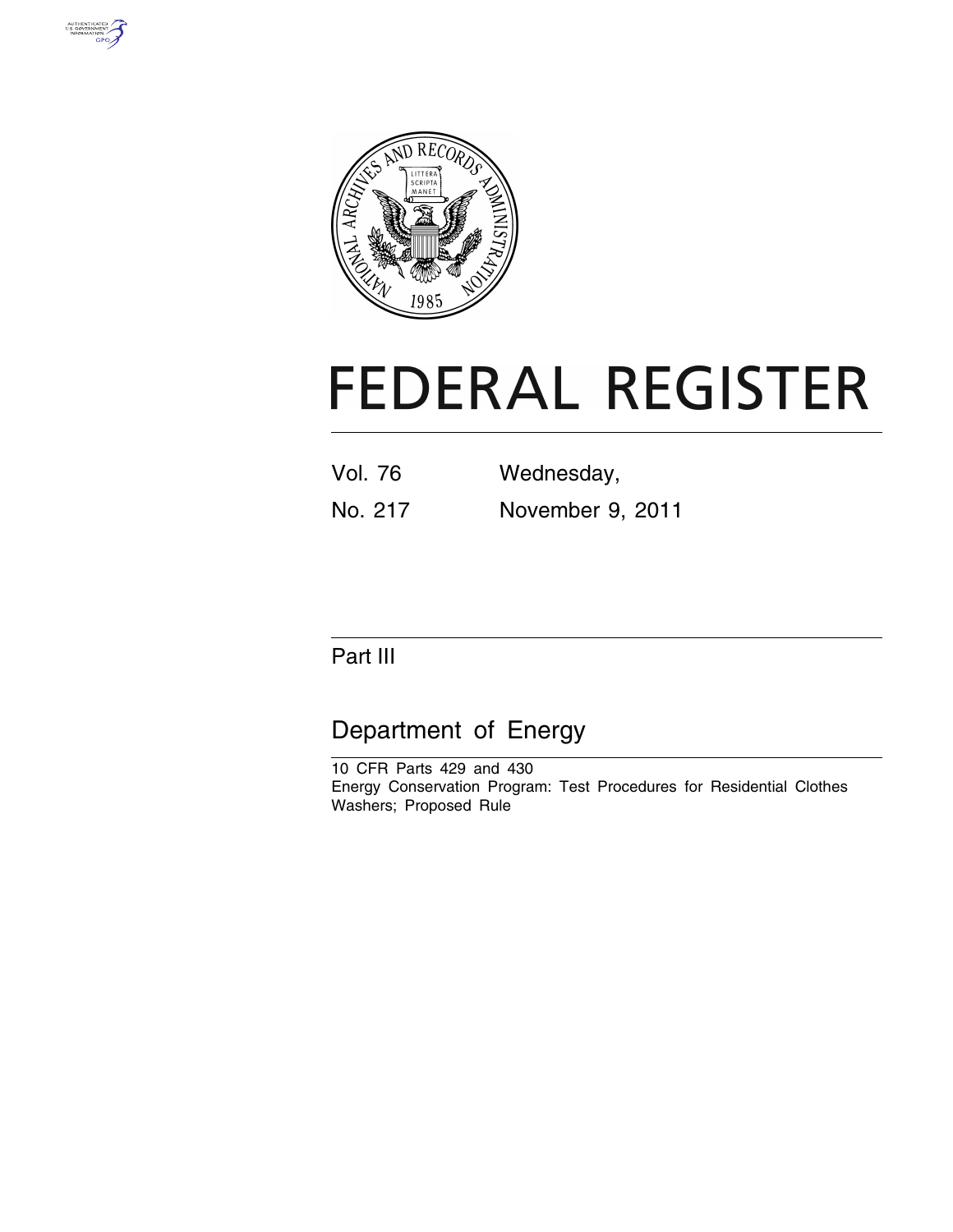# **DEPARTMENT OF ENERGY**

# **10 CFR Parts 429 and 430**

**[Docket No. EERE–2010–BT–TP–0021] RIN 1904–AC08r** 

# **Energy Conservation Program: Test Procedures for Residential Clothes Washers**

**AGENCY:** Office of Energy Efficiency and Renewable Energy, Department of Energy.

**ACTION:** Supplemental notice of proposed rulemaking.

**SUMMARY:** In this supplemental notice of proposed rulemaking (SNOPR), the U.S. Department of Energy (DOE) proposes to revise its test procedure for residential clothes washers established under the Energy Policy and Conservation Act (EPCA). DOE proposes to amend the definition of the energy test cycle to provide further clarity to ensure that the test procedure is representative of consumer behavior and repeatable among different test laboratories. This proposal incorporates suggestions received from interested parties in response to the September 21, 2010 notice of proposed rulemaking (NOPR) and the August 9, 2011 SNOPR. **DATES:** DOE will accept comments, data, and information regarding this SNOPR no later than December 9, 2011. See section V, ''Public Participation,'' for details.

**ADDRESSES:** Any comments submitted must identify the SNOPR for Test Procedures for residential clothes washers (energy test cycle), and provide docket number EERE–2011–BT–TP– 0021 and/or regulatory information number (RIN) number 1904–AC08. Comments may be submitted using any of the following methods:

1. *Federal eRulemaking Portal: [http://](http://www.regulations.gov)  [www.regulations.gov.](http://www.regulations.gov)* Follow the instructions for submitting comments.

2. *Email: [RES-CW-2010-TP-0021@ee.](mailto:RES-CW-2010-TP-0021@ee.doe.gov) [doe.gov.](mailto:RES-CW-2010-TP-0021@ee.doe.gov)* Include the docket number and/or RIN in the subject line of the message.

3. *Mail:* Ms. Brenda Edwards, U.S. Department of Energy, Building Technologies Program, Mailstop EE–2J, 1000 Independence Avenue SW., Washington, DC 20585–0121. If possible, please submit all items on a CD. It is not necessary to include printed copies.

4. *Hand Delivery/Courier:* Ms. Brenda Edwards, U.S. Department of Energy, Building Technologies Program, 950 L'Enfant Plaza, SW., Suite 600, Washington, DC 20024. Telephone: (202) 586–2945. If possible, please

submit all items on a CD. It is not necessary to include printed copies.

For detailed instructions on submitting comments and additional information on the rulemaking process, see section V of this document (Public Participation).

Docket: The docket is available for review at *[http://www.regulations.gov/](http://www.regulations.gov/#!docketDetail;D=EERE-2010-BT-TP-0021) [#!docketDetail;D=EERE-2010-BT-TP-](http://www.regulations.gov/#!docketDetail;D=EERE-2010-BT-TP-0021)[0021,](http://www.regulations.gov/#!docketDetail;D=EERE-2010-BT-TP-0021)* including **Federal Register**  notices, framework documents, public meeting attendee lists and transcripts, comments, and other supporting documents/materials. All documents in the docket are listed in the regulations.gov index. However, not all documents listed in the index may be publicly available, such as information that is exempt from public disclosure. The regulations.gov web page contains instructions on how to access all documents, including public comments, in the docket. See section V for information on how to submit comments through regulations.gov.

For further information on how to submit a comment or review other public comments and the docket, contact Ms. Brenda Edwards at (202) 586–2945 or by email:

*[Brenda.Edwards@ee.doe.gov.](mailto:Brenda.Edwards@ee.doe.gov)* 

**FOR FURTHER INFORMATION CONTACT:** Mr. Stephen L. Witkowski, U.S. Department of Energy, Office of Energy Efficiency and Renewable Energy, Building Technologies Program, EE–2J, 1000 Independence Avenue SW., Washington, DC 20585–0121. Telephone: (202) 586–7463. Email: *[Stephen.Witkowski@ee.doe.gov.](mailto:Stephen.Witkowski@ee.doe.gov)* 

Ms. Elizabeth Kohl, U.S. Department of Energy, Office of the General Counsel, GC–71, 1000 Independence Avenue SW., Washington, DC 20585–0121. Telephone: (202) 586–7796. Email: *[Elizabeth.Kohl@hq.doe.gov.](mailto:Elizabeth.Kohl@hq.doe.gov)* 

#### **SUPPLEMENTARY INFORMATION:**

#### **Table of Contents**

I. Authority and Background

- II. Summary of the Supplemental Notice of Proposed Rulemaking
- III. Discussion
	- A. Today's Proposed Revision for Part (B) of the Energy Test Cycle
	- B. Discussion of Energy Test Cycle Definition
	- 1. Background
	- 2. September 2010 NOPR Proposal and Comments Received
	- 3. August 2011 SNOPR Proposal and Comments Received
	- 4. DOE Response to All Comments
	- a. Vague Language
	- b. Elimination of Part (B)
	- c. Representativeness
	- d. Test Burden
	- e. Manufacturer Default Settings
- f. Suggested Alternative Definitions
- g. Definition of the Start and End of Each Cycle
- C. Compliance With Other EPCA Requirements
- 1. Test Burden
- 2. Commercial Clothes Washers
- IV. Procedural Issues and Regulatory Review Review Under the Regulatory Flexibility Act
- V. Public Participation
- A. Submission of Comments

#### **I. Authority and Background**

The statutory authority and background for this SNOPR are the same as that published in: (1) DOE's notice of proposed rulemaking (NOPR) to amend the test procedure for residential clothes washers, published in September 2010 (75 FR 57556, Sept. 21, 2010) (September 2010 NOPR); and (2) DOE's recent SNOPR to address the incorporation of certain provisions of IEC 62301 (Second Edition) into the test procedure (76 FR 49238, Aug. 9, 2011) (August 2011 SNOPR). Please see the September 2010 NOPR and August 2011 SNOPR for further details.

# **II. Summary of the Supplemental Notice of Proposed Rulemaking**

The revised clothes washer test procedure amendments DOE is proposing in today's SNOPR would update the definition of the energy test cycle. The proposed definition would apply to the revised test procedure to be published at appendix J2 at 10 CFR 430 subpart B. At the end of this SNOPR, DOE sets forth the proposed regulatory text from DOE's proposed test procedure amendments in the September 2010 NOPR, as amended by the August 2011 SNOPR and today's proposals.

Today's SNOPR covers only the energy test cycle definition. DOE will discuss all other aspects of the proposed test procedure revisions, and respond to comments received from interested parties on those aspects of the proposed revisions, in the final rule.

#### **III. Discussion**

*A. Today's Proposed Revision for Part (B) of the Energy Test Cycle* 

Based on the discussion of comments in the following sections, DOE proposes in today's SNOPR to modify the definition of the energy test cycle as follows:

*Energy test cycle* for a basic model means: (A) The cycle setting recommended by the manufacturer for washing cotton or linen clothes, and includes all wash/rinse temperature selections offered in that cycle setting, and

(B) if the cycle setting described in (A) does not include all wash/rinse temperature combinations available on the clothes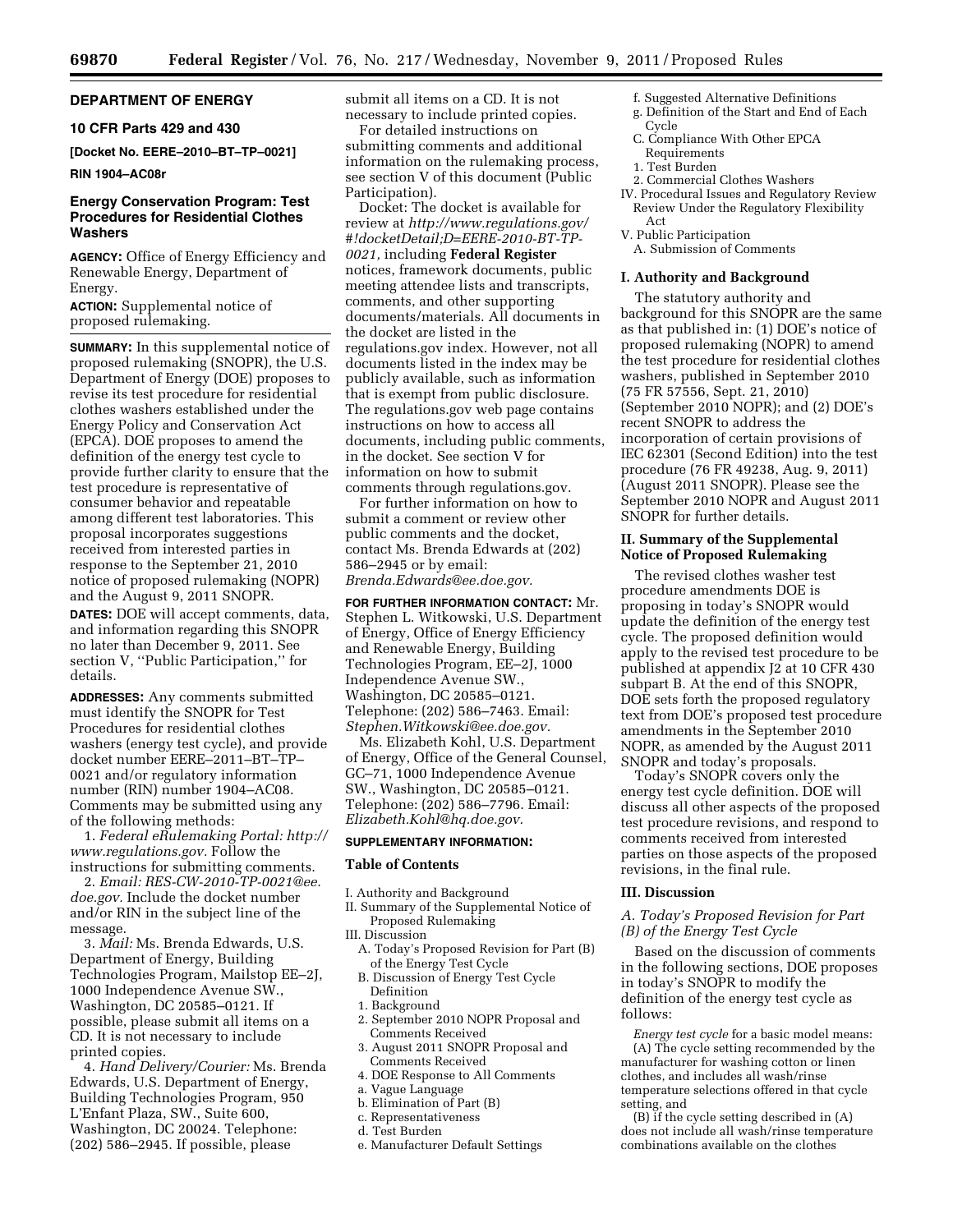washer, the energy test cycle shall also include the alternate cycle setting(s) offering these wash/rinse temperature combination(s), tested at the wash/rinse temperature combinations not available on the cycle setting described in (A).

Where multiple alternate cycle settings offer a wash/rinse temperature combination that is not available on the cycle setting recommended by the manufacturer for washing cotton or linen clothes, the cycle setting certified by the manufacturer to have the highest energy consumption, as measured according to section 2.13, shall be included in the energy test cycle.

(C) All cycle settings included under part (A) and part (B) shall be tested using each appropriate load size as defined in section 2.8 and Table 5.1.

(D) For any cycle setting tested under (A) or (B), the manufacturer default settings shall be used, except for the temperature selection, if necessary. This includes wash conditions such as agitation/tumble operation, soil level, spin speed(s), wash times, rinse times, and all other wash parameters or optional features applicable to that cycle, including water heating time for water heating clothes washers. Each wash cycle included as part of the energy test cycle shall comprise the entire active washing mode and exclude any delay start or cycle finished modes.

DOE also proposes to add a new section 2.13 to the revised test procedure as follows:

2.13 Energy Consumption for the Purpose of Certifying the Cycle Setting(s) To Be Included in Part (B) of the Energy Test Cycle Definition

Where multiple alternate cycle settings offer a wash/rinse temperature combination not available on the cycle setting recommended by the manufacturer for washing cotton or linen clothes, the cycle setting with the highest energy consumption, as measured according to this section, shall be included in the energy test cycle.

To determine which cycle setting has the highest energy consumption, establish the testing conditions set forth in section 2 of this test procedure. Select the applicable cycle setting and temperature combination. Use the manufacturer default settings for agitation/tumble operation, soil level, spin speed(s), wash times, rinse times, and all other wash parameters or optional features applicable to that cycle, including water heating time for water heating clothes washers. Each wash cycle tested under this section shall comprise the entire active washing mode and exclude any delay start or cycle finished modes.

To identify the cycle setting with the highest energy consumption, use the clothes washer's maximum test load size, determined from Table 5.1. For clothes washers with a manual water fill control system, user-adjustable adaptive water fill control system, or adaptive water fill control system with alternate manual water fill control system, use the water fill selector setting resulting in the maximum water level available for each cycle setting.

Measure each cycle setting's electrical energy consumption  $(E_B)$  and hot water consumption  $(H_B)$ . Calculate the total energy consumption for each cycle setting  $(E_{TB})$ , as follows:

 $E_{TB} = E_B + (H_B \times T \times K)$ 

Where:

 $E_B$  is the electrical energy consumption, expressed in kilowatt-hours per cycle.

- $H_B$  is the hot water consumption, expressed in gallons per cycle.
- T = temperature rise = 75 °F (41.7 °C)
- $K = Water$  specific heat in kilowatt-hours per gallon per degree  $F = 0.00240 (0.00114)$ kWh/L-°C)

The provisions proposed in today's rule would be set forth in appendix J2 and would become effective 30 days after the date of publication in the **Federal Register** of the final rule in this test procedure rulemaking. DOE would clarify in the published amended test procedures, however, that manufacturers would be required to use amended appendix J1 until the compliance date of any final rule establishing amended energy conservation standards that addresses standby and off mode power consumption for these products. 42 U.S.C. 6295(gg)(2)(C). At such time, manufacturers would begin using the test procedures in appendix J2. DOE notes that until use of appendix J2 is required, DOE's guidance on warm rinse and capacity measurement, available at *[http://www1.eere.energy.gov/buildings/](http://www1.eere.energy.gov/buildings/appliance_standards/residential/clothes_washers.html) appliance*\_*[standards/residential/](http://www1.eere.energy.gov/buildings/appliance_standards/residential/clothes_washers.html)  clothes*\_*[washers.html,](http://www1.eere.energy.gov/buildings/appliance_standards/residential/clothes_washers.html)* is still applicable.

# *B. Discussion of Energy Test Cycle Definition*

The following sections summarize DOE's previous proposals regarding the energy test cycle definition as well as comments received from interested parties. Section III.B.1 provides background on the definition of the energy test cycle. Section III.B.2 summarizes DOE's proposal published in the September 2010 NOPR and the comments received from interested parties on the energy test cycle definition. Section III.B.3 summarizes DOE's proposal published in the August 2011 SNOPR and the comments received from interested parties on the energy test cycle definition. Section III.B.4 provides DOE's responses to all comments received from both the September 2010 NOPR and August 2011

SNOPR that resulted in the proposal stated in section III.A.

#### 1. Background

The ''energy test cycle'' comprises all the wash/rinse temperature selections currently used in determining the modified energy factor (MEF) and water factor (WF) for a clothes washer, and proposed to be used for determining integrated modified energy factor (IMEF) and integrated water consumption factor (IWF). The energy test cycle is defined in section 1.7 of the current clothes washer test procedure as follows:

1.7 *Energy test cycle* for a basic model means (A) The cycle recommended by the manufacturer for washing cotton or linen clothes, and includes all wash/rinse temperature selections and water levels offered in that cycle, and (B) for each other wash/rinse temperature selection or water level available on that basic model, the portion(s) of other cycle(s) with that temperature selection or water level that, when tested pursuant to these test procedures, will contribute to an accurate representation of the energy consumption of the basic model as used by consumers. Any cycle under (A) or (B) shall include the agitation/tumble operation, spin speed(s), wash times, and rinse times applicable to that cycle, including water heating time for water heating clothes washers.

10 CFR Part 430, Subpart B, Appendix J1

The cycle setting recommended for washing cotton or linen clothes is commonly referred to as the ''Normal'' setting. DOE has observed that on clothes washers with electronic control panels, certain wash/rinse temperature combinations are commonly ''locked out'' of the Normal setting. In such cases, these wash/rinse temperatures can be accessed only by switching the control panel selection dial to one of the other settings (e.g. "Whites", "Heavy Duty", "Casual", "Permanent Press", *etc.*). DOE has observed that the extrahot wash/cold rinse and/or warm wash/ warm rinse temperature combinations are locked out of the Normal setting on some clothes washer models that offer such selections.

In cases where certain wash/rinse combinations are locked out of the Normal setting, manufacturers may test only the temperature selections available on the Normal setting, despite being able to access other wash/rinse temperature selections on other settings. Testing only the wash temperature selections available in the Normal setting may neglect part (B) of the energy test cycle definition, which requires manufacturers to switch out of the Normal setting to a different setting that allows the other temperature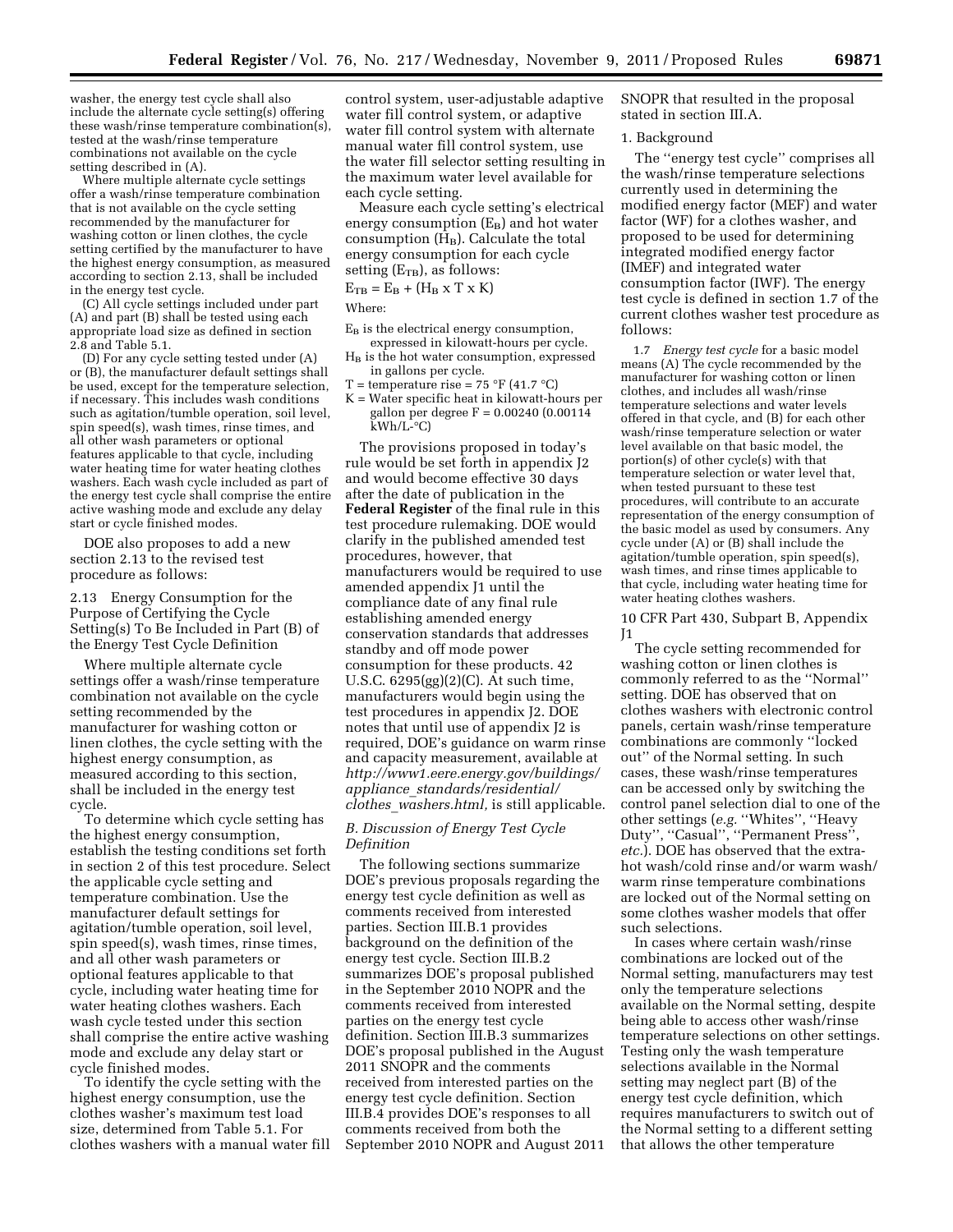combinations to be selected and tested, if such testing ''will contribute to an accurate representation of energy consumption as used by consumers.'' Because the temperature selections typically locked out of the Normal setting are those that use greater quantities of hot water and thus have higher water heating energy consumption, excluding them from the energy test cycle could increase a clothes washer's MEF, while not accurately representing the energy consumption of a particular machine as used by the consumer.

2. September 2010 NOPR Proposal and Comments Received

In the September 2010 NOPR, DOE noted that the specific language requiring manufacturers to test different temperature selections if such testing ''contribute[s] to an accurate representation of energy consumption as used by consumers'' has caused some confusion and differences in interpretation among manufacturers and independent test laboratories. DOE believes the energy test cycle definition must be clear, uniformly understood, and able to be interpreted consistently by manufacturers, competitors, and independent test laboratories without subjective judgment or reliance on proprietary data.

In the September 2010 NOPR, DOE proposed to amend part (B) of the energy test cycle definition to provide clarity in determining whether to test temperature selections that are available on the clothes washer but locked out of the Normal setting. Specifically, DOE proposed modifying part (B) as follows:

"\* \* \* (B) if the cycle described in (A) Does not include all wash/rinse temperature settings available on the clothes washer and required for testing as described in this test procedure, the energy test cycle shall also include the portions of a cycle setting offering these wash/rinse temperature settings with agitation/tumble operation, spin  $speed(s)$ , wash times, and rinse times that are largely comparable to those for the cycle recommended by the manufacturer for washing cotton or linen clothes. Any cycle under (A) or (B) shall include the default agitation/tumble operation, soil level, spin speed(s), wash times, and rinse times applicable to that cycle, including water heating time for water heating clothes washers.'' 75 FR 57556, 57575–76 (Sept. 21, 2010).

The Association of Home Appliance Manufacturers (AHAM) commented that DOE's proposal in the September 2010 NOPR to amend part (B) of the energy test cycle definition was vague, undefined, and included a significant amount of variability. AHAM noted that variability in a test procedure has

substantial consequences for manufacturers, and that the test procedure must be clear and be uniformly understood to avoid significant variations in testing across laboratories or technicians. (AHAM, No. 14 at p. 15) 1

Alliance Laundry Systems (ALS) commented that DOE's proposal is vague and the proposal would require applying consumer usage factors to all available settings other than the Normal setting. ALS believes that different certification test laboratories could not apply part (B) in any meaningful and consistent manner. Further, ALS believes the burden on manufacturers and test laboratories to try to utilize part (B) would be significant and likely unbearable. (ALS, No. 10 at p. 5)

Whirlpool Corporation (Whirlpool) commented that the term ''largely comparable'' in the proposed part (B) definition is not clear and is open to the same type of interpretation and confusion that currently exists, and strongly urged DOE to revise its proposed definition. (Whirlpool, No. 13 at p. 13)

BSH Home Appliances (BSH) commented that, while it generally agrees with the proposal to measure a complete warm wash/warm rinse cycle, the problems suggested by DOE that prompted the proposed revision of part (B) would return with the proposed wording of the energy test cycle definition. BSH stated that numerous portions of cycles without defined start and end points would need to be incorporated into energy data depending on the interpretation of the words ''largely comparable.'' According to BSH, assembling portions of cycles to test under part (B) would not represent a cycle setting that a consumer could ever select, and thus would not be representative of actual consumer usage. (BSH, No. 20 at p. 4; BSH, Public Meeting Transcript, No. 20 at pp. 188– 189) BSH further stated that it opposes the proposed definition of the energy test cycle for the following reasons: (1) The proposed definition would lead to questions about which of the ''largely comparable'' cycle settings is the ''worst case'' (*e.g.,* the cycle setting with the highest energy consumption but not the highest water consumption, the cycle setting with the highest water consumption but not the highest energy consumption, *etcetera*); (2) the uncertainty in interpreting the phrase

''contributes to an accurate representation of the energy consumption'' would be replaced with similar uncertainty in interpreting the phrase ''largely comparable.'' Accordingly, BSH questioned what threshold criteria would be used to determine whether a setting is close enough to the Normal setting to be considered comparable. BSH believes that the proposed definition could lead to every cycle setting having to be measured, with ''largely comparable'' being interpreted differently by manufacturers, certification bodies, and verification bodies. (BSH, No. 13 at p. 5; BSH, Public Meeting Transcript. No. 20 at pp. 188, 190, 193)

GE Appliances & Lighting (GE) agreed with AHAM's comments and offered an alternative definition for the energy test cycle, as follows:

*Energy test cycle* for a basic model means (A) The cycle recommended by the manufacturer for washing cotton or linen clothes, and includes all wash/rinse temperature selections and water levels offered in that cycle; and (B) If the cycle described in (A) does not include all wash/ rinse temperature selections available on the clothes washer, and these selections are required for testing as described in this test procedure, then the energy test cycle shall include the other cycles available on the clothes washer tested only at the wash/rinse temperature selections which are not available on the cycle described in (A). If a wash/rinse temperature selection not available in the cycle described in (A) is available on multiple other cycles provided on the clothes washer, then each cycle with that wash/rinse temperature selection must be tested and the cycle resulting in the most energy usage will be included in the energy test cycle.'' (GE, No. 15 at pp. 1–2)

GE expressed concern that the proposed definition supplied in the September 2010 NOPR may result in different interpretations of what should be included in the energy test cycle. Specifically, GE commented that the interpretation of what would be considered ''largely comparable to a cottons or linens cycle'' could be variable and affect the results of an energy test. GE stated that its proposed definition would clarify the definition and remove as much interpretation as possible. (GE, No. 15 at pp. 1–2) Springboard Engineering

(Springboard) interpreted the proposed definition in part (B) as requiring the warm wash/warm rinse temperature combination to be tested, but questioned whether the proposed definition provides enough direction such that different test laboratories would select similar cycle settings on the same clothes washer. Springboard noted, for example, that some clothes washers

<sup>1</sup>A notation in the form ''AHAM, No. 14 at p. 5'' identifies a written comment made by AHAM; recorded in document number 14 that is filed in the docket of the clothes washer test procedure rulemaking (Docket No. EERE–2010–BT–TP–0021); that appears on page 5 of document number 14.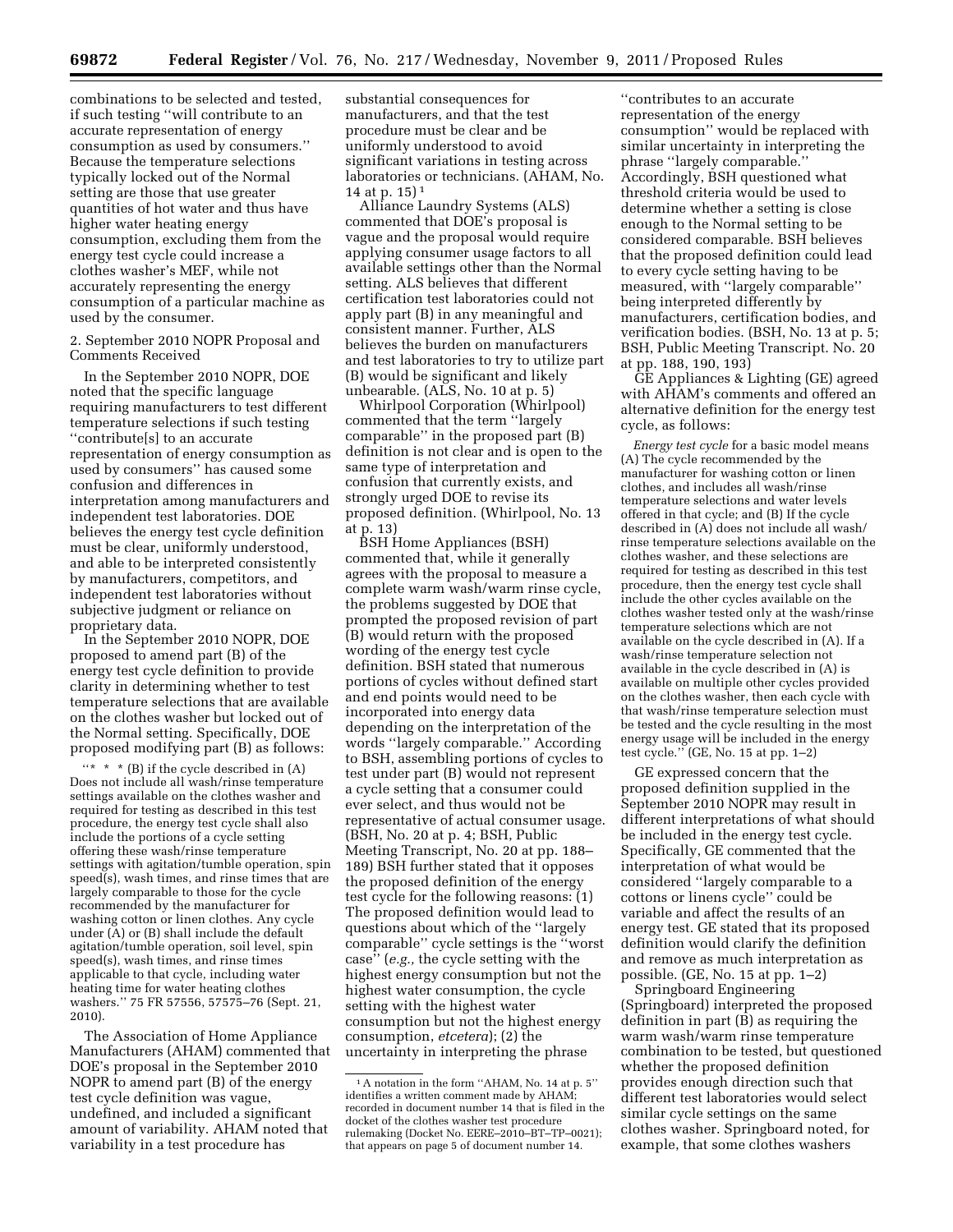have three or more warm wash/warm rinse settings to choose among, and different laboratories might use different criteria to select which setting to include in the energy test cycle. Springboard stated that it would choose the cycle setting similar in time and agitation to the Normal setting; however, Springboard noted that the possibility that one laboratory could select the ''Colors'' setting, for example, while another might select the ''Permanent Press'' setting, which could produce different measured performance. According to Springboard, different settings may not have the same wash and rinse temperatures or spin speeds, but such information would not be known without first testing each setting on the clothes washer and comparing the hot water usage. Springboard believes that these tests could increase the test burden. (Springboard, No. 11 at pp. 1–2) Springboard also noted that the different warm wash/warm rinse settings on a clothes washer may have different spin speeds, which will affect the remaining moisture content (RMC) and MEF calculation. *Id.* Furthermore, Springboard commented that some laboratories may interpret that a ''Sanitize'' setting with extra-hot wash would not have to be tested because it is not comparable to the Normal setting. Springboard questioned whether the intention of part (B) is to test the extrahot wash temperature combination, even if it has to be selected with a different setting such as the ''Sanitize'' setting. (Springboard, No. 11 at p. 2)

The Northwest Energy Efficiency Alliance (NEEA) supports DOE's proposal to account for temperature options available outside the ''Normal'' setting. NEEA believes DOE clarified this provision in the proposed language change for part (B) of the energy test cycle. (NEEA, No. 12 at p. 14)

# 3. August 2011 SNOPR Proposal and Comments Received

In testing conducted since the September 2010 NOPR, DOE observed that some clothes washers retain in memory the most recent options selected for a cycle setting the next time that cycle is run. To ensure repeatability of test results, particularly for cycles under part (B) of the energy test cycle definition, DOE proposed in the August 2011 SNOPR to further clarify that the manufacturer default conditions for each cycle setting shall be used, except for the temperature selection, if necessary. For example, if the extra-hot temperature selection was only available on the ''Whites'' setting, the manufacturer would use the Whites

setting to test that temperature option. If the default wash temperature for the Whites setting was warm or hot, however, the manufacturer would have to manually adjust the temperature to obtain the extra-hot wash temperature. For certification testing in this illustrative case, the manufacturer would use the default settings on the Whites setting for all options except the temperature selection, which would be manually adjusted to achieve the desired temperature.

In addition, DOE proposed in the August 2011 SNOPR to delete the phrase, ''and required for testing as described in this test procedure'' from part (B) as redundant and unnecessary.

In response to the revised proposal in the August 2011 SNOPR, AHAM stated that it opposes including the phrase, ''the manufacturer default settings for each cycle setting shall be used, except for the temperature selection'' in the energy test cycle definition. AHAM believes the proposed clarification is vague because it is open to interpretation by manufacturers. (AHAM, No. 24 at p. 5) AHAM further stated generally that the proposed clarification to the energy test cycle definition, as well as the existing part (B) of the definition, represent significant test burden with no corresponding benefit because the results are not representative of actual consumer use. (AHAM, No. 24 at p. 5)

ALS opposed the proposed clarification to part (B) of the energy test cycle definition, stating that the phrase ''largely comparable'' is vague and open to interpretation. (ALS, No. 22 at p. 2) ALS proposed eliminating part (B) of the energy test cycle definition entirely, due to the test burden associated with measuring energy use in every possible cycle option. ALS proposed implementing only part (A) of the energy test cycle definition, which is ''the cycle recommended by the manufacturer for washing cotton or linen clothes, and includes all the wash/ rinse temperature selections and water levels offered in that cycle.'' (ALS, No. 22 at p. 2) ALS supports DOE's proposal to clarify that the manufacturer's default settings be utilized in the energy test cycle definition. (ALS, No. 22 at p. 2)

Whirlpool disagreed with part (B) of the energy test cycle definition as proposed in the August 2011 SNOPR. Whirlpool stated that part (B) would require including temperature/water level options not recommended by the manufacturer for washing cotton and linen clothing because they may lead to clothing damage such as shrinkage, dye transfer, puckering, or other outcomes unacceptable to the consumer.

(Whirlpool, No. 27 at p. 2) Whirlpool stated that it possesses proprietary consumer data suggesting that steam and Sanitize cycle settings are used infrequently, warranting their exclusion from the energy test cycle definition. (Whirlpool, No. 27 at p. 2) Whirlpool proposes the following definition for the energy test cycle:

''*Energy test cycle* for a basic model means the cycle recommended by the manufacturer for washing cotton or linen clothes, and includes all wash/rinse temperature selections and water levels offered in that cycle. If a particular wash/rinse temperature selection or water level is available on the basic model, but is not available for selection in the cycle recommended by the manufacturer for washing cotton or linen clothes (*i.e.,* is locked out of the cycle), then that temperature selection and/or water level shall not be included in the energy test cycle.'' (Whirlpool, No. 27 at p. 2).

Whirlpool, ALS, and GE (hereafter referred to as the ''Joint Manufacturers'') submitted a joint comment on the August 2011 SNOPR. The Joint Manufacturers agree with AHAM that DOE's proposed amendment to part (B) in the August 2011 SNOPR is vague because it is open to a significant amount of interpretation by manufacturers. (Joint Manufacturers, No. 28 at p. 1) The Joint Manufacturers further agree with AHAM that the cycle setting recommended for washing cotton or linen clothes is the cycle setting that is most representative of consumer use, and if the consumer cannot select a temperature for that cycle setting, then it is not representative to arbitrarily select other settings that have that temperature option. The Joint Manufacturers stated that requiring arbitrary selection of temperatures adds ambiguity to the test procedure, which results in variability. The Joint Manufacturers urged DOE to eliminate part (B) from the proposed definition of the energy test cycle. *Id.* 

The Joint Manufacturers further stated that if DOE nevertheless decides to retain part (B) of the energy test cycle definition, the following revised language should be used for part (B):

"\* \* \*  $(B)$  if the cycle described in  $(A)$ does not include a water heating option and the clothes washer has a water heating temperature selection or cycle available, the cycle and temperature selection recommended by the manufacturer for sanitization, disinfection or similar must be included in the energy test cycle. In the case of multiple such cycles, the cycle using the most energy at the manufacturer default setting must be chosen. If the clothes washer has a water heating option and the manufacturer does not recommend a cycle for sanitization, disinfection, or similar, the energy test cycle shall include the water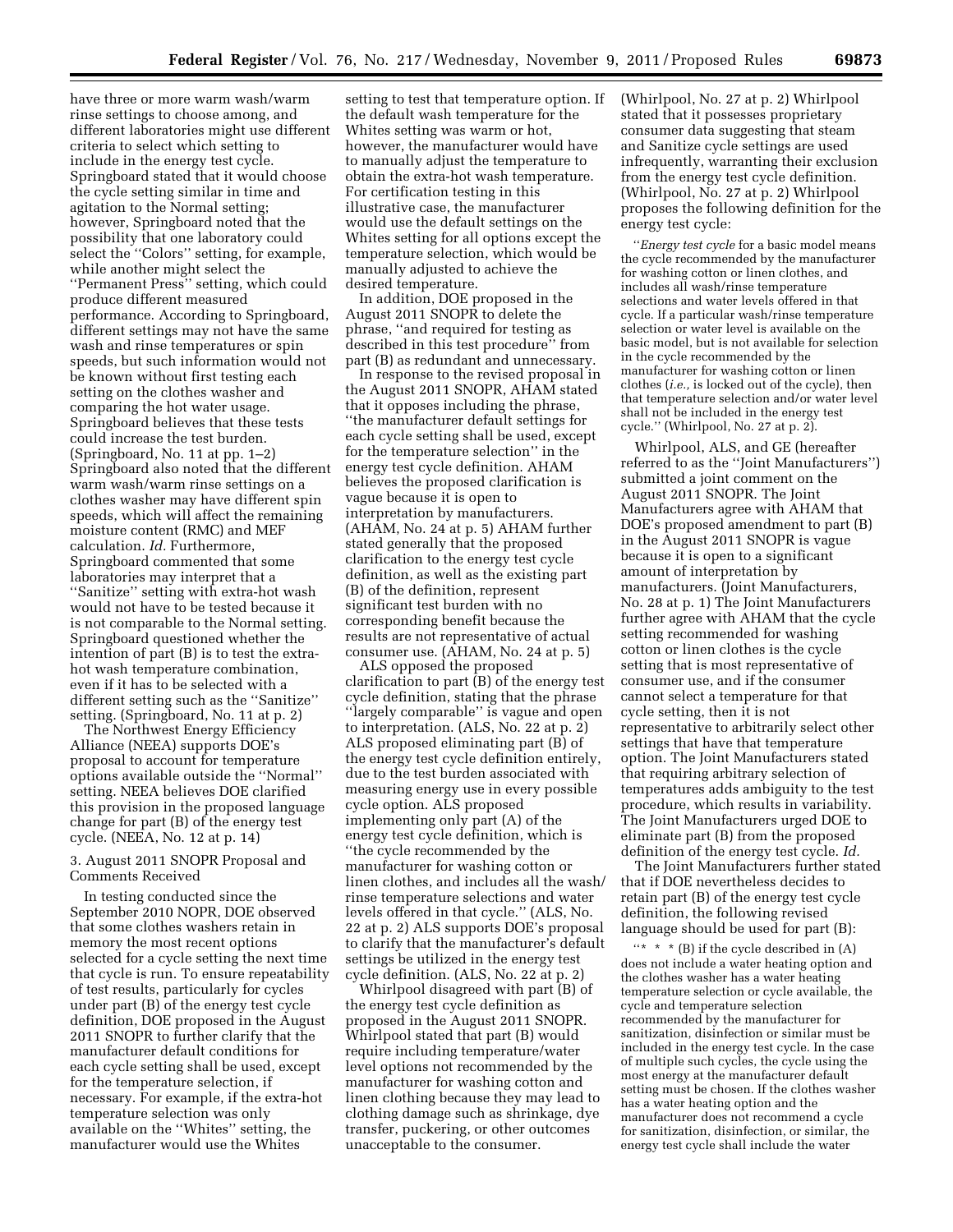heating cycle and temperature selection with the manufacturer's default cycle time. Again, in the case of multiple such cycles the cycle using the most energy at the manufacturer default setting must be chosen. Any cycle under (A) or (B) shall include the manufacturer's default agitation/tumble operation, soil level, spin speeds, wash times, and rinse times applicable to that cycle, including water heating time for water heating clothes washers.'' (Joint Manufacturers, No. 28 at pp. 1–2; Whirlpool, No. 27 at pp. 2–3).

NEEA agrees with DOE's proposed changes to the energy test cycle definition. However, NEEA believes that the point at which the test cycle starts and ends is not defined in the clothes washer test procedure. (NEEA, No. 26 at p. 4) NEEA questioned whether the beginning of the energy test cycle could be defined as the beginning of the delayed wash cycle, if any; and whether the end of the energy test cycle could be defined as the beginning of the ''inactive'' mode. (NEEA, No. 26 at p. 4) NEEA stated that defining the energy test cycle as starting with the activation of the ''delay start'' mode, if any (with the duration specified) and ending with the beginning of the inactive mode (with the duration of the ''cycle finished'' mode, if any, specified, either in minutes or number of cycles, or both), would simplify and clarify the test procedure. NEEA believes that while this could lengthen the energy test cycle itself, a greater amount of testing time could be saved by not having to set up and measure the ''delay start'' and "cycle finished" modes separately. (NEEA, No. 26 at p. 4).

### 4. DOE Response to All Comments

As outlined in the previous sections, the comments DOE received from interested parties collectively identify seven concerns related to its proposed energy test cycle definition:

(1) *Vague language.* The proposed definition is vague and would lead to significant variability in interpretation; particularly the phrase ''largely comparable.''

(2) *Elimination of part (B).* Including part (B) may not provide benefit to the public interest and should be eliminated entirely.

(3) *Representativeness.* The cycles required to be tested under the proposed part (B) are not representative of typical consumer usage patterns.

(4) *Test burden.* Third party laboratories could be required to test numerous alternate cycle settings to determine which cycles are largely comparable to the normal cycle, which could significantly increase test burden.

(5) *Manufacturer default settings.* The energy test cycle definition should

clearly specify whether the manufacturer default settings should be used, and if so, should clarify which default settings to use.

(6) *Suggested alternative definitions.*  Interested parties suggested several alternatives for defining the energy test cycle.

(7) *Definition of the start and end of each cycle.* The energy test cycle definition should clearly define what constitutes the start and end of each active wash cycle.

The following sections provide DOE's responses to each of these issues.

#### a. Vague Language

Interested parties generally commented that DOE's proposed change to part (B) of the energy test cycle definition would create just as much confusion as the current definition. Specifically, interested parties believe that the proposed definition does not provide clear enough guidance on how to determine whether a cycle setting is ''largely comparable'' to the Normal setting, which would lead to significant variability in interpretation and test results.

DOE intended the proposed definition to specify that the determination of whether to include a cycle setting under part (B) of the energy test cycle should be made by comparing the agitation/ tumble operation, spin speeds, wash times, and rinse times to those of the Normal setting. DOE acknowledges, however, that the proposed definition does not clearly define the boundaries of term ''largely comparable,'' leaving this determination to the subjective judgment of the test laboratory.

As stated earlier, DOE believes the energy test cycle definition must be clear, uniformly understood, and able to be interpreted consistently by manufacturers, competitors, and independent test laboratories without subjective judgment or reliance on proprietary data. DOE notes that under the alternative definitions proposed by the Joint Manufacturers, the determination of which cycle settings to include under part (B) would be based on an objective numerical criterion readily determined by any test laboratory: The cycle setting using the most energy.

DOE recognizes that there are other possible numerical criteria for determining whether a cycle setting should be included in the energy test cycle under part (B) of the definition, including the cycle setting using the least energy, the cycle setting with energy consumption most similar to that of the Normal setting, or cycle settings

above or below a certain energy consumption threshold.

DOE proposes, however, that including the cycle setting that uses the most energy would be the most appropriate, objective criterion for determining which cycle setting should be included under part (B) of the energy test cycle. This approach would ensure that clothes washers requiring testing under part (B) of the energy test cycle meet the applicable energy conservation standard when the maximum energy consumption representative of average consumer use is tested. This approach would also provide clarity by requiring only a single variable to be considered to make the determination. Therefore, DOE proposes in today's SNOPR that for each wash/rinse temperature combination not available under the Normal setting, the alternate cycle setting that uses the most energy must be chosen in the case where multiple alternate cycle settings offer that wash/ rinse temperature combination.

DOE notes that this criterion requires a clear definition of which components of energy consumption should be included in the measurement of each cycle setting's energy consumption—*e.g.*  electrical energy, hot water energy, energy required for moisture removal (*i.e.,* dryer energy), or a combination of these three energy components. DOE proposes that the machine electrical energy be included because this is a direct measure of a form of energy consumption by the clothes washer. DOE also proposes that the hot water energy be included for the following reasons: (1) Water temperature is the key characteristic that determines the need for testing under part (B) of the energy test cycle definition; (2) water temperature is often one of the primary parameters that consumers consider when selecting a wash/rinse cycle; (3) water heating energy represents a significant portion of a cycle's total energy consumption; (4) the test procedure already requires measuring hot water consumption for each tested cycle; and (5) a simple equation can be used to translate hot water quantity into hot water heating energy.

DOE does not propose to include the drying energy in the determination of which cycle settings should be tested under part (B) of the energy test cycle. DOE lacks information on whether an RMC value that would be measured in alternate cycle settings would be comparable or analogous to the current RMC metric from which drying energy is calculated. Currently, RMC is determined for a clothes washer based on the results of only the cold wash/ cold rinse cycle and the warm wash/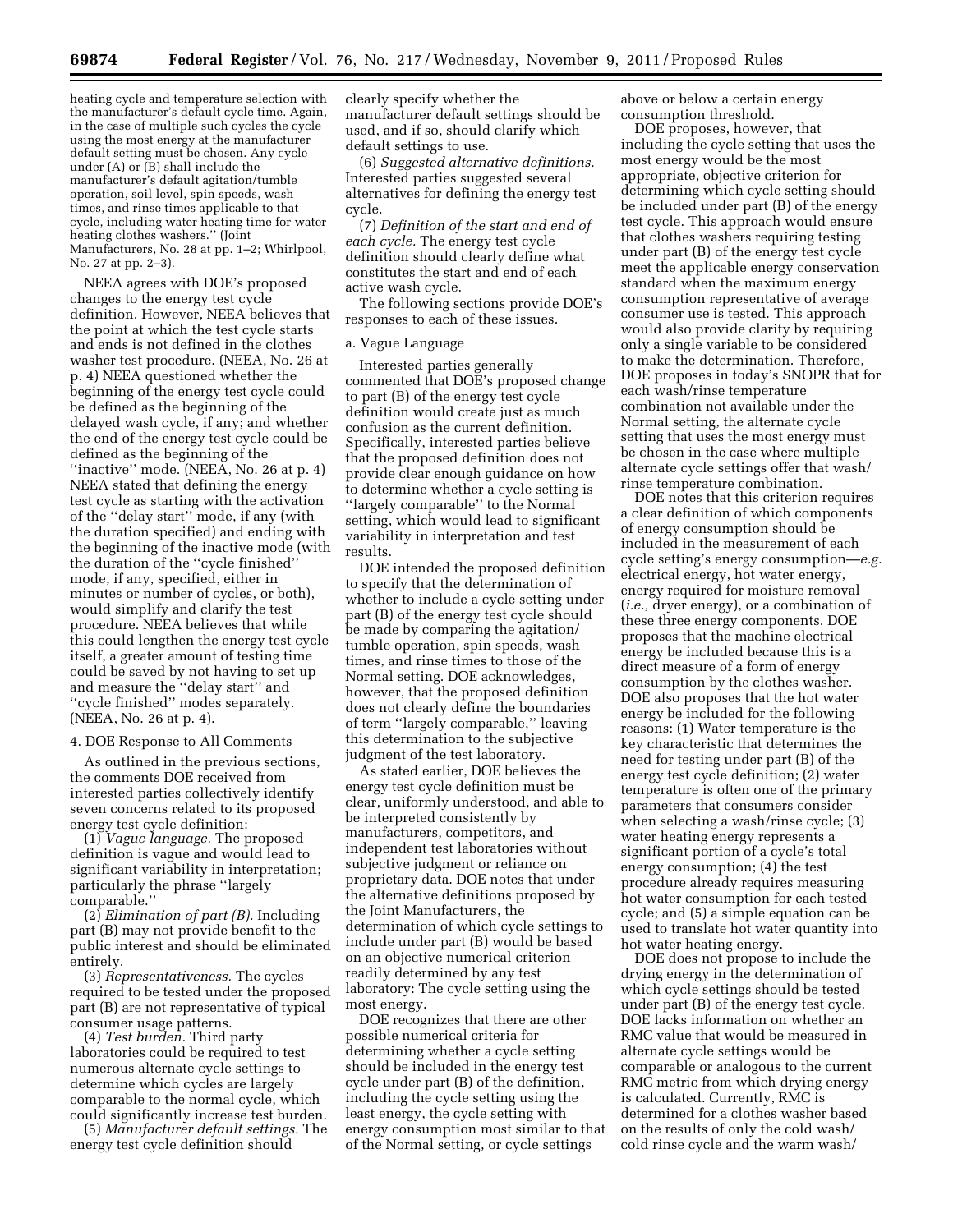warm rinse cycle (if available), at minimum and maximum spin speeds (if available), using the maximum load size. Depending on the clothes washer, this corresponds to between one and four dedicated RMC tests and could significantly increase the test burden if required to be performed for each alternate cycle setting. The weightedaverage value obtained from these RMC tests is calculated and considered to be the average RMC value for the clothes washer, across all cycles. Requiring the measurement of RMC for the individual cycles comprising the energy test cycle would be inconsistent with this methodology. Determining the energy required for moisture removal would require weighing the test cloth before and after each cycle to determine its remaining moisture content, which would also impose additional test burden. DOE further believes that in many circumstances, consumers may not be aware of variations in spin speed if that information is not displayed on the front panel of the clothes washer.

For these reasons, DOE does not believe that the drying energy should be included in determining whether a cycle setting should be tested under part (B) of the energy test cycle. Therefore, DOE proposes in today's SNOPR to include the machine electrical energy consumption and hot water energy consumption when determining each cycle setting's total energy consumption, in the identification of the cycle setting that uses the most energy for each wash/rinse temperature combination to be tested under part (B) of the energy test cycle.

Further, DOE notes that in sections 4.1.3 and 4.1.6 of the current test procedure, machine electrical energy and hot water energy are calculated as the weighted averages of each tested load size. Requiring the testing of multiple load sizes for the purpose of determining which cycle setting to select for part (B) of the energy test cycle, however, would unduly increase the test burden. Therefore, DOE proposes in today's SNOPR to require testing only the clothes washer's maximum load size, determined from Table 5.1, for the purpose of comparing the energy consumption of the alternate cycle settings considered under part (B) of the energy test cycle. Using the maximum load size will produce the most consistent, repeatable, and conservative results.

In addition, DOE notes inconsistent usage of the word ''cycle'' in the energy test cycle definition. In some instances, the word ''cycle'' refers to the labeled program setting on the clothes washer (*e.g.* ''Normal'', ''Whites'', ''Colors'',

*etc.*). In other instances, the word ''cycle'' refers to an individual wash/ rinse cycle performed during active wash mode (*e.g.* a cold wash/cold rinse cycle). To help reduce this ambiguity, DOE proposes in today's SNOPR to modify the nomenclature by using the term ''cycle setting'' to indicate the labeled program setting on the clothes washer, and the term ''cycle'' to indicate an individual wash/rinse cycle.

#### b. Elimination of Part (B)

As described in previous sections, manufacturers and AHAM commented that DOE should eliminate part (B) of the energy test cycle definition, while NEEA supports keeping part (B) to account for temperature options available outside the Normal setting.

Wash/rinse temperature combinations locked out of the Normal setting should also be included in the energy test cycle, and doing so is representative of average consumer use according to the temperature use factors (TUFs) in the test procedure. DOE is unaware of any publicly available data indicating the frequency with which consumers select the Normal setting versus other cycle settings. However, DOE notes that the TUFs in the test procedure were developed to represent consumer selection of different temperature options available on a clothes washer. Each TUF represents the frequency with which consumers select a particular temperature option on machines offering that temperature option. The TUFs do not represent the frequency with which consumers select a particular temperature option among all clothes washers on the market. For example, if a particular clothes washer offers a warm rinse option, the warm rinse TUF indicates that the typical consumer using that clothes washer will select the warm rinse option for 27 percent of all wash loads. DOE believes that the energy test cycle proposed in section III.A, which requires use of part (B) of the definition if part (A) does not include all wash/rinse temperature combinations available on the machine, should include any temperature combination for which a TUF has been developed.

If part (B) of the energy test cycle were to be eliminated, only the temperature options available in the Normal setting would be required for testing. Under this scenario, if one clothes washer offered all available temperature options in the Normal setting, while a second clothes washer offered the same temperature options but with a subset of those temperatures locked out of the Normal setting, the locked out temperature options on the second

clothes washer would not be factored into its energy efficiency rating. This would imply that consumer behavior would differ for these two clothes washers; *i.e.,* that consumers would select the locked out temperature combinations less frequently on the second machine. DOE is not aware of any data that quantifies how consumers may adjust their behavior based on the cycle setting for which a particular temperature option is available (*e.g.*  ''Normal'', ''Whites'', ''Colors'', etc.) rather than on the desired temperature option itself.

In addition, if DOE eliminated part (B) from the energy test cycle definition, manufacturers could arbitrarily exclude temperatures from the Normal setting, thus excluding them from being tested under the DOE test procedure. In the most extreme case, a manufacturer could create a Normal setting that offers only cold water temperatures, and move all heated water cycles to alternate cycle settings on the machine. In this case, consumers would likely select the alternate cycle settings for a significant portion of wash cycles, yet only the cold cycle would be required for testing under the DOE test procedure.

In summary, DOE believes that if a temperature combination is ''locked out'' of the Normal cycle setting but exists on at least one alternate cycle setting, it should be included in the energy test cycle under the assumption that a consumer will switch to one of the alternate cycles to obtain that wash/ rinse temperature combination. For the reasons stated above, DOE proposes in today's SNOPR to keep part (B) of the energy test cycle definition, and to require testing of all temperature combinations available on the machine, including any temperature options locked out of the Normal setting.

#### c. Representativeness

Manufacturers and AHAM expressed concern that the wash cycles, or portions of wash cycles, required to be tested under part (B) are not representative of consumer usage patterns. As described in the previous section, DOE does not have data to verify how consumers may adjust their behavior based on the particular cycle setting for which a temperature option is available, rather than the desired temperature option itself.

DOE acknowledges that the wording of part (B) in the current test procedure and DOE's proposals in the September 2010 NOPR and August 2011 SNOPR include language referring to ''portion(s) of other cycle(s) with that temperature selection or water level  $* * * \cdot$  that may be interpreted in different ways. DOE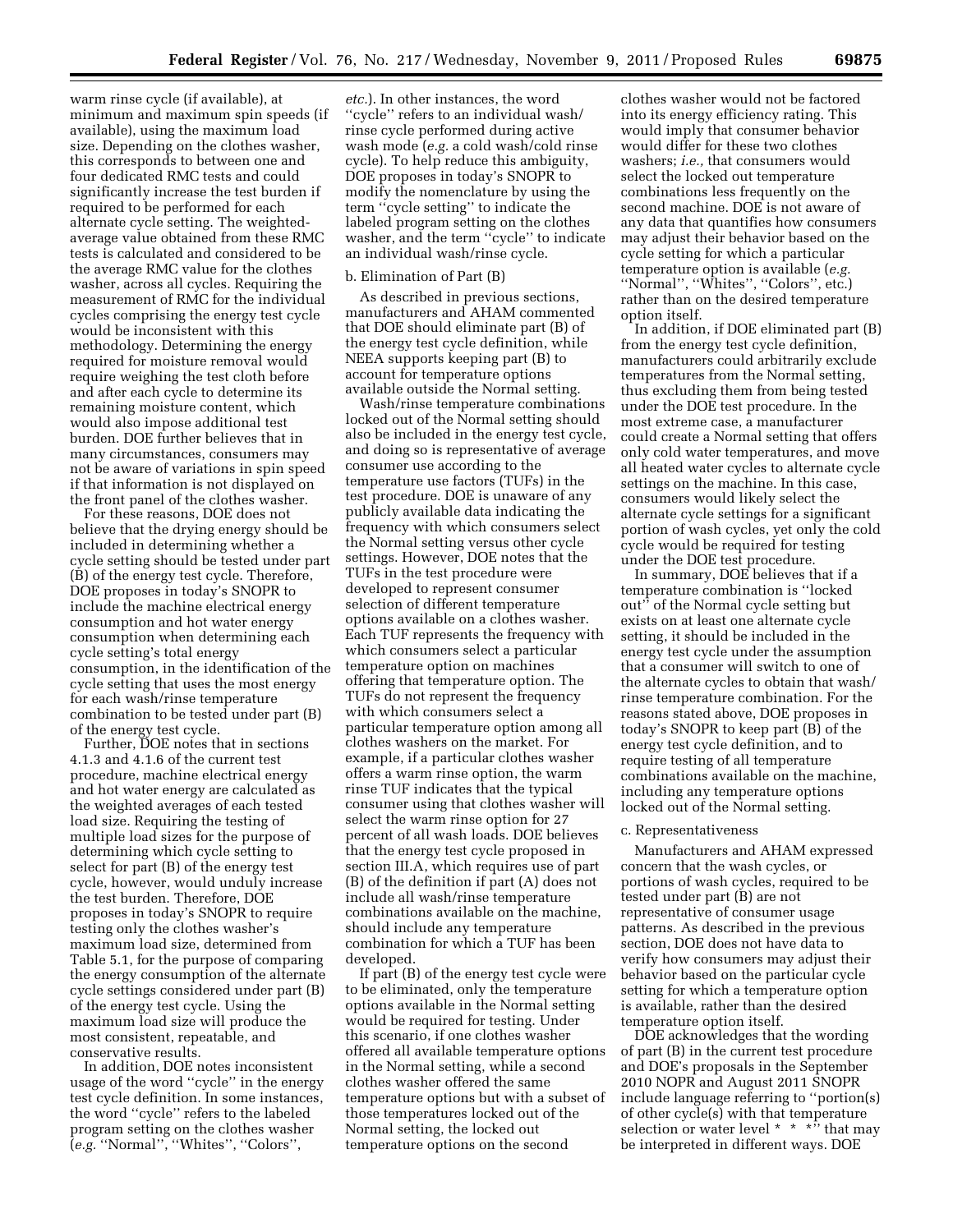does not believe that the energy test cycle should include portions of individual wash cycles. DOE concurs with BSH that assembling portions of cycles to test under part (B) (*i.e.* testing the wash portion of one cycle in combination with the rinse portion of another cycle) would not represent a cycle that a consumer could select, and thus would not be representative of actual consumer usage. As a result, the energy test cycle should include only complete wash/rinse cycles as programmed on the clothes washer. Accordingly, DOE proposes in today's SNOPR to remove the phrase ''portion(s) of other cycles'' from the definition of energy test cycle.

#### d. Test Burden

DOE acknowledges that the language it proposed in the September 2010 NOPR and August 2011 SNOPR for part (B) of the energy test cycle could significantly increase test burden if a laboratory is required to test numerous alternate cycle settings to determine which cycles are largely comparable to the normal cycle. Under today's proposal, manufacturers would test all wash/rinse temperature combinations not available under part (A) of the energy test cycle definition. Where multiple cycle settings offer these wash/ rinse temperature combinations, DOE proposes a clear, objective way for manufacturers to determine of which cycle(s) to include in the energy test cycle. DOE proposes that for each of these wash/rinse temperature combinations, manufacturers include the cycle setting that uses the most energy in the energy test cycle. DOE further proposes to require manufacturers to certify to DOE the specific cycle settings comprising the energy test cycle for each basic model of its clothes washer. This list of cycle settings would be provided to DOE and any test laboratory used by the manufacturer or DOE, so that neither DOE nor the test laboratory would be required to independently determine which cycles should be included. DOE believes that this proposal would eliminate a major source of ambiguity and inconsistency of test results among various laboratories.

This proposal would require a manufacturer to provide to DOE as part of its certification the cycle settings that a manufacturer used to determine each clothes washer's energy efficiency rating. Under DOE's certification, compliance, and enforcement program in 10 CFR part 429, subpart C, DOE can conduct assessment or enforcement testing to determine whether the manufacturer's declared energy test

cycles are those cycles for a particular wash/rinse temperature combination that use the most energy.

#### e. Manufacturer Default Settings

A typical clothes washer may allow the consumer to adjust certain parameters of a given cycle setting, such as wash/rinse temperature, water fill levels, soil level, agitation/tumble operation, spin speed, wash time, rinse time, and other optional features such as delay start, cycle-finished activity, steam injection, chemical dispensers, and signal sounds. For any active wash mode cycle included in the energy test cycle, the default manufacturer settings should be used for any parameter not explicitly specified by the test procedure because DOE is not aware of any data quantifying how often consumers select these optional features or deviate from the default manufacturer cycle settings. The test procedure specifies wash/rinse temperatures and water fill levels for all test cycles, and spin speeds for the RMC test cycles. DOE proposes in today's SNOPR to clarify in the definition of the energy test cycle that for any cycle setting tested under part (A) or (B), the manufacturer default parameters shall be used, except for the temperature selection, if necessary.

#### f. Suggested Alternative Definitions

Several manufacturers suggested alternate definitions for the energy test cycle, including specific suggestions for part (B), as described previously in sections III.B.2 and III.B.3. In response to the August 2011 SNOPR, the Joint Manufacturers proposed language for part (B) that would require testing the extra-hot cycle on water heating clothes washers. The proposal suggested that in the case of multiple such cycles, the cycle using the most energy at the manufacturer default setting must be chosen.

As described in the previous sections, DOE proposes that a cycle setting's energy consumption be used to determine whether that setting should be included under part (B). However, the definition proposed by the Joint Manufacturers would require testing only the extra-hot temperature setting under part (B). Under this proposal, if other wash/rinse temperature combinations such as warm wash/warm rinse or hot wash/cold rinse were also locked out of the Normal setting, they would not be required for testing. In contrast, GE's proposed definition for part (B), submitted in response to the September 2010 NOPR, as discussed previously, would require testing all wash/rinse temperature selections

available on the machine and not included in the Normal setting.

DOE's proposed definition of energy test cycle would require testing of all wash/rinse temperature combinations available on the machine, not just the extra-hot temperature setting, to ensure that the definition is representative of average consumer use. As stated previously, DOE's proposed definition of energy test cycle would include any temperature combination for which a TUF has been developed. As stated above, if a ''locked out'' temperature combination exists on at least one alternate cycle setting, a setting with that temperature combination should be included in the energy test cycle because the TUFs indicate that a consumer will switch to one of the alternate settings to obtain that wash/ rinse temperature combination.

Therefore, DOE proposes in today's SNOPR to use the criteria suggested by the Joint Manufacturers for determining which cycle setting to choose under part (B), and to use language suggested by GE to require testing all wash/rinse temperature combinations available on the machine not included in the Normal setting. DOE's revised proposal for part (B) of the energy test cycle definition is set forth in section III.A.

# g. Definition of the Start and End of Each Cycle

As described previously, NEEA commented that the energy test cycle does not clearly define the start and end of each wash cycle tested under the energy test cycle. DOE has observed through its own testing that delay start and cycle finished features are typically available as optional features which are not activated by default. Thus, they would not be activated during the energy test cycle, and the start and finish of each wash cycle would be unambiguous. DOE acknowledges that as delay start and cycle finished features become more prevalent in the market, however, clothes washers could be manufactured that activate some of these features by default during any of the wash cycles comprising the energy test cycle. Therefore, DOE proposes to define the start and end of the energy test cycle more clearly.

In the August 2011 SNOPR, DOE proposed adding definitions for active washing mode, delay start mode, and cycle finished mode. DOE believes that these three definitions can be used to clarify the start and end of the energy test cycle. DOE proposes in today's SNOPR to specify that each cycle included as part of the energy test cycle comprises the entire active washing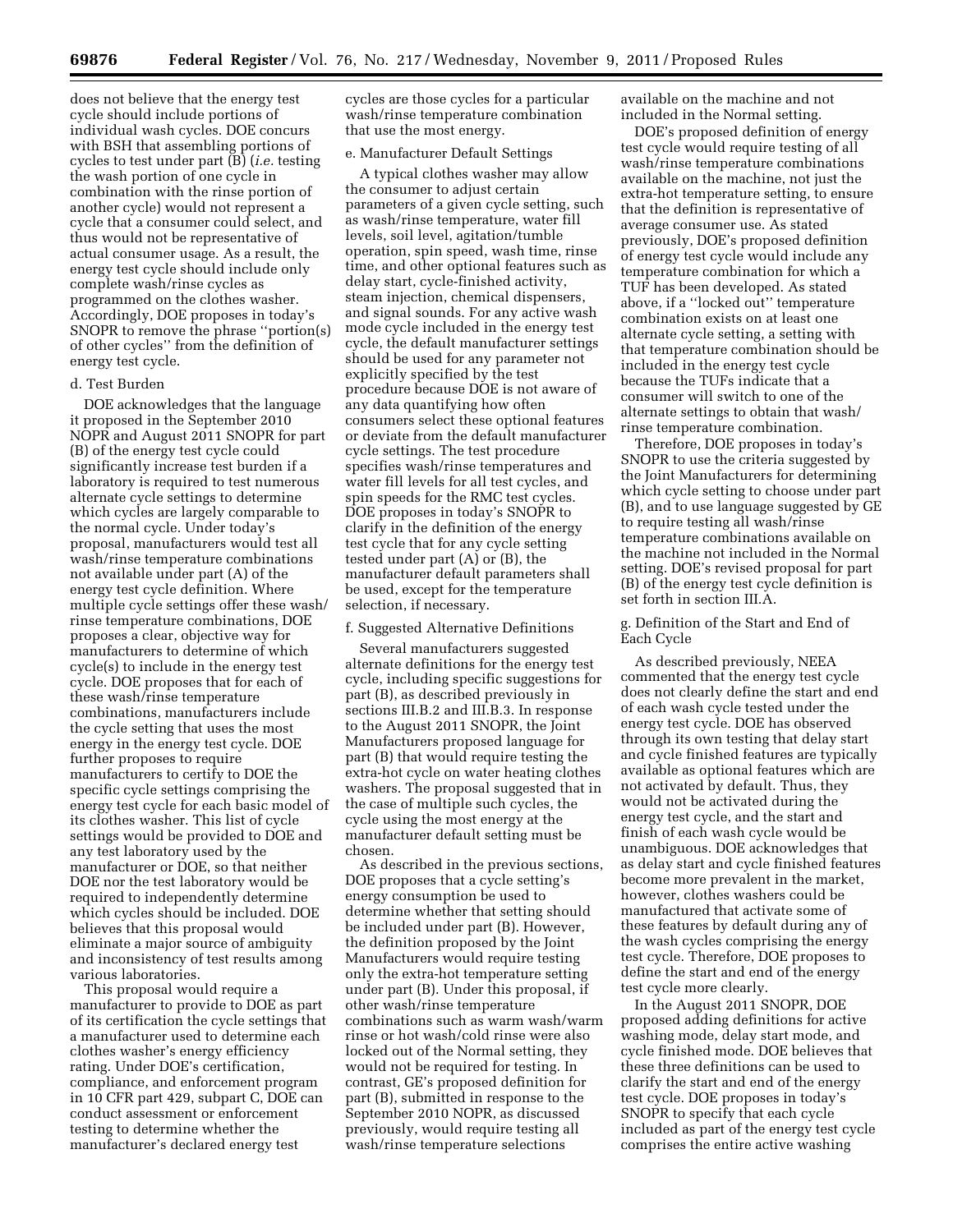mode, and excludes any delay start or cycle finished modes.

# *C. Compliance With Other EPCA Requirements*

# 1. Test Burden

EPCA requires that any test procedures prescribed or amended under this section be reasonably designed to produce test results that measure energy efficiency, energy use or estimated annual operating cost of a covered product during a representative average use cycle or period of use. Test procedures must also not be unduly burdensome to conduct.'' (42 U.S.C. 6293(b)(3))

DOE determined that the proposed test procedure amendments in the September 2010 NOPR and August 2011 SNOPR satisfy these EPCA requirements, as described in those rulemaking documents. The proposals in today's SNOPR also satisfy these requirements, as described in the following paragraphs.

Commenters stated that the proposed definition of energy test cycle in the September 2010 NOPR and August 2011 SNOPR would be vague and could significantly increase the testing burden. Today's proposal is intended to provide a clear, objective definition of energy test cycle and would require manufacturers to certify to DOE the list of cycle settings comprising the energy test cycle for each basic model of its clothes washers, so that testing laboratories would know which cycles to test. While the proposed definition of the energy test cycle would require testing additional wash cycles under part (B) to determine which cycle setting has the highest energy consumption, the manufacturer already possesses in-depth knowledge about the energy characteristics of each wash/ rinse cycle offered on its clothes washers. Other test laboratories would not be required to conduct multiple tests to determine which cycle settings should be included under part (B) of the energy test cycle. Therefore, compared to the current test procedure, DOE expects that today's proposal could reduce the test burden, because it would remove the existing uncertainty as to which cycle settings should be selected.

## 2. Commercial Clothes Washers

The test procedure for commercial clothes washers is required to be the same test procedure established for residential clothes washers. (42 U.S.C. 6314(a)(8)) Thus, the test procedure set forth in appendix J1 of subpart B of 10 CFR part 430 is also currently used to test commercial clothes washers. (10

CFR part 431.154) The definition of the energy test cycle proposed in today's SNOPR could affect the measurement of active mode energy use. DOE notes that 42 U.S.C. 6293(e)(3) provides that models of covered products in use before the date on which an amended energy conservation standard (developed using the amended test procedure pursuant to 42 U.S.C. 6293(e)(2)) becomes effective that comply with the energy conservation standard applicable to such covered products on the day before such date are deemed to comply with the amended standard. The same is true of revisions of such models that come into use after such date and have the same energy efficiency, energy use or water use characteristics.

# **IV. Procedural Issues and Regulatory Review**

The regulatory reviews conducted for this proposed rule are identical to those conducted for the August 2011 SNOPR. An update to the Regulatory Flexibility Act certification is set forth below. Please see the August 2011 SNOPR for further details.

# *Review Under the Regulatory Flexibility Act*

The Regulatory Flexibility Act (5 U.S.C. 601 *et seq.*) requires preparation of an initial regulatory flexibility analysis (IFRA) for any rule that by law must be proposed for public comment, unless the agency certifies that the rule, if promulgated, will not have a significant economic impact on a substantial number of small entities. As required by Executive Order 13272, ''Proper Consideration of Small Entities in Agency Rulemaking,'' 67 FR 53461 (August 16, 2002), DOE published procedures and policies on February 19, 2003, to ensure that the potential impacts of its rules on small entities are properly considered during the DOE rulemaking process. 68 FR 7990. DOE has made its procedures and policies available on the Office of the General Counsel's Web site: *[http://](http://www.gc.doe.gov) [www.gc.doe.gov.](http://www.gc.doe.gov)* 

DOE reviewed today's supplemental proposed rule under the provisions of the Regulatory Flexibility Act and the procedures and policies published on February 19, 2003. DOE tentatively concluded that the September 2010 NOPR and August 2011 SNOPR would not have a significant impact on a substantial number of small entities, and today's SNOPR contains no revisions to that proposal that would result in a significant impact on a substantial number of small entities.

The factual basis for this certification is as follows:

The Small Business Administration (SBA) considers a business entity to be small business, if, together with its affiliates, it employs less than a threshold number of workers specified in 13 CFR part 121. These size standards and codes are established by the North American Industry Classification System (NAICS). The threshold number for NAICS classification code 335224, which applies to household laundry equipment manufacturers and includes clothes washer manufacturers, is 1,000 employees. Searches of the SBA Web site 2 to identify clothes washer manufacturers within these NAICS codes identified, out of approximately 17 manufacturers supplying clothes washers in the United States, only one small business. This small business manufactures laundry appliances, including clothes washers. The other manufacturers supplying clothes washers are large, multinational corporations.

The proposed rule would amend DOE's test procedure by revising the definition of energy test cycle to more precisely define which cycles are required for testing under part (B) of the definition.

DOE believes these additional requirements would not be expected to impose a significant economic burden on entities subject to the applicable testing requirements. Today's proposal is intended to provide a clear, objective definition of energy test cycle, which is expected to reduce the testing burden. The provisions in today's SNOPR would also require manufacturers to report to DOE the cycle settings comprising the complete energy test cycle for each basic model. Manufacturers already possess in-depth knowledge about the energy characteristics of each wash/rinse cycle offered on their clothes washers, so DOE expects manufacturers to experience little or no additional test burden due to today's proposed revisions.

For these reasons, DOE certifies that if adopted, the September 2010 NOPR, as modified by the August 2011 SNOPR and today's SNOPR, would not have a significant economic impact on a substantial number of small entities. Accordingly, DOE has not prepared a regulatory flexibility analysis for this rulemaking. DOE has previously transmitted the certification and supporting statement of factual basis to the Chief Counsel for Advocacy of the SBA for review under 5 U.S.C. 605(b).

<sup>2</sup>A searchable database of certified small businesses is available online at: *[http://](http://dsbs.sba.gov/dsbs/search/dsp_dsbs.cfm) [dsbs.sba.gov/dsbs/search/dsp](http://dsbs.sba.gov/dsbs/search/dsp_dsbs.cfm)*\_*dsbs.cfm.*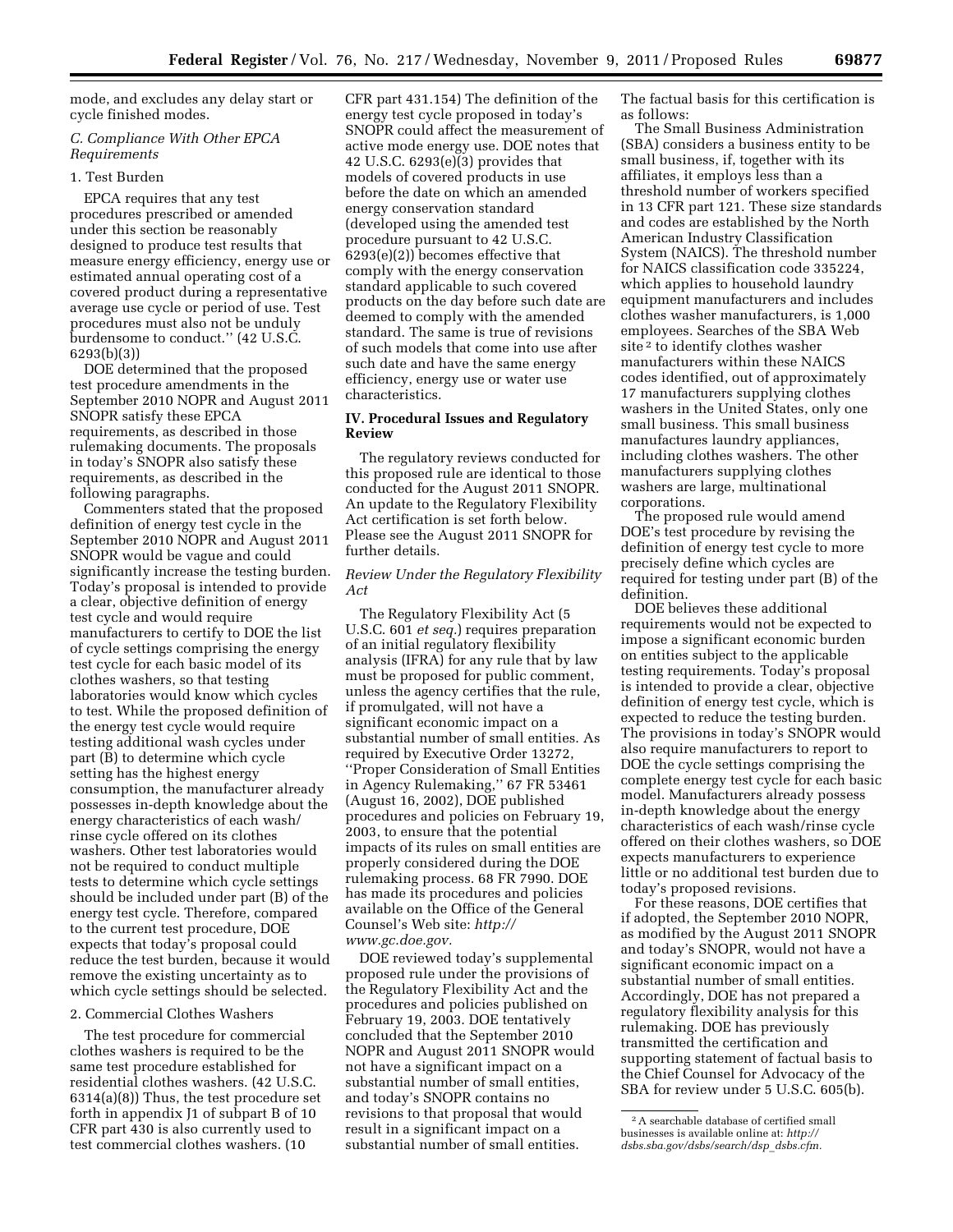DOE seeks comment on the updated certification set forth above.

# **V. Public Participation**

#### *A. Submission of Comments*

DOE will accept comments, data, and information regarding this proposed rule before or after the public meeting, but no later than the date provided in the **DATES** section at the beginning of this proposed rule. Interested parties may submit comments using any of the methods described in the **ADDRESSES** section at the beginning of this notice.

*Submitting comments via regulations.gov.* The *[http://](http://www.regulations.gov)  [www.regulations.gov](http://www.regulations.gov)* web page will require you to provide your name and contact information. Your contact information will be viewable to DOE Building Technologies staff only. Your contact information will not be publicly viewable except for your first and last names, organization name (if any), and submitter representative name (if any). If your comment is not processed properly because of technical difficulties, DOE will use this information to contact you. If DOE cannot read your comment due to technical difficulties and cannot contact you for clarification, DOE may not be able to consider your comment.

However, your contact information will be publicly viewable if you include it in the comment or in any documents attached to your comment. Any information that you do not want to be publicly viewable should not be included in your comment, nor in any document attached to your comment. Persons viewing comments will see only first and last names, organization names, correspondence containing comments, and any documents submitted with the comments.

Do not submit to regulations.gov information for which disclosure is restricted by statute, such as trade secrets and commercial or financial information (hereinafter referred to as Confidential Business Information (CBI)). Comments submitted through regulations.gov cannot be claimed as CBI. Comments received through the Web site will waive any CBI claims for the information submitted. For information on submitting CBI, see the Confidential Business Information section.

DOE processes submissions made through regulations.gov before posting. Normally, comments will be posted within a few days of being submitted. However, if large volumes of comments are being processed simultaneously, your comment may not be viewable for up to several weeks. Please keep the

comment tracking number that regulations.gov provides after you have successfully uploaded your comment.

*Submitting comments via email, hand delivery, or mail.* Comments and documents submitted via email, hand delivery, or mail also will be posted to regulations.gov. If you do not want your personal contact information to be publicly viewable, do not include it in your comment or any accompanying documents. Instead, provide your contact information on a cover letter. Include your first and last names, email address, telephone number, and optional mailing address. The cover letter will not be publicly viewable as long as it does not include any comments

Include contact information each time you submit comments, data, documents, and other information to DOE. If you submit via mail or hand delivery, please provide all items on a CD, if feasible. It is not necessary to submit printed copies. No facsimiles (faxes) will be accepted.

Comments, data, and other information submitted to DOE electronically should be provided in PDF (preferred), Microsoft Word or Excel, WordPerfect, or text (ASCII) file format. Provide documents that are not secured, written in English, and are free of any defects or viruses. Documents should not contain special characters or any form of encryption and, if possible, they should carry the electronic signature of the author.

*Campaign form letters.* Please submit campaign form letters by the originating organization in batches of between 50 to 500 form letters per PDF or as one form letter with a list of supporters' names compiled into one or more PDFs. This reduces comment processing and posting time.

*Confidential Business Information.*  According to 10 CFR 1004.11, any person submitting information that he or she believes to be confidential and exempt by law from public disclosure should submit via email, postal mail, or hand delivery two well-marked copies: One copy of the document marked confidential including all the information believed to be confidential, and one copy of the document marked non-confidential with the information believed to be confidential deleted. Submit these documents via email or on a CD, if feasible. DOE will make its own determination about the confidential status of the information and treat it according to its determination.

Factors of interest to DOE when evaluating requests to treat submitted information as confidential include: (1) A description of the items; (2) whether

and why such items are customarily treated as confidential within the industry; (3) whether the information is generally known by or available from other sources; (4) whether the information has previously been made available to others without obligation concerning its confidentiality; (5) an explanation of the competitive injury to the submitting person which would result from public disclosure; (6) when such information might lose its confidential character due to the passage of time; and (7) why disclosure of the information would be contrary to the public interest.

It is DOE's policy that all comments may be included in the public docket, without change and as received, including any personal information provided in the comments (except information deemed to be exempt from public disclosure). Approval of the Office of the Secretary

The Secretary of Energy has approved publication of this proposed rule.

#### **List of Subjects**

#### *10 CFR Part 429*

Confidential business information, Energy conservation, Household appliances, Imports, Reporting and recordkeeping requirements.

#### *10 CFR Part 430*

Administrative practice and procedure, Confidential business information, Energy conservation, Household appliances, Imports, Incorporation by reference, Intergovernmental relations, Small businesses.

Issued in Washington, DC, on October 27, 2011.

#### **Kathleen B. Hogan,**

*Deputy Assistant Secretary of Energy Efficiency, Energy Efficiency and Renewable Energy.* 

For the reasons stated in the preamble, DOE proposes to amend parts 429 and 430 of title 10 of the Code of Federal Regulations, as set forth below:

# **PART 429—CERTIFICATION, COMPLIANCE, AND ENFORCEMENT FOR CONSUMER PRODUCTS AND COMMERCIAL AND INDUSTRIAL EQUIPMENT**

1. The authority citation for part 429 continues to read as follows:

**Authority:** 42 U.S.C. 6291–6317.

2. Section 429.20 is amended by revising paragraphs (a)(2)(i) introductory text, (a)(2)(ii) introductory text, and (b)(2) to read as follows: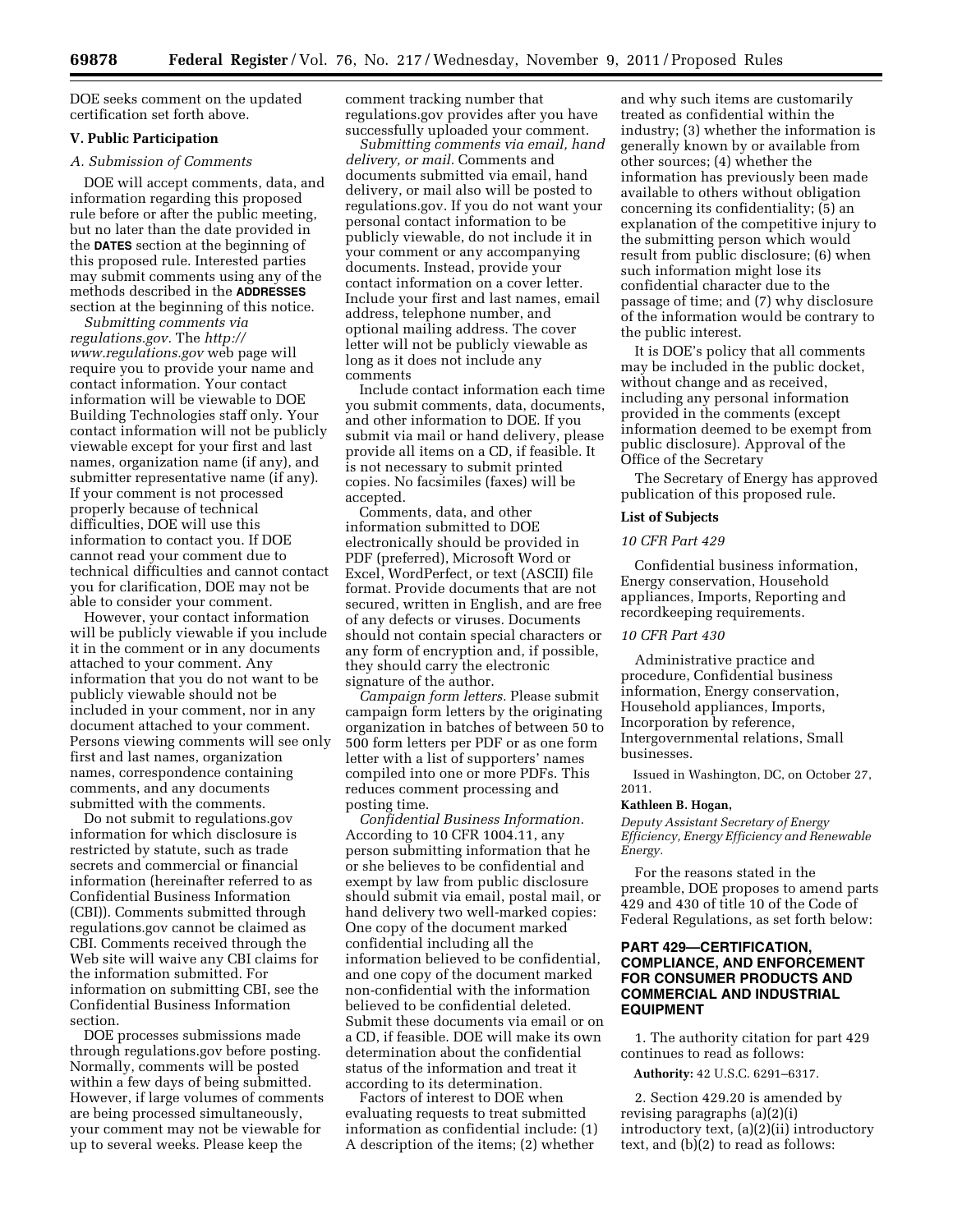# **§ 429.20 Residential clothes washers.**

 $(a) * * * *$ 

 $(2) * * * *$ 

(i) Any represented value of the water factor, integrated water factor, the estimated annual operating cost, the energy or water consumption, or other measure of energy or water consumption of a basic model for which consumers would favor lower values shall be greater than or equal to the higher of:

\* \* \* \* \*

(ii) Any represented value of the modified energy factor, integrated modified energy factor, or other measure of energy or water consumption of a basic model for which consumers would favor higher values shall be less than or equal to the lower of:

- \* \* \* \* \*
- (b) \* \* \*

(2) Pursuant to § 429.12(b)(13), a certification report shall include the following public product-specific information: The modified energy factor (MEF) in cubic feet per kilowatt hour per cycle (cu ft/kWh/cycle), and the capacity in cubic feet (cu ft). For standard-size residential clothes washers, a water factor (WF) in gallons per cycle per cubic feet (gal/cycle/cu ft). After the use of appendix J2 becomes mandatory, a list of all cycle settings comprising the complete energy test cycle for each basic model.

## **PART 430—ENERGY CONSERVATION PROGRAM FOR CONSUMER PRODUCTS**

3. The authority citation for Part 430 continues to read as follows:

**Authority:** 42 U.S.C. 6291–6309; 28 U.S.C. 2461 note.

4. Section 430.3 is amended by:

a. Redesignating paragraphs (c) through (o) as paragraphs (d) through (p);

- b. Adding new paragraph (c);
- c. Revising newly designated

paragraph (m)(2).

The additions read as follows:

## **§ 430.3 Materials incorporated by reference.**

\* \* \* \* \* (c) *AATCC.* American Association of Textile Chemists and Colorists, P.O. Box 1215, Research Triangle Park, NC 27709, 919–549–8141, or go to *[http://](http://www.aatcc.org)  [www.aatcc.org.](http://www.aatcc.org)* 

(1) AATCC Test Method 79–2010, Absorbency of Textiles, Revised 2010, IBR approved for appendix J2 to subpart B.

(2) AATCC Test Method 118–2007, Oil Repellency: Hydrocarbon Resistance Test, Revised 2007, IBR approved for appendix J2 to Subpart B.

(3) AATCC Test Method 135–2010, Dimensional Changes of Fabrics after Home Laundering, Revised 2010, IBR approved for appendix J2 to subpart B.

\* \* \* \* \* (m) \* \* \*

(2) IEC Standard 62301 (''IEC 62301''), *Household electrical appliances— Measurement of standby power,* Edition 2.0, 2011–01, IBR approved for appendix J2 to subpart B.

5. Section 430.23 is amended by revising paragraph (j) to read as follows:

#### **§ 430.23 Test procedures for the measurement of energy and water consumption.**

\* \* \* \* \*

\* \* \* \* \* (j) *Clothes washers.* (1) The estimated annual operating cost for automatic and semi-automatic clothes washers must be rounded off to the nearest dollar per year and is defined as follows:

(i) Before use of appendix J2 becomes mandatory,

- (A) When electrically heated water is used,
- $(N_1 \times E_{\text{TE1}} \times C_{\text{KWH}})$

Where,

- $N_1$  = the representative average residential clothes washer use of 392 cycles per year according to appendix J1,
- $E<sub>TE1</sub>$  = the total per-cycle energy consumption when electrically heated water is used, in kilowatt-hours per cycle, determined according to section 4.1.7 of appendix J1, and
- $C_{KWH}$  = the representative average unit cost, in dollars per kilowatt-hour, as provided by the Secretary.

(B) When gas-heated or oil-heated water is used,

 $N_1 \times ((ME_{T1} \times C_{KWH}) + (HE_{TGI} \times C_{BTU})))$ 

Where,

- $\rm N_1$  and  $\rm C_{KWH}$  are defined in paragraph  $(j)(1)(i)(A)$  of this section,
- $ME_{T1}$  = the total weighted per-cycle machine electrical energy consumption, in kilowatt-hours per cycle, determined according to section 4.1.6 of appendix J1,
- $HE_{TG1}$  = the total per-cycle hot water energy consumption using gas-heated or oilheated water, in Btu per cycle, determined according to section 4.1.4 of appendix J1, and
- $C_{\text{BTU}}$  = the representative average unit cost, in dollars per Btu for oil or gas, as appropriate, as provided by the Secretary.

(ii) After use of appendix J2 becomes mandatory (see the note at the beginning of appendix J2),

(A) When electrically heated water is used,

 $(N_2 \times (E_{TE2} + E_{TSO}) \times C_{KWH})$ Where,

- $N_2$  = the representative average residential clothes washer use of 295 cycles per year according to appendix J2,
- $E<sub>TE2</sub>$  = the total per-cycle energy consumption when electrically heated water is used, in kilowatt-hours per cycle, determined according to section 4.1.7 of appendix J2,
- $E_{\text{TSO}}$  = the per-cycle combined low-power mode energy consumption, in kilowatthours per cycle, determined according to section 4.4 of appendix J2, and
- $C_{KWH}$  is defined in paragraph (j)(1)(i)(A) of this section.

(B) When gas-heated or oil-heated water is used,

 $(N_2 \times ((ME_{T2} + E_{TSO}) \times C_{KWH}) + (HE_{TG2})$  $\times C_{\rm BTU})$ 

Where,

- $N_2$  and  $E_{TSO}$  are defined in (j)(1)(ii)(A) of this section,
- $ME_{T2}$  = the total weighted per-cycle machine electrical energy consumption, in kilowatt-hours per cycle, determined according to section 4.1.6 of appendix J2,
- $C_{KWH}$  is defined in (j)(1)(i)(A) of this section,  $HE_{TG2}$  = the total per-cycle hot water energy consumption using gas-heated or oilheated water, in Btu per cycle, determined according to section 4.1.4 of appendix J2,

 $C_{\text{BTU}}$  is defined in (j)(1)(i)(B) of this section.

(2) (i) The modified energy factor for automatic and semi-automatic clothes washers is determined according to section 4.4 of appendix J1 before appendix J2 becomes mandatory and section 4.5 of appendix J2 when appendix J2 becomes mandatory. The result shall be rounded off to the nearest 0.01 cubic foot per kilowatt-hour per cycle.

(ii) The integrated modified energy factor for automatic and semi-automatic clothes washers is determined according to section 4.6 of appendix J2 when appendix J2 becomes mandatory. The result shall be rounded off to the nearest 0.01 cubic foot per kilowatt-hour per cycle.

(3) Other useful measures of energy consumption for automatic or semiautomatic clothes washers shall be those measures of energy consumption which the Secretary determines are likely to assist consumers in making purchasing decisions and which are derived from the application of appendix J1 before the date that appendix J2 becomes mandatory or appendix J2 upon the date that appendix J2 becomes mandatory. In addition, the annual water consumption of a clothes washer can be determined by the product of:

(i) Before appendix J2 becomes mandatory, the representative averageuse of 392 cycles per year and the total weighted per-cycle water consumption in gallons per cycle determined according to section 4.2.2 of appendix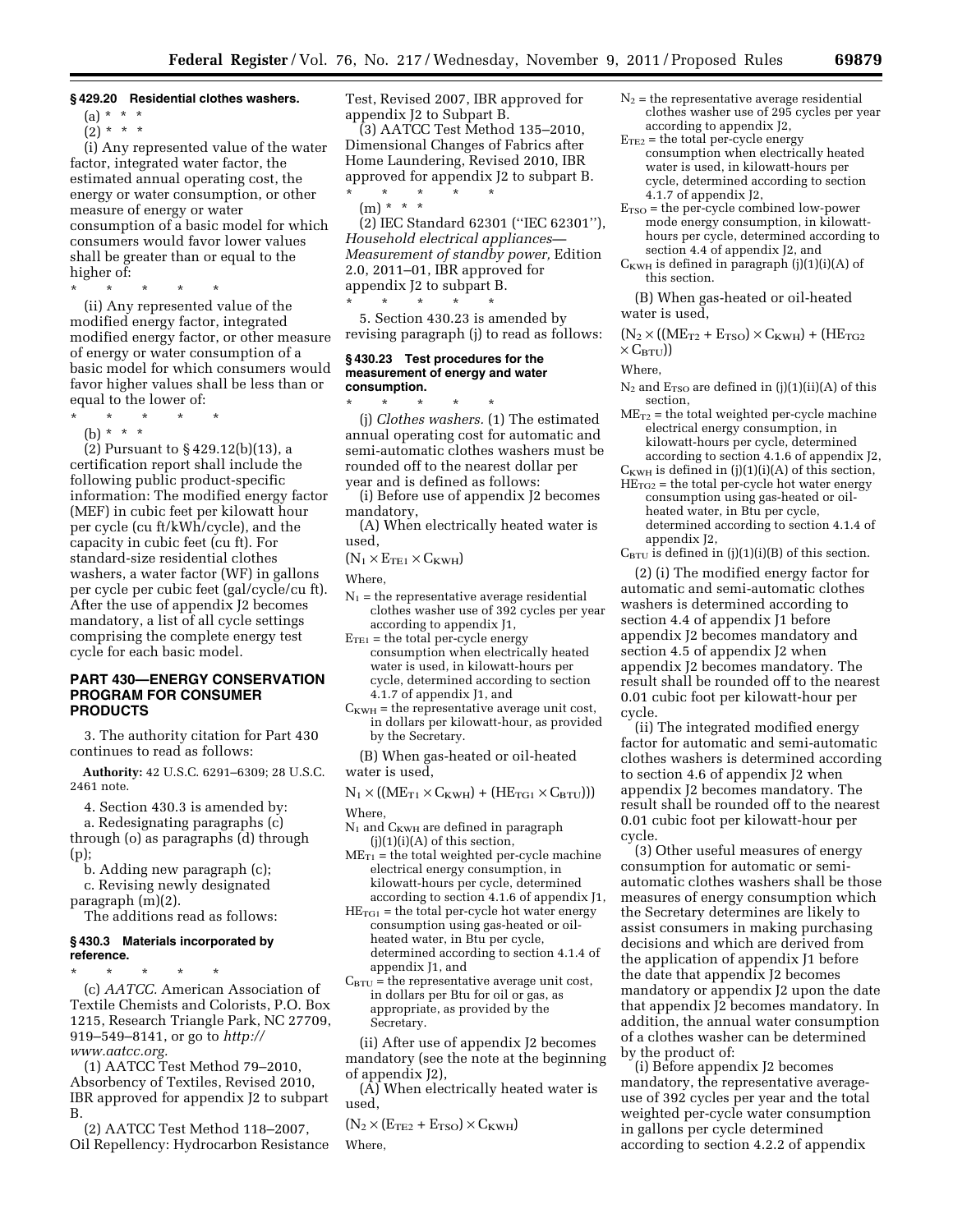J1. The water consumption factor can be determined according to section 4.2.3 of appendix J1, with the result rounded off to the nearest 0.1 gallon per cycle per cubic foot. The remaining moisture content can be determined according to section 3.8 of appendix J1, with the result rounded off to the nearest 0.1 percent.

(ii) After appendix J2 becomes mandatory, the representative averageuse of 295 cycles per year and the total weighted per-cycle water consumption for all wash cycles, in gallons per cycle, determined according to section 4.2.11 of appendix J2. The water consumption factor can be determined according to section 4.2.12 of appendix J2, with the result rounded off to the nearest 0.1 gallon per cycle per cubic foot. The integrated water consumption factor can be determined according to section 4.2.13 of appendix J2, with the result rounded off to the nearest 0.1 gallon per cycle per cubic foot. The remaining moisture content can be determined according to section 3.8 of appendix J2, with the result rounded off to the nearest 0.1 percent.

\* \* \* \* \*

# **Appendix J to Subpart B of Part 430— [Removed]**

6. Appendix J to subpart B of part 430 is removed.

# **Appendix J1 to Subpart B of Part 430— [Amended]**

7. Appendix J1 to subpart B of part 430 is amended by:

a. Revising the introductory text after the appendix heading;

b. Revising section 1.22;

c. Removing sections 2.6.1.1 through 2.6.1.2.4;

- d. Revising section 2.6.3.1;
- e. Revising section 2.10;
- f. Revising section 3.6;
- g. Revising section 4.1.4;

h. Revising section 4.2; and i. Revising section 5.

The revisions read as follows:

# **Appendix J1 to Subpart B of Part 430— Uniform Test Method for Measuring the Energy Consumption of Automatic and Semi-Automatic Clothes Washers**

Appendix J1 is effective until the compliance date of any amended standards that address standby and off mode power consumption for residential clothes washers. After this date, all residential clothes washers shall be tested using the provisions of Appendix J2.

\* \* \* \* \*

 $\star$   $\star$   $\star$ 

1.22 *Cold rinse* means the coldest rinse temperature available on the machine. \* \* \* \* \*

2.6.3.1 Perform 5 complete normal washrinse-spin cycles, the first two with current AHAM Standard detergent Formula 3 and the last three without detergent. Place the test cloth in a clothes washer set at the maximum water level. Wash the load for ten minutes in soft water (17 ppm hardness or less) using 27.0 grams + 4.0 grams per lb of cloth load of AHAM Standard detergent Formula 3. The wash temperature is to be controlled to 135  $\mathrm{^{\circ}F} \pm 5$   $\mathrm{^{\circ}F}$  (57.2  $\mathrm{^{\circ}C} \pm 2.8$   $\mathrm{^{\circ}C})$  and the rinse temperature is to be controlled to 60 °F  $\pm$  5  ${}^{\circ}F$  (15.6  ${}^{\circ}C \pm 2.8 {}^{\circ}C$ ). Repeat the cycle with detergent and then repeat the cycle three additional times without detergent, bone drying the load between cycles (total of five wash and rinse cycles).

2.10 *Wash time setting.* If one wash time is prescribed in the energy test cycle, that shall be the wash time setting; otherwise, the wash time setting shall be the higher of either the minimum or 70 percent of the maximum wash time available in the energy test cycle, regardless of the labeling of suggested dial locations. If the clothes washer is equipped with an electromechanical dial controlling wash time, reset the dial to the minimum wash time and then turn it in the direction of increasing wash time to reach the appropriate setting. If the appropriate setting is passed, return the dial to the minimum wash time and then turn in the direction of

#### TABLE 5.1—TEST LOAD SIZES

increasing wash time until the setting is reached.

\* \* \* \* \*

3.6 *''Cold Wash'' (Minimum Wash Temperature Selection).* Water and electrical energy consumption shall be measured for each water fill level or test load size as specified in sections 3.6.1 through 3.6.3 of this appendix for the coldest wash temperature selection available. For a clothes washer that offers two or more wash temperature settings labeled as cold, such as ''Cold'' and ''Tap Cold'', the setting with the minimum wash temperature shall be considered the cold wash. If any of the other cold wash temperature settings add hot water to raise the wash temperature above the cold water supply temperature, as defined in section 2.3 of this appendix, those setting(s) shall be considered warm wash setting(s), as defined in section 1.18 of this appendix. If none of the cold wash temperature settings add hot water for any of the water fill levels or test load sizes required for the energy test cycle, the wash temperature setting labeled as ''Cold'' shall be considered the cold wash, and the other wash temperature setting(s) labeled as cold shall not be required for testing.

\* \* \* \* \*

4. Calculation of Derived Results From Test Measurements.

\* \* \* \* \*

4.1.4 *Total per-cycle hot water energy consumption using gas-heated or oil-heated water.* Calculate for the energy test cycle the per-cycle hot water consumption, HE<sub>TG,</sub> using gas-heated or oil-heated water, expressed in Btu per cycle (or megajoules per cycle) and defined as:  $HE_{TG} = HE_T \times 1/e \times 3412$  Btu/kWh or  $HE_{TG}$ 

 $= HE_T \times 1/e \times 3.6$  MJ/kWh

Where:

e = Nominal gas or oil water heater efficiency  $= 0.75.$ 

 $HE_T = As defined in 4.1.3.$ 

\* \* \* \* \*

4.2 *Water consumption of clothes washers.* 

\* \* \* \* \*

# **5. Test Loads**

| Container volume                    |                                | Minimum load<br>Maximum load |              |              | Average load |              |              |
|-------------------------------------|--------------------------------|------------------------------|--------------|--------------|--------------|--------------|--------------|
| cu. ft.<br>$\geq$ <                 | liter<br>$\geq$ <              | lb                           | kg           | lb           | kg           | Ib           | kg           |
| 0-0.80<br>$0.80 - 0.90$<br>.        | $0 - 22.7$<br>$22.7 - 25.5$    | 3.00<br>3.00                 | 1.36<br>1.36 | 3.00<br>3.50 | 1.36<br>1.59 | 3.00<br>3.25 | 1.36<br>1.47 |
| $0.90 - 1.00$<br>$1.00 - 1.10$      | $25.5 - 28.3$<br>$28.3 - 31.1$ | 3.00<br>3.00                 | 1.36<br>1.36 | 3.90<br>4.30 | 1.77<br>1.95 | 3.45<br>3.65 | 1.56<br>1.66 |
| $1.10 - 1.20$<br>.<br>$1.20 - 1.30$ | $31.1 - 34.0$<br>$34.0 - 36.8$ | 3.00<br>3.00                 | 1.36<br>1.36 | 4.70<br>5.10 | 2.13<br>2.31 | 3.85<br>4.05 | 1.75<br>1.84 |
| $1.30 - 1.40$<br>$1.40 - 1.50$      | $36.8 - 39.6$<br>$39.6 - 42.5$ | 3.00<br>3.00                 | 1.36<br>1.36 | 5.50<br>5.90 | 2.49<br>2.68 | 4.25<br>4.45 | 1.93<br>2.02 |
| $1.50 - 1.60$<br>$1.60 - 1.70$      | $42.5 - 45.3$<br>$45.3 - 48.1$ | 3.00<br>3.00                 | 1.36<br>1.36 | 6.40<br>6.80 | 2.90<br>3.08 | 4.70<br>4.90 | 2.13<br>2.22 |
| $1.70 - 1.80$<br>$1.80 - 1.90$      | $48.1 - 51.0$<br>$51.0 - 53.8$ | 3.00<br>3.00 <sub>1</sub>    | 1.36<br>1.36 | 7.20<br>7.60 | 3.27<br>3.45 | 5.10<br>5.30 | 2.31<br>2.40 |
| $1.90 - 2.00$<br>$2.00 - 2.10$      | 53.8-56.6<br>56.6-59.5         | 3.00<br>3.00 <sub>1</sub>    | 1.36<br>1.36 | 8.00<br>8.40 | 3.63<br>3.81 | 5.50<br>5.70 | 2.49<br>2.59 |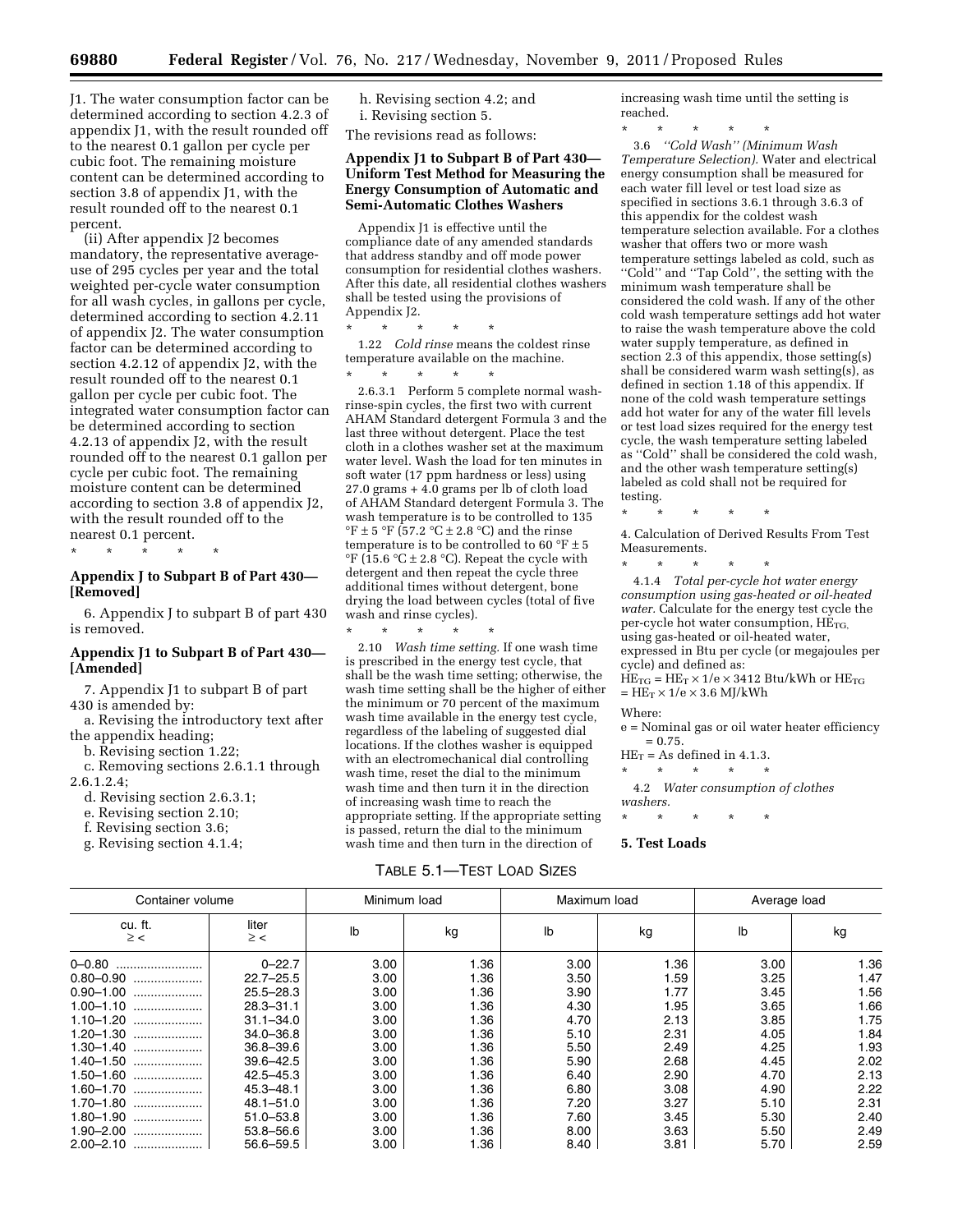| Container volume   |                   | Minimum load |      | Maximum load |       | Average load |      |
|--------------------|-------------------|--------------|------|--------------|-------|--------------|------|
| cu. ft.<br>$\ge$ < | liter<br>$\geq$ < | Ib           | kg   | Ib           | kg    | lb           | kg   |
| $2.10 - 2.20$      | $59.5 - 62.3$     | 3.00         | 1.36 | 8.80         | 3.99  | 5.90         | 2.68 |
| $2.20 - 2.30$      | $62.3 - 65.1$     | 3.00         | 1.36 | 9.20         | 4.17  | 6.10         | 2.77 |
|                    | $65.1 - 68.0$     | 3.00         | 1.36 | 9.60         | 4.35  | 6.30         | 2.86 |
| 2.40-2.50          | 68.0-70.8         | 3.00         | 1.36 | 10.00        | 4.54  | 6.50         | 2.95 |
| 2.50-2.60          | 70.8-73.6         | 3.00         | 1.36 | 10.50        | 4.76  | 6.75         | 3.06 |
| 2.60-2.70          | 73.6-76.5         | 3.00         | 1.36 | 10.90        | 4.94  | 6.95         | 3.15 |
| $2.70 - 2.80$      | 76.5-79.3         | 3.00         | 1.36 | 11.30        | 5.13  | 7.15         | 3.24 |
| $2.80 - 2.90$      | 79.3-82.1         | 3.00         | 1.36 | 11.70        | 5.31  | 7.35         | 3.33 |
| $2.90 - 3.00$      | $82.1 - 85.0$     | 3.00         | 1.36 | 12.10        | 5.49  | 7.55         | 3.42 |
| $3.00 - 3.10$      | 85.0-87.8         | 3.00         | 1.36 | 12.50        | 5.67  | 7.75         | 3.52 |
| $3.10 - 3.20$      | 87.8-90.6         | 3.00         | 1.36 | 12.90        | 5.85  | 7.95         | 3.61 |
| $3.20 - 3.30$      | $90.6 - 93.4$     | 3.00         | 1.36 | 13.30        | 6.03  | 8.15         | 3.70 |
|                    | 93.4-96.3         | 3.00         | 1.36 | 13.70        | 6.21  | 8.35         | 3.79 |
| $3.40 - 3.50$      | $96.3 - 99.1$     | 3.00         | 1.36 | 14.10        | 6.40  | 8.55         | 3.88 |
| $3.50 - 3.60$      | $99.1 - 101.9$    | 3.00         | 1.36 | 14.60        | 6.62  | 8.80         | 3.99 |
| $3.60 - 3.70$      | 101.9-104.8       | 3.00         | 1.36 | 15.00        | 6.80  | 9.00         | 4.08 |
| 3.70-3.80          | 104.8-107.6       | 3.00         | 1.36 | 15.40        | 6.99  | 9.20         | 4.17 |
| $3.80 - 3.90$      | 107.6-110.4       | 3.00         | 1.36 | 15.80        | 7.16  | 9.40         | 4.26 |
| $3.90 - 4.00$      | 110.4-113.3       | 3.00         | 1.36 | 16.20        | 7.34  | 9.60         | 4.35 |
| $4.00 - 4.10$      | 113.3-116.1       | 3.00         | 1.36 | 16.60        | 7.53  | 9.80         | 4.45 |
| 4.10-4.20          | 116.1-118.9       | 3.00         | 1.36 | 17.00        | 7.72  | 10.00        | 4.54 |
|                    | 118.9-121.8       | 3.00         | 1.36 | 17.40        | 7.90  | 10.20        | 4.63 |
|                    | 121.8-124.6       | 3.00         | 1.36 | 17.80        | 8.09  | 10.40        | 4.72 |
| 4.40-4.50          | 124.6-127.4       | 3.00         | 1.36 | 18.20        | 8.27  | 10.60        | 4.82 |
| $4.50 - 4.60$      | 127.4-130.3       | 3.00         | 1.36 | 18.70        | 8.46  | 10.85        | 4.91 |
| 4.60-4.70          | 130.3-133.1       | 3.00         | 1.36 | 19.10        | 8.65  | 11.05        | 5.00 |
| $4.70 - 4.80$      | 133.1-135.9       | 3.00         | 1.36 | 19.50        | 8.83  | 11.25        | 5.10 |
| $4.80 - 4.90$      | 135.9-138.8       | 3.00         | 1.36 | 19.90        | 9.02  | 11.45        | 5.19 |
| $4.90 - 5.00$      | 138.8-141.6       | 3.00         | 1.36 | 20.30        | 9.20  | 11.65        | 5.28 |
| $5.00 - 5.10$      | 141.6-144.4       | 3.00         | 1.36 | 20.70        | 9.39  | 11.85        | 5.38 |
| $5.10 - 5.20$      | 144.4-147.2       | 3.00         | 1.36 | 21.10        | 9.58  | 12.05        | 5.47 |
| $5.20 - 5.30$      | 147.2-150.1       | 3.00         | 1.36 | 21.50        | 9.76  | 12.25        | 5.56 |
| 5.30-5.40          | 150.1-152.9       | 3.00         | 1.36 | 21.90        | 9.95  | 12.45        | 5.65 |
| $5.40 - 5.50$      | 152.9-155.7       | 3.00         | 1.36 | 22.30        | 10.13 | 12.65        | 5.75 |
| 5.50-5.60          | 155.7-158.6       | 3.00         | 1.36 | 22.80        | 10.32 | 12.90        | 5.84 |
| $5.60 - 5.70$      | 158.6-161.4       | 3.00         | 1.36 | 23.20        | 10.51 | 13.10        | 5.93 |
| $5.70 - 5.80$<br>. | 161.4-164.2       | 3.00         | 1.36 | 23.60        | 10.69 | 13.30        | 6.03 |
| $5.80 - 5.90$      | 164.2-167.1       | 3.00         | 1.36 | 24.00        | 10.88 | 13.50        | 6.12 |
| $5.90 - 6.00$      | 167.1-169.9       | 3.00         | 1.36 | 24.40        | 11.06 | 13.70        | 6.21 |

# TABLE 5.1—TEST LOAD SIZES—Continued

Notes: (1) All test load weights are bone dry weights. (2) Allowable tolerance on the test load weights are  $\pm$  0.10 lbs (0.05 kg).

\* \* \* \* \* 6. Add a new appendix J2 to subpart B of part 430 to read as follows:

# **Appendix J2 to Subpart B of Part 430– Uniform Test Method for Measuring the Energy Consumption of Automatic and Semi-Automatic Clothes Washers**

Appendix J1 is effective until the compliance date of any amended standards for residential clothes washers. After this date, all residential clothes washers shall be tested using the provisions of Appendix J2.

#### **1. Definitions and Symbols**

1.1 *Active mode* means a mode in which the clothes washer is connected to a main power source, has been activated, and is performing one or more of the main functions of washing, soaking, tumbling, agitating, rinsing, and/or removing water from the clothing, or is involved in functions necessary for these main functions, such as admitting water into the washer or pumping water out of the washer. Active mode also

includes delay start, cycle finished, and selfclean modes.

1.2 *Active washing mode* means a mode in which the clothes washer is performing any of the operations included in a complete cycle intended for washing a clothing load, including the main functions of washing, soaking, tumbling, agitating, rinsing, and/or removing water from the clothing.

1.3 *Adaptive control system* means a clothes washer control system, other than an adaptive water fill control system, which is capable of automatically adjusting washer operation or washing conditions based on characteristics of the clothes load placed in the clothes container, without allowing or requiring consumer intervention or actions. The automatic adjustments may, for example, include automatic selection, modification, or control of any of the following: Wash water temperature, agitation or tumble cycle time, number of rinse cycles, and spin speed. The characteristics of the clothes load, which could trigger such adjustments, could, for example, consist of or be indicated by the presence of either soil, soap, suds, or any

other additive laundering substitute or complementary product.

**Note:** Appendix J2 does not provide a means for determining the energy consumption of a clothes washer with an adaptive control system. A waiver must be obtained pursuant to 10 CFR 430.27 to establish an acceptable test procedure for each such clothes washer.

1.4 *Adaptive water fill control system*  means a clothes washer water fill control system which is capable of automatically adjusting the water fill level based on the size or weight of the clothes load placed in the clothes container, without allowing or requiring consumer intervention or actions.

1.5 *Bone-dry* means a condition of a load of test cloth which has been dried in a dryer at maximum temperature for a minimum of 10 minutes, removed and weighed before cool down, and then dried again for 10 minute periods until the final weight change of the load is 1 percent or less.

1.6 *Clothes container* means the compartment within the clothes washer that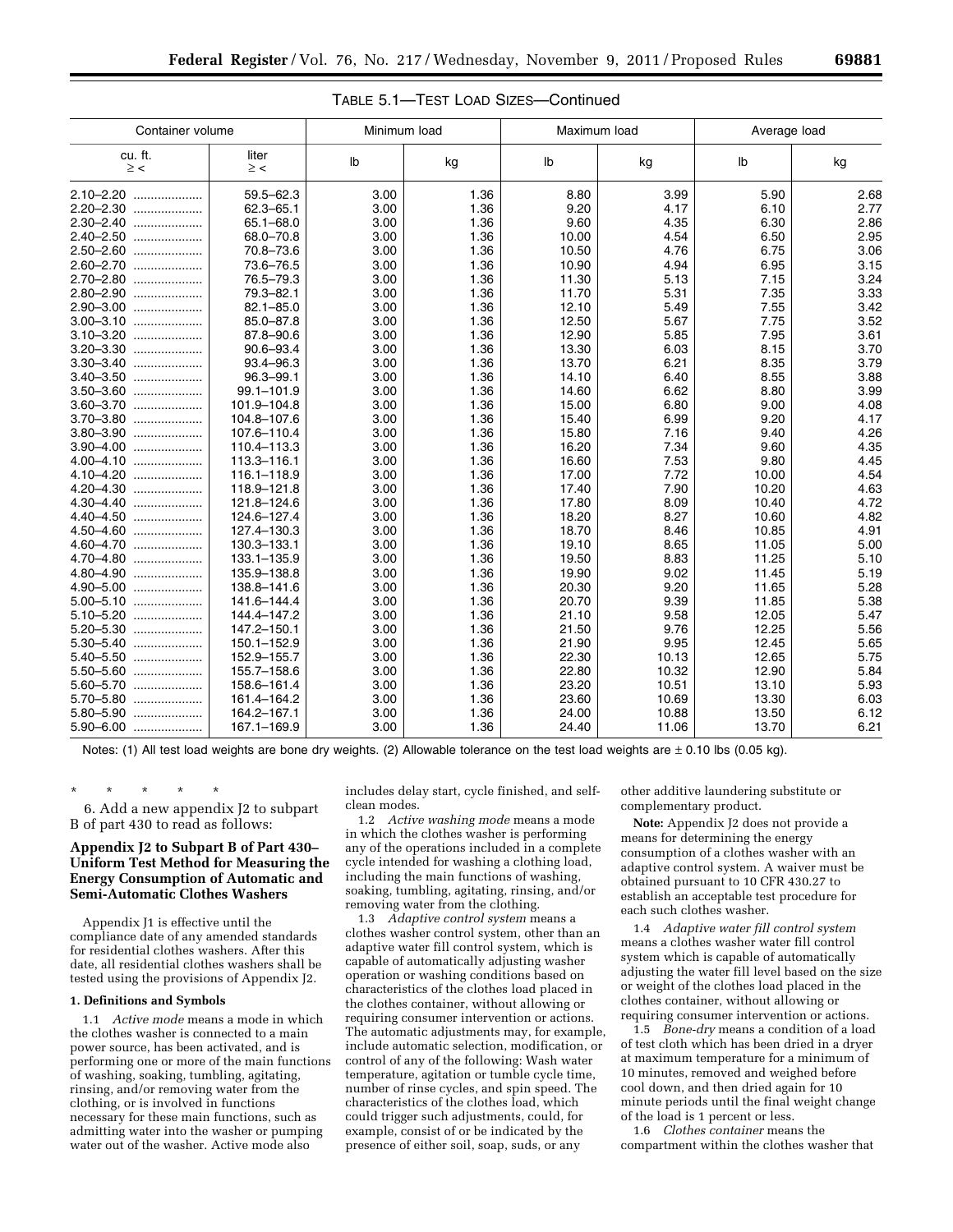holds the clothes during the operation of the machine.

1.7 *Cold rinse* means the coldest rinse temperature available on the machine.

1.8 *Combined low-power mode* means the aggregate of available modes other than active washing mode and self-clean mode, including inactive mode, off mode, delay start mode, and cycle finished mode.

1.9 *Compact* means a clothes washer which has a clothes container capacity of less than 1.6 ft3 (45 L).

1.10 *Cycle finished mode* means an active mode which provides continuous status display following operation in active washing mode.

1.11 *Deep rinse cycle* means a rinse cycle in which the clothes container is filled with water to a selected level and the clothes load is rinsed by agitating it or tumbling it through the water.

1.12 *Delay start mode* means an active mode in which activation of active washing mode is facilitated by a timer.

1.13 *Energy test cycle* for a basic model means:

(A) The cycle setting recommended by the manufacturer for washing cotton or linen clothes, and includes all wash/rinse temperature selections offered in that cycle setting, and

(B) If the cycle setting described in (A) does not include all wash/rinse temperature combinations available on the clothes washer, the energy test cycle shall also include the alternate cycle setting(s) offering these wash/rinse temperature combination(s), tested at the wash/rinse temperature combinations not available on the cycle setting described in (A).

Where multiple alternate cycle settings offer a wash/rinse temperature combination not available on the cycle setting recommended by the manufacturer for washing cotton or linen clothes, the cycle setting certified by the manufacturer to have the highest energy consumption, as measured according to section 2.13, shall be included in the energy test cycle.

(C) All cycle settings included under part (A) and part (B) shall be tested using each appropriate load size as defined in section 2.8 and Table 5.1.

(D) For any cycle setting tested under (A) or (B), the manufacturer default settings shall be used, except for the temperature selection, if necessary. This includes wash conditions such as agitation/tumble operation, soil level, spin speed(s), wash times, rinse times, and all other wash parameters or optional features applicable to that cycle, including water heating time for water heating clothes washers. Each wash cycle included as part of the energy test cycle shall comprise the entire active washing mode and exclude any delay start or cycle finished modes.

1.14 *IEC 62301* means the test standard published by the International Electrotechnical Commission, entitled ''Household electrical appliances— Measurement of standby power," Publication 62301, Edition 2.0 2011– $\overline{0}1$  (incorporated by reference; see § 430.3).

1.15 *Inactive mode* means a standby mode that facilitates the activation of active mode by remote switch (including remote

control), internal sensor, or timer, or that provides continuous status display.

1.16 *Integrated modified energy factor*  means the quotient of the cubic foot (or liter) capacity of the clothes container divided by the total clothes washer energy consumption per cycle, with such energy consumption expressed as the sum of:

(a) The machine electrical energy consumption;

(b) The hot water energy consumption;

(c) The energy required for removal of the remaining moisture in the wash load;

(d) The combined low-power mode energy consumption; and

(e) The self-clean energy consumption, as applicable.

1.17 *Integrated water consumption factor*  means the quotient of the total clothes washer water consumption per cycle in gallons, with such water consumption expressed as the sum of the total weighted per-cycle water consumption and the percycle self-clean water consumption, divided by the cubic foot (or liter) capacity of the clothes washer.

1.18 *Load use factor* means the percentage of the total number of wash loads that a user would wash a particular size (weight) load.

1.19 *Manual control system* means a clothes washer control system which requires that the consumer make the choices that determine washer operation or washing conditions, such as, for example, wash/rinse temperature selections, and wash time before starting the cycle.

1.20 *Manual water fill control system*  means a clothes washer water fill control system which requires the consumer to determine or select the water fill level.

1.21 *Modified energy factor* means the quotient of the cubic foot (or liter) capacity of the clothes container divided by the total clothes washer energy consumption per cycle, with such energy consumption expressed as the sum of the machine electrical energy consumption, the hot water energy consumption, and the energy required for removal of the remaining moisture in the wash load.

1.22 *Non-water-heating clothes washer*  means a clothes washer which does not have an internal water heating device to generate hot water.

1.23 *Off mode* means a mode in which the clothes washer is connected to a mains power source and is not providing any active or standby mode function, and where the mode may persist for an indefinite time. An indicator that only shows the user that the product is in the off position is included within the classification of an off mode.

1.24 *Self-clean mode* means an active clothes washer operating mode that is:

(a) Dedicated to cleaning, deodorizing, or sanitizing the clothes washer by eliminating sources of odor, bacteria, mold, and mildew;

(b) Recommended to be run intermittently by the manufacturer; and (c) Separate from clothes washing cycles.

1.25 *Spray rinse cycle* means a rinse cycle in which water is sprayed onto the clothes for a period of time without maintaining any specific water level in the clothes container.

1.26 *Standard* means a clothes washer which has a clothes container capacity of 1.6 ft<sup>3</sup> (45 L) or greater.

1.27 *Standby mode* means any modes in which the clothes washer is connected to a mains power source and offers one or more of the following user oriented or protective functions that may persist for an indefinite time:

(a) To facilitate the activation of other modes (including activation or deactivation of active mode) by remote switch (including remote control), internal sensor, or timer;

(b) Continuous functions, including information or status displays (including clocks) or sensor-based functions. A timer is a continuous clock function (which may or may not be associated with a display) that provides regular scheduled tasks (*e.g.,*  switching) and that operates on a continuous basis.

1.28 *Steam cycle* means a wash cycle in which steam is injected into the clothes container.

1.29 *Symbol usage.* The following identity relationships are provided to help clarify the symbology used throughout this procedure.

B—Part B of the Energy Test Cycle

C—Capacity

C (with subscripts)—Cold Water Consumption

D—Energy Consumption for Removal of Moisture from Test Load

E—Electrical Energy Consumption

F—Load Usage Factor

H—Hot Water Consumption

HE—Hot Water Energy Consumption

ME—Machine Electrical Energy

Consumption

P—Power

Q—Water Consumption

RMC—Remaining Moisture Content

S—Annual Hours

TUF—Temperature Use Factor

V—Temperature-Weighted Hot Water Consumption

W—Mass of Water

WC—Weight of Test Load After Extraction WI—Initial Weight of Dry Test Load

# Subscripts:

a or avg—Average Test Load

c—Cold Wash (minimum wash temp.)

corr—Corrected (RMC values)

h—Hot Wash (maximum wash temp. ≤ 135

 $\mathrm{^{\circ}F}$  (57.2  $\mathrm{^{\circ}C}))$ 

ia—Inactive Mode

LP—Combined Low-Power Mode

m—Extra Hot Wash (maximum wash temp.

 $> 135 °F (57.2 °C)$ n—Minimum Test Load

o—Off Mode

oi—Combined Off and Inactive Modes

T—Total

w—Warm Wash

ww—Warm Wash/Warm Rinse

x—Maximum Test Load

The following examples are provided to show how the above symbols can be used to define variables:

- $Em<sub>x</sub>$  = "Electrical Energy Consumption" for an ''Extra Hot Wash'' and ''Maximum Test Load''
- Ra = ''Hot Water Consumed by Warm Rinse'' for the ''Average Test Load''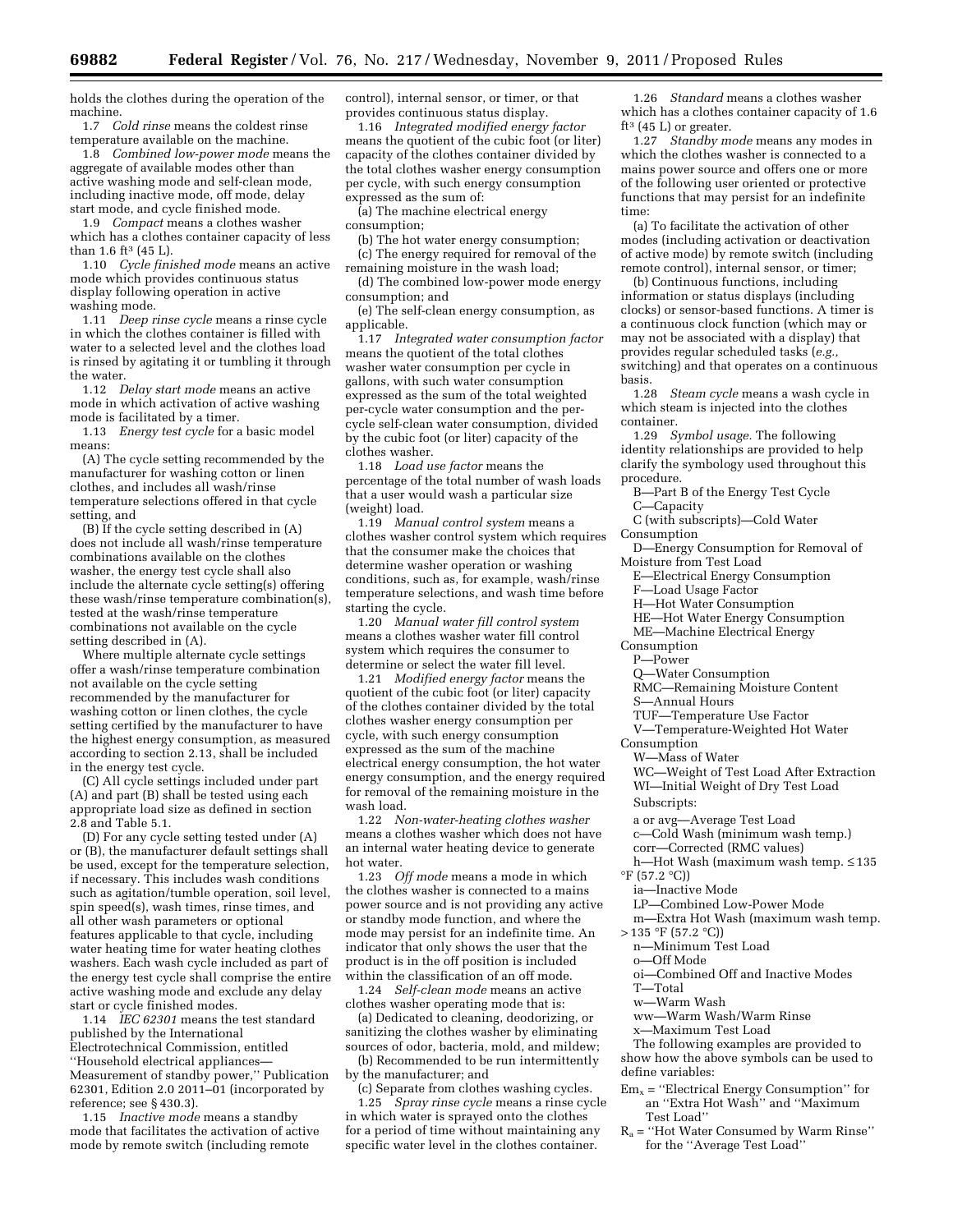$TUF_m = "Temperature Use Factor" for an$ ''Extra Hot Wash''

HEmin = ''Hot Water Energy Consumption'' for the ''Minimum Test Load''

Qsc = ''Total Water Consumption'' for ''Self Clean''

Pia = ''Power'' in ''Inactive Mode''

 $S_0 = "Annual Hours"$  in "Off Mode"

1.30 *Temperature use factor* means, for a particular wash/rinse temperature setting, the percentage of the total number of wash loads that an average user would wash with that setting.

1.31 *Thermostatically controlled water valves* means clothes washer controls that have the ability to sense and adjust the hot and cold supply water.

1.32 *Uniformly distributed warm wash temperature selection(s)* means (A) Multiple warm wash selections for which the warm wash water temperatures have a linear relationship with all discrete warm wash selections when the water temperatures are plotted against equally spaced consecutive warm wash selections between the hottest warm wash and the coldest warm wash. If the warm wash has infinite selections, the warm wash water temperature has a linear relationship with the distance on the selection device (*e.g.,* dial angle or slide movement) between the hottest warm wash and the coldest warm wash. The criteria for a linear relationship as specified above is that the difference between the actual water temperature at any warm wash selection and the point where that temperature is depicted on the temperature/selection line formed by connecting the warmest and the coldest warm selections is less than  $\pm 5$  percent. In all cases, the mean water temperature of the warmest and the coldest warm selections must coincide with the mean of the ''hot wash'' (maximum wash temperature ≤ 135 °F (57.2 °C)) and ''cold wash'' (minimum wash temperature) water temperatures within  $\pm 3.8$  ${}^{\circ}F$  ( $\pm$  2.1  ${}^{\circ}C$ ); or (B) on a clothes washer with only one warm wash temperature selection, a warm wash temperature selection with a water temperature that coincides with the mean of the ''hot wash'' (maximum wash temperature  $\leq$  135 °F (57.2 °C)) and "cold wash'' (minimum wash temperature) water temperatures within  $\pm$  3.8 °F ( $\pm$  2.1 °C).

1.33 *Warm rinse* means the hottest rinse temperature available on the machine.

1.34 *Warm wash* means all wash temperature selections that are below the maximum wash temperature ≤ 135 °F (57.2 °C) and above the minimum wash temperature.

1.35 *Water consumption factor* means the quotient of the total weighted per-cycle water consumption divided by the cubic foot (or liter) capacity of the clothes washer.

1.36 *Water-heating clothes washer* means a clothes washer where some or all of the hot water for clothes washing is generated by a water heating device internal to the clothes washer.

#### **2. Testing Conditions**

2.1 *Installation.* Install the clothes washer in accordance with manufacturer's instructions. For combined low-power mode testing, the product shall be installed in accordance with Section 5, Paragraph 5.2 of

IEC 62301 (incorporated by reference; see § 430.3), disregarding the provisions regarding batteries and the determination, classification, and testing of relevant modes.

2.2 *Electrical energy supply.* 

2.2.1 *Supply voltage and frequency.*  Maintain the electrical supply at the clothes washer terminal block within 2 percent of 120, 120/240, or 120/208Y volts as applicable to the particular terminal block wiring system and within 2 percent of the nameplate frequency as specified by the manufacturer. If the clothes washer has a dual voltage conversion capability, conduct test at the highest voltage specified by the manufacturer.

2.2.2 *Supply voltage waveform.* For the combined low-power mode testing, maintain the electrical supply voltage waveform indicated in Section 4, Paragraph 4.3.2 of IEC 62301. If the power measuring instrument used for testing is unable to measure and record the total harmonic content during the test measurement period, it is acceptable to measure and record the total harmonic content immediately before and after the test measurement period.

2.3 *Supply Water.* 

2.3.1 *Clothes washers in which electrical energy consumption or water energy consumption are affected by the inlet water temperature. (For example, water heating clothes washers or clothes washers with thermostatically controlled water valves.)*  The temperature of the hot water supply at the water inlets shall not exceed 135 °F (57.2 °C) and the cold water supply at the water inlets shall not exceed 60 °F (15.6 °C). A water meter shall be installed in both the hot and cold water lines to measure water consumption.

2.3.2 *Clothes washers in which electrical energy consumption and water energy consumption are not affected by the inlet water temperature.* The temperature of the hot water supply shall be maintained at 135  $\mathrm{PF} \pm 5 \mathrm{PF}$  (57.2  $\mathrm{C} \pm 2.8 \mathrm{C}$ ) and the cold water supply shall be maintained at 60 °F $\pm$ 5 °F ( $15.\overline{6}$  °C $\pm$ 2.8 °C). A water meter shall be installed in both the hot and cold water lines to measure water consumption.

2.4 *Water pressure.* The static water pressure at the hot and cold water inlet connection of the clothes washer shall be maintained at 35 pounds per square inch gauge (psig) ± 2.5 psig (241.3 kPa ± 17.2 kPa) when the water is flowing. The static water pressure for a single water inlet connection shall be maintained at 35 psig  $\pm$  2.5 psig (241.3 kPa $\pm$ 17.2 kPa) when the water is flowing. A water pressure gauge shall be installed in both the hot and cold water lines to measure water pressure.

2.5 *Instrumentation.* Perform all test measurements using the following instruments as appropriate:

2.5.1 *Weighing scales.* 

2.5.1.1 *Weighing scale for test cloth.* The scale shall have a resolution of no larger than 0.2 oz (5.7 g) and a maximum error no greater than 0.3 percent of the measured value.

2.5.1.2 *Weighing scale for clothes container capacity measurement.* The scale should have a resolution no larger than 0.50 lbs (0.23 kg) and a maximum error no greater than 0.5 percent of the measured value.

2.5.2 *Watt-hour meter.* The watt-hour meter shall have a resolution no larger than 1 Wh (3.6 kJ) and a maximum error no greater than 2 percent of the measured value for any demand greater than 50 Wh (180.0 kJ).

2.5.3 *Watt meter.* The watt meter used to measure combined low-power mode power consumption shall comply with the requirements specified in Section 4, Paragraph 4.4 of IEC 62301. If the power measuring instrument used for testing is unable to measure and record the crest factor, power factor, or maximum current ratio during the test measurement period, it is acceptable to measure and record the crest factor, power factor, and maximum current ratio immediately before and after the test measurement period.

2.5.4 *Temperature measuring device.* The device shall have an error no greater than ± 1 °F ( $\pm$  0.6 °C) over the range being measured.

2.5.5 *Water meter.* The water meter shall have a resolution no larger than 0.1 gallons (0.4 liters) and a maximum error no greater than 2 percent for the water flow rates being measured.

2.5.6 *Water pressure gauge.* The water pressure gauge shall have a resolution of 1 pound per square inch gauge (psig) (6.9 kPa) and shall have an error no greater than 5 percent of any measured value.

2.6 *Test cloths.* 

2.6.1 *Energy Test Cloth.* The energy test cloth shall be made from energy test cloth material, as specified in section 2.6.4 of this appendix, that is  $24 \pm \frac{1}{2}$  inches by  $36 \pm \frac{1}{2}$ inches  $(61.0 \pm 1.3 \text{ cm})$  by  $91.4 \pm 1.3 \text{ cm}$  and has been hemmed to  $22 \pm \frac{1}{2}$  inches by 34  $\pm$  $\frac{1}{2}$  inches (55.9 ± 1.3 cm by 86.4 ± 1.3 cm) before washing. The energy test cloth shall be clean and shall not be used for more than 60 test runs (after preconditioning as specified in 2.6.3 of this appendix). All energy test cloth must be permanently marked identifying the lot number of the material. Mixed lots of material shall not be used for testing the clothes washers.

2.6.2 *Energy Stuffer Cloth.* The energy stuffer cloth shall be made from energy test cloth material, as specified in section 2.6.4 of this appendix, and shall consist of pieces of material that are  $12 \pm \frac{1}{4}$  inches by  $12 \pm \frac{1}{4}$ inches  $(30.5 \pm 0.6 \text{ cm})$  and  $(30.5 \pm 0.6 \text{ cm})$  and have been hemmed to  $10 \pm \frac{1}{4}$  inches by 10  $± 1/4$  inches (25.4  $± 0.6$  cm by 25.4  $± 0.6$  cm) before washing. The energy stuffer cloth shall be clean and shall not be used for more than 60 test runs (after preconditioning as specified in section 2.6.3 of this appendix). All energy stuffer cloth must be permanently marked identifying the lot number of the material. Mixed lots of material shall not be used for testing the clothes washers.

2.6.3 *Preconditioning of Test Cloths.* The new test cloths, including energy test cloths and energy stuffer cloths, shall be preconditioned in a clothes washer in the following manner:

2.6.3.1 Perform 5 complete normal washrinse-spin cycles, the first two with current AHAM Standard detergent Formula 3 and the last three without detergent. Place the test cloth in a clothes washer set at the maximum water level. Wash the load for ten minutes in soft water (17 ppm hardness or less) using 27.0 grams  $+4.0$  grams per lb of cloth load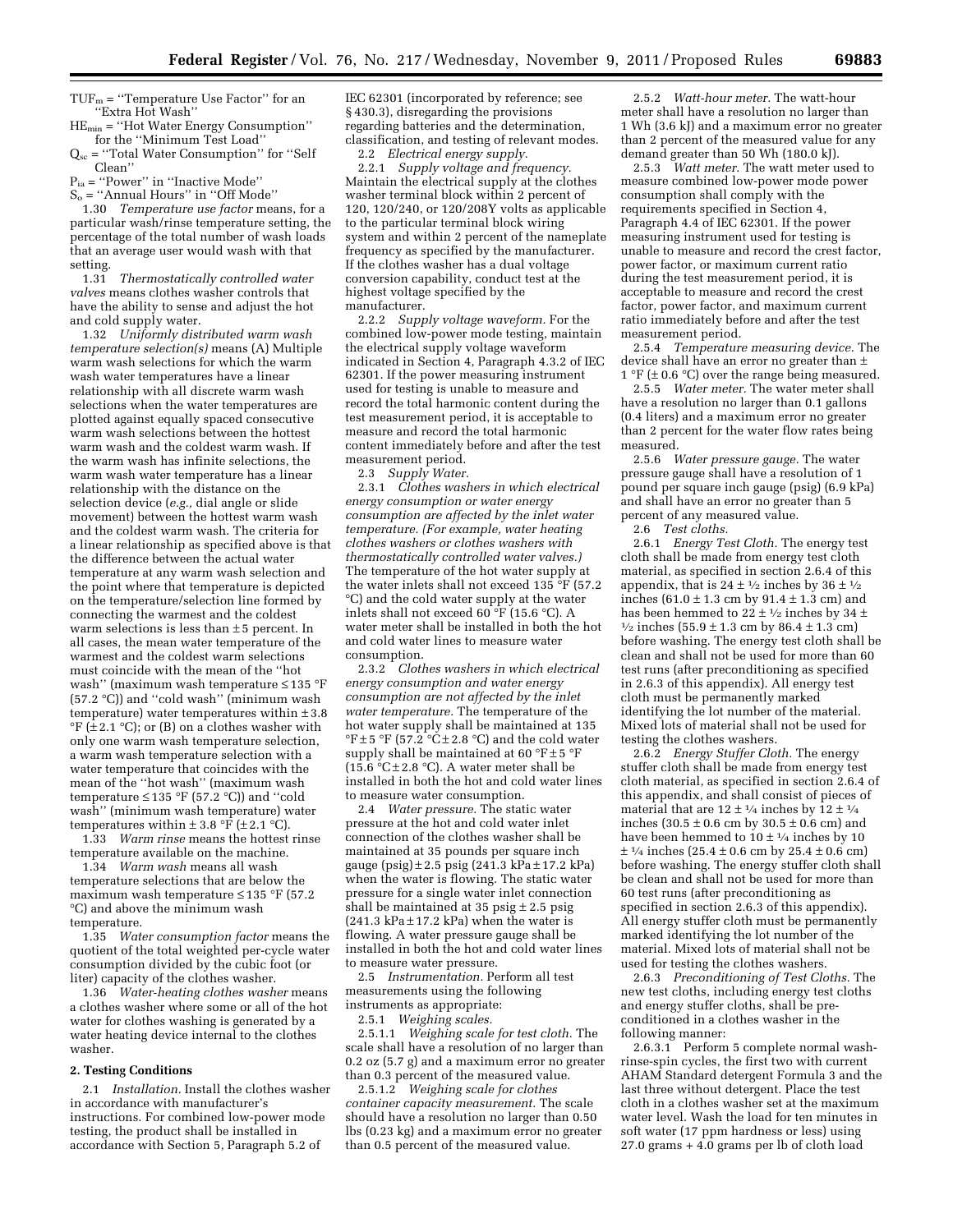**69884 Federal Register** / Vol. 76, No. 217 / Wednesday, November 9, 2011 / Proposed Rules

of AHAM Standard detergent Formula 3. The wash temperature is to be controlled to 135 °F  $\pm$  5 °F (57.2 °C  $\pm$  2.8 °C) and the rinse temperature is to be controlled to 60  $\degree$ F  $\pm$  5 °F (15.6 °C  $\pm$  2.8 °C). Repeat the cycle with detergent and then repeat the cycle three additional times without detergent, bone drying the load between cycles (total of five wash and rinse cycles).

2.6.4 *Energy test cloth material.* The energy test cloths and energy stuffer cloths shall be made from fabric meeting the following specifications. The material should come from a roll of material with a width of approximately 63 inches and approximately 500 yards per roll. However, other sizes may be used if they fall within the specifications.

2.6.4.1 *Nominal fabric type.* Pure finished bleached cloth made with a momie or granite weave, which is nominally 50 percent cotton and 50 percent polyester.

2.6.4.2 The fabric weight specification shall be  $5.60 \pm 0.25$  ounces per square yard  $(190.0 \pm 8.4 \text{ g/m}^2)$ .

2.6.4.3 The thread count shall be  $65 \times 57$ per inch (warp  $\times$  fill),  $\pm$  2 percent.

2.6.4.4 The warp yarn and filling yarn shall each have fiber content of 50 percent ±4 percent cotton, with the balance being polyester, and be open end spun,  $15/1 \pm 5$ percent cotton count blended yarn.

2.6.4.5 Water repellent finishes, such as fluoropolymer stain resistant finishes shall not be applied to the test cloth. The absence of such finishes shall be verified by:

2.6.4.5.1 AATCC Test Method 118–2007, (incorporated by reference; see § 430.3), for each new lot of test cloth (when purchased from the mill) to confirm the absence of Scotchguard  $^{\text{\tiny{\text{T}M}}}$  or other water repellent finish (required scores of ''D'' across the board).

2.6.4.5.2 AATCC Test Method 79–2010, (incorporated by reference; see § 430.3), for each new lot of test cloth (when purchased from the mill) to confirm the absence of Scotchguard <sup>TM</sup> or other water repellent finish (time to absorb one drop should be on the order of 1 second).

2.6.4.6 The moisture absorption and retention shall be evaluated for each new lot of test cloth by the Standard Extractor

Remaining Moisture Content (RMC) Test specified in section 2.6.5 of this appendix.

2.6.4.6.1 Repeat the Standard Extractor RMC Test in section 2.6.5 of this appendix three times.

2.6.4.6.2 An RMC correction curve shall be calculated as specified in section 2.6.6 of this appendix.

2.6.4.7 The maximum shrinkage after preconditioning shall not be more than 5 percent on the length and width. Measure per AATCC Test Method 135–2010, (incorporated by reference; see § 430.3).

2.6.5 *Standard Extractor RMC Test Procedure.* The following procedure is used to evaluate the moisture absorption and retention characteristics of a lot of test cloth by measuring the RMC in a standard extractor at a specified set of conditions. Table 2.6.5 of this appendix is the matrix of test conditions. When this matrix is repeated 3 times, a total of 60 extractor RMC test runs are required. For the purpose of the extractor RMC test, the test cloths may be used for up to 60 test runs (after preconditioning as specified in section 2.6.3 of this appendix).

# TABLE 2.6.5—MATRIX OF EXTRACTOR RMC TEST CONDITIONS

|                                 |              | Warm soak   |              | Cold soak   |  |
|---------------------------------|--------------|-------------|--------------|-------------|--|
|                                 | 15 min. spin | 4 min. spin | 15 min. spin | 4 min. spin |  |
| 100<br>200<br>350<br>500<br>650 |              |             |              |             |  |

2.6.5.1 The standard extractor RMC tests shall be run in a North Star Engineered Products Inc. (formerly Bock) Model 215 extractor (having a basket diameter of 19.5 inches, length of 12 inches, and volume of 2.1 ft 3), with a variable speed drive (North Star Engineered Products, P.O. Box 5127, Toledo, OH 43611) or an equivalent extractor with same basket design (*i.e.* diameter, length, volume, and hole configuration) and variable speed drive.

2.6.5.2 *Test Load.* Test cloths shall be preconditioned in accordance with section 2.6.3 of this appendix. The load size shall be 8.4 lbs, consistent with section 3.8.1 of this appendix.

2.6.5.3 *Procedure.* 

2.6.5.3.1 Record the ''bone-dry'' weight of the test load (WI).

2.6.5.3.2 Prepare the test load for soak by grouping four test cloths into loose bundles. Bundles are created by hanging four cloths vertically from one corner and loosely wrapping the test cloth onto itself to form the bundle. Bundles are then placed into the water for soak. Eight to nine bundles will be formed depending on the test load. The ninth bundle may not equal four cloths but can

incorporate energy stuffer cloths to help offset the size difference.

2.6.5.3.3 Soak the test load for 20 minutes in 10 gallons of soft (< 17 ppm) water. The entire test load shall be submerged. The water temperature shall be 100 °F  $\pm$  5 °F (38  $\mathrm{C} \pm 3 \mathrm{C}$ 

2.6.5.3.4 Remove the test load and allow each of the test cloth bundles to drain over the water bath for a maximum of 5 seconds.

2.6.5.3.5 Manually place the test cloth bundles in the basket of the extractor, distributing them evenly by eye. The draining and loading process should take less than 1 minute. Spin the load at a fixed speed corresponding to the intended centripetal acceleration level (measured in units of the acceleration of gravity,  $g$ )  $\pm$  1g for the intended time period ± 5 seconds.

2.6.5.3.6 Record the weight of the test load immediately after the completion of the extractor spin cycle (WC).

2.6.5.3.7 Calculate the RMC as (WC–WI)/ WI.

2.6.5.3.8 It is not necessary to drain the soak tub if the water bath is corrected for water level and temperature before the next extraction.

2.6.5.3.9 It is not necessary to dry the test load in between extraction runs. However, the bone dry weight shall be checked after every 12 extraction runs to make sure the bone dry weight is within tolerance  $(8.4 \pm 0.1)$ lb).

2.6.5.3.10 The RMC of the test load shall be measured at five g levels: 100 g, 200 g, 350 g, 500 g, and 650 g, using two different spin times at each g level: 4 minutes and 15 minutes.

2.6.5.4 Repeat section 2.6.5.3 of this appendix using soft (< 17 ppm) water at 60  $\mathrm{^{\circ}F}$  ± 5  $\mathrm{^{\circ}F}$ .

2.6.6 *Calculation of RMC correction curve.* 

2.6.6.1 Average the values of 3 test runs and fill in Table 2.6.5 of this appendix. Perform a linear least-squares fit to relate the standard RMC (RMC<sub>standard</sub>) values (shown in Table 2.6.6.1 of this appendix) to the values measured in section 2.6.5 of this appendix:

 $(RMC_{\text{cloth}}): RMC_{\text{standard}} - A \times RMC_{\text{cloth}} + B$ 

where A and B are coefficients of the linear least-squares fit.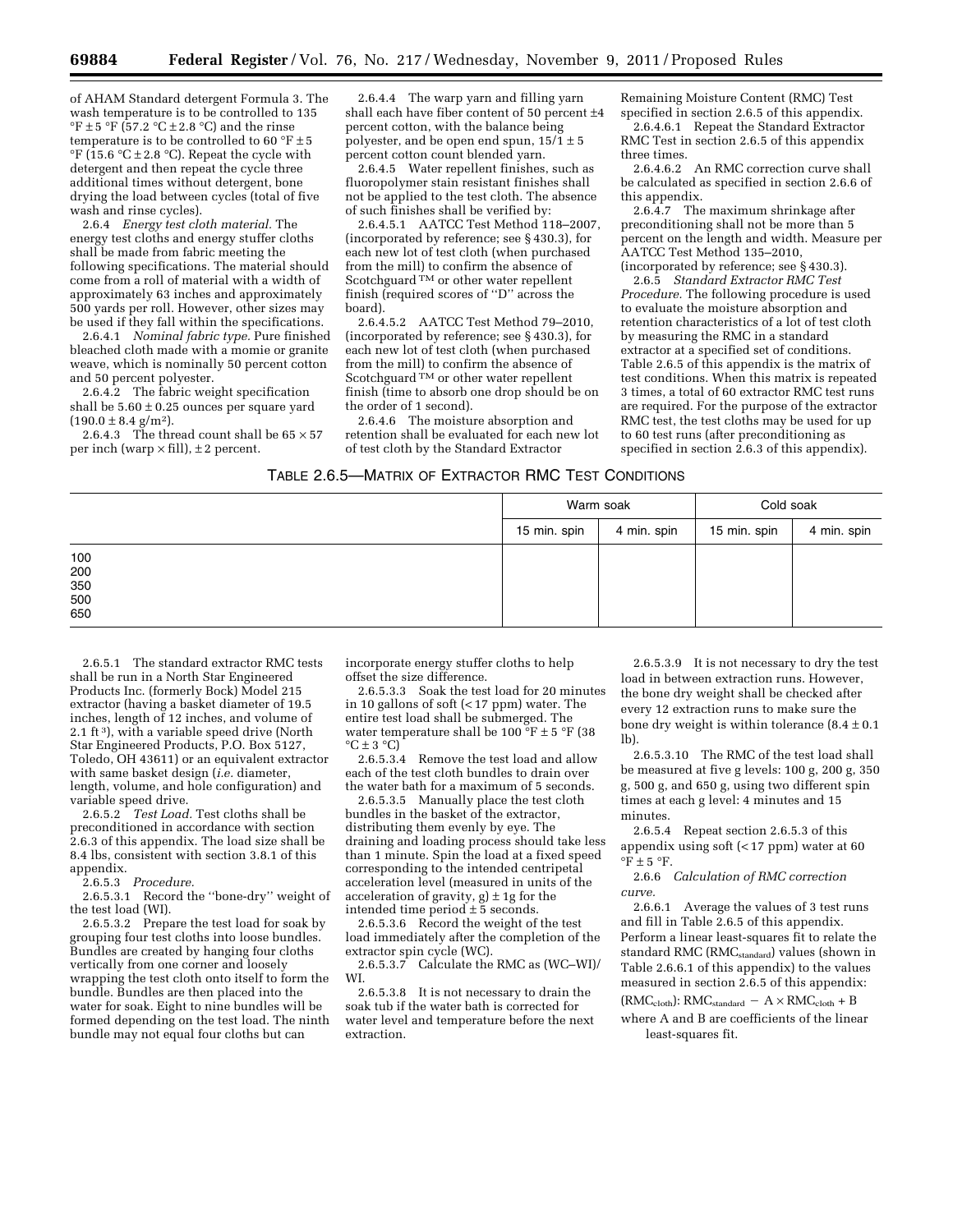|                          | RMC percentage               |                              |                              |                              |  |
|--------------------------|------------------------------|------------------------------|------------------------------|------------------------------|--|
| "g Force"                | Warm soak                    |                              | Cold soak                    |                              |  |
|                          | 15 min. spin                 | 4 min. spin                  | 15 min. spin                 | 4 min. spin                  |  |
| 100<br>200<br>350<br>500 | 45.9<br>35.7<br>29.6<br>24.2 | 49.9<br>40.4<br>33.1<br>28.7 | 49.7<br>37.9<br>30.7<br>25.5 | 52.8<br>43.1<br>35.8<br>30.0 |  |
| 650                      | 23.0                         | 26.4                         | 24.1                         | 28.0                         |  |

# TABLE 2.6.6.1—STANDARD RMC VALUES (RMC STANDARD)

2.6.6.2 Perform an analysis of variance test using two factors, spin speed and lot, to check the interaction of speed and lot. Use the values from Table 2.6.5 and Table 2.6.6.1 of this appendix in the calculation. The ''P'' value in the variance analysis shall be greater than or equal to 0.1. If the ''P'' value is less than 0.1, the test cloth is unacceptable. ''P'' is a theoretically based probability of

interaction based on an analysis of variance. 2.6.7 *Application of the RMC correction curve.* 

2.6.7.1 Using the coefficients A and B calculated in section 2.6.6.1 of this appendix:  $RMC_{corr} = A \times RMC + B$ 

2.6.7.2 Substitute  $\rm{RMC}_{\rm{corr}}$  values in calculations in section 3.8 of this appendix.

2.7 *Test Load Sizes.* Maximum, minimum, and, when required, average test load sizes shall be determined using Table 5.1 of this appendix and the clothes container capacity as measured in sections 3.1.1 through 3.1.5 of this appendix. Test

loads shall consist of energy test cloths, except that adjustments to the test loads to achieve proper weight can be made by the use of energy stuffer cloths with no more than 5 stuffer cloths per load.

2.8 *Use of Test Loads.* Table 2.8 of this appendix defines the test load sizes and corresponding water fill settings which are to be used when measuring water and energy consumptions. Adaptive water fill control system and manual water fill control system are defined in section 1 of this appendix:

|  | TABLE 2.8-TEST LOAD SIZES AND WATER FILL SETTINGS REQUIRED |
|--|------------------------------------------------------------|
|--|------------------------------------------------------------|

| Manual water fill control system |                    | Adaptive water fill control system |                                         |  |  |  |  |
|----------------------------------|--------------------|------------------------------------|-----------------------------------------|--|--|--|--|
| Test load size                   | Water fill setting | Test load size                     | Water fill setting                      |  |  |  |  |
| Max<br>Min                       |                    | Avg.                               | As determined by the Clothes<br>Washer. |  |  |  |  |
|                                  |                    | Min.                               |                                         |  |  |  |  |

2.8.1 The test load sizes to be used to measure RMC are specified in section 3.8.1 of this appendix.

2.8.2 Test loads for energy and water consumption measurements shall be bone dry prior to the first cycle of the test, and dried to a maximum of 104 percent of bone dry weight for subsequent testing.

2.8.3 Load the energy test cloths by grasping them in the center, shaking them to hang loosely and then put them into the clothes container prior to activating the clothes washer.

2.9 *Pre-conditioning.* 

2.9.1 *Non-water-heating clothes washer.*  If the clothes washer has not been filled with water in the preceding 96 hours, precondition it by running it through a cold rinse cycle and then draining it to ensure that the hose, pump, and sump are filled with water.

2.9.2 *Water-heating clothes washer.* If the clothes washer has not been filled with water in the preceding 96 hours, or if it has not been in the test room at the specified ambient conditions for 8 hours, pre-condition it by running it through a cold rinse cycle and then draining it to ensure that the hose, pump, and sump are filled with water.

2.10 *Wash time setting.* If one wash time is prescribed in the energy test cycle, that shall be the wash time setting; otherwise, the wash time setting shall be the higher of either the minimum or 70 percent of the maximum wash time available in the energy test cycle,

regardless of the labeling of suggested dial locations. If the clothes washer is equipped with an electromechanical dial controlling wash time, reset the dial to the minimum wash time and then turn it in the direction of increasing wash time to reach the appropriate setting. If the appropriate setting is passed, return the dial to the minimum wash time and then turn in the direction of increasing wash time until the setting is reached.

2.11 *Test room temperature.* 

2.11.1 *Non-water-heating clothes washer.*  For combined low-power mode testing, maintain room ambient air temperature conditions as specified in Section 4, Paragraph 4.2 of IEC 62301 (incorporated by reference; see § 430.3).

2.11.2 *Water-heating clothes washer.*  Maintain the test room ambient air temperature at 75 °F  $\pm$  5 °F (23.9 °C  $\pm$  2.8 °C). For combined low-power mode testing, maintain room ambient air temperature conditions as specified in Section 4, Paragraph 4.2 of IEC 62301 (incorporated by reference; see § 430.3).

2.12 *Bone dryer temperature.* The dryer used for bone drying must heat the test cloth and energy stuffer cloths above 210 °F (99  $^{\circ}$ C).

2.13 *Energy consumption for the purpose of certifying the cycle setting(s) to be included in part (B) of the energy test cycle definition.* Where multiple alternate cycle settings offer a wash/rinse temperature

combination not available on the cycle setting recommended by the manufacturer for washing cotton or linen clothes, the cycle setting with the highest energy consumption, as measured according to this section, shall be included in the energy test cycle.

To determine which cycle setting has the highest energy consumption, establish the testing conditions set forth in section 2 of this test procedure. Select the applicable cycle setting and temperature combination. Use the manufacturer default settings for agitation/tumble operation, soil level, spin speed(s), wash times, rinse times, and all other wash parameters or optional features applicable to that cycle, including water heating time for water heating clothes washers. Each wash cycle tested under this section shall comprise the entire active washing mode and exclude any delay start or cycle finished modes.

To identify the cycle setting with the highest energy consumption, use the clothes washer's maximum test load size, determined from Table 5.1. For clothes washers with a manual water fill control system, useradjustable adaptive water fill control system, or adaptive water fill control system with alternate manual water fill control system, use the water fill selector setting resulting in the maximum water level available for each cycle setting.

Measure each cycle setting's electrical energy consumption  $(E_B)$  and hot water consumption  $(\hat{H}_B)$ . Calculate the total energy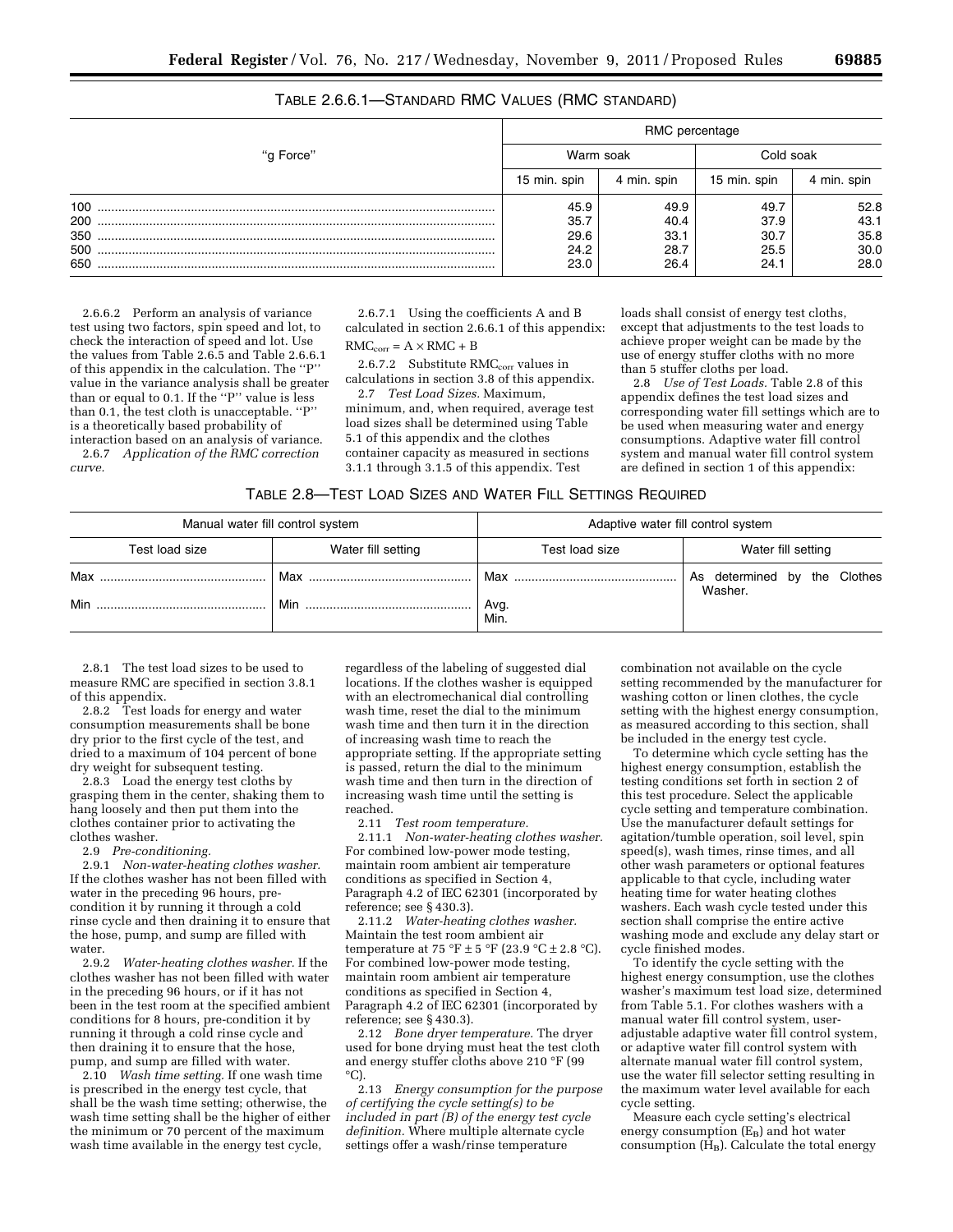consumption for each cycle setting  $(E_{TB})$ , as follows:

 $E_{TB} = E_B + (H_B \times T \times K)$ 

# where:

- $E_B$  is the electrical energy consumption, expressed in kilowatt-hours per cycle.
- $H_B$  is the hot water consumption, expressed
- in gallons per cycle. T = temperature rise = 75 °F (41.7 °C)
- K = Water specific heat in kilowatt-hours per gallon per degree F = 0.00240 (0.00114  $\text{kWh/L}^{\circ}$ °C)
- 3. Test Measurements

3.1 *Clothes container capacity.* Measure the entire volume which a dry clothes load could occupy within the clothes container during washer operation according to the following procedures:

3.1.1 Place the clothes washer in such a position that the uppermost edge of the clothes container opening is leveled horizontally, so that the container will hold the maximum amount of water.

3.1.2 Line the inside of the clothes container with 2 mil (0.051 mm) plastic sheet. All clothes washer components which occupy space within the clothes container and which are recommended for use with the energy test cycle shall be in place and shall be lined with 2 mil (0.051 mm) plastic sheet to prevent water from entering any void space.

3.1.3 Record the total weight of the machine before adding water.

3.1.4 Fill the clothes container manually with either 60 °F  $\pm$  5 °F (15.6 °C  $\pm$  2.8 °C) or  $100 \text{ °F} \pm 10 \text{ °F}$  (37.8  $\text{ °C} \pm 5.5 \text{ °C}$ ) water, with the door open. For a top-loading, vertical-axis clothes washer, fill the clothes container to the uppermost edge of the rotating portion, including any balance ring. For a front-loading, horizontal-axis clothes washer, fill the clothes container to the uppermost edge that is in contact with the door seal. For all clothes washers, any volume which cannot be occupied by the clothing load during operation must be excluded from the measurement. Measure and record the weight of water, W, in pounds.

3.1.5 The clothes container capacity is calculated as follows:

#### $C = W/d$

#### where:

- C = Capacity in cubic feet (liters).
- $W = M$ ass of water in pounds (kilograms).
- d = Density of water (62.0 lbs/ft<sup>3</sup> for 100 °F (993 kg/m3 for 37.8 °C) or 62.3 lbs/ft3 for 60 °F (998 kg/m3 for 15.6 °C)).

3.2 *Procedure for measuring water and energy consumption values on all automatic and semi-automatic washers.* All energy consumption tests shall be performed under the energy test cycle(s), unless otherwise specified. Table 3.2 of this appendix defines the sections below which govern tests of particular clothes washers, based on the number of wash/rinse temperature selections available on the model, and also, in some instances, method of water heating. The procedures prescribed are applicable regardless of a clothes washer's washing capacity, loading port location, primary axis of rotation of the clothes container, and type of control system.

3.2.1 *Inlet water temperature and the wash/rinse temperature settings.* 

3.2.1.1 For automatic clothes washers set the wash/rinse temperature selection control to obtain the wash water temperature selection control to obtain the wash water temperature desired (extra hot, hot, warm, or cold) and cold rinse, and open both the hot and cold water faucets.

3.2.1.2 For semi-automatic washers: (1) For hot water temperature, open the hot water faucet completely and close the cold water faucet; (2) for warm inlet water temperature, open both hot and cold water faucets completely; (3) for cold water temperature, close the hot water faucet and open the cold water faucet completely.

3.2.1.3 *Determination of warm wash water temperature(s) to decide whether a clothes washer has uniformly distributed warm wash temperature selections.* The wash water temperature, Tw, of each warm water wash selection shall be calculated or measured.

For non-water heating clothes washers, calculate Tw as follows:

- $Tw$  (°F) = ((Hw  $\times$  135 °F) + (Cw  $\times$  60 °F))/  $(Hw + Cw)$
- or
- Tw  $({\degree}C) = ((Hw \times 57.2 {\degree}C) + (Cw \times 15.6 {\degree}C))/$  $(Hw + Cw)$

#### where:

- Hw = Hot water consumption of a warm wash.
- Cw = Cold water consumption of a warm wash.

For water-heating clothes washers, measure and record the temperature of each warm wash selection after fill.

3.2.2 Total water consumption during the energy test cycle shall be measured, including hot and cold water consumption

during wash, deep rinse, and spray rinse. 3.2.3 *Clothes washers with adaptive* 

*water fill/manual water fill control systems* 

3.2.3.1 *Clothes washers with adaptive water fill control system and alternate manual water fill control systems.* If a clothes washer with an adaptive water fill control system allows consumer selection of manual controls as an alternative, then both manual and adaptive modes shall be tested and, for each mode, the energy consumption  $(HE_T)$ ,  $ME_T$ , and  $D_E$ ) and water consumption  $(Q_T)$ , values shall be calculated as set forth in section 4 of this appendix. Then the average of the two values (one from each mode, adaptive and manual) for each variable shall be used in section 4 of this appendix for the clothes washer.

3.2.3.2 *Clothes washers with adaptive water fill control system.* 

3.2.3.2.1 Not user adjustable. The maximum, minimum, and average water levels as defined in the following sections shall be interpreted to mean that amount of water fill which is selected by the control system when the respective test loads are used, as defined in Table 2.8 of this appendix. The load usage factors which shall be used when calculating energy consumption values are defined in Table 4.1.3 of this appendix.

3.2.3.2.2 User adjustable. Four tests shall be conducted on clothes washers with user adjustable adaptive water fill controls which affect the relative wash water levels. The first test shall be conducted with the maximum test load and with the adaptive water fill control system set in the setting that will give the most energy intensive result. The second test shall be conducted with the minimum test load and with the adaptive water fill control system set in the setting that will give the least energy intensive result. The third test shall be conducted with the average test load and with the adaptive water fill control system set in the setting that will give the most energy intensive result for the given test load. The fourth test shall be conducted with the average test load and with the adaptive water fill control system set in the setting that will give the least energy intensive result for the given test load. The energy and water consumption for the average test load and water level shall be the average of the third and fourth tests.

3.2.3.3 *Clothes washers with manual water fill control system.* In accordance with Table 2.8 of this appendix, the water fill selector shall be set to the maximum water level available on the clothes washer for the maximum test load size and set to the minimum water level for the minimum test load size. The load usage factors which shall be used when calculating energy consumption values are defined in Table 4.1.3 of this appendix.

# TABLE 3.2—TEST SECTION REFERENCE

| Max. wash temp. available             |     | > 135 °F (57.2 °C) **<br>≤135 °F (57.2 °C) |        |        |           |
|---------------------------------------|-----|--------------------------------------------|--------|--------|-----------|
| Test Sections Required To Be Followed |     |                                            |        | 3.3    | >3<br>3.3 |
|                                       |     | 3.4                                        | 3.4    |        | 3.4       |
|                                       |     |                                            | 3.5    | 3.5    | 3.5       |
|                                       | 3.6 | 3.6                                        | 3.6    | 3.6    | 3.6       |
|                                       |     |                                            | $*3.7$ | $*3.7$ | $*3.7$    |
|                                       |     |                                            | 3.8    | 3.8    | 3.8       |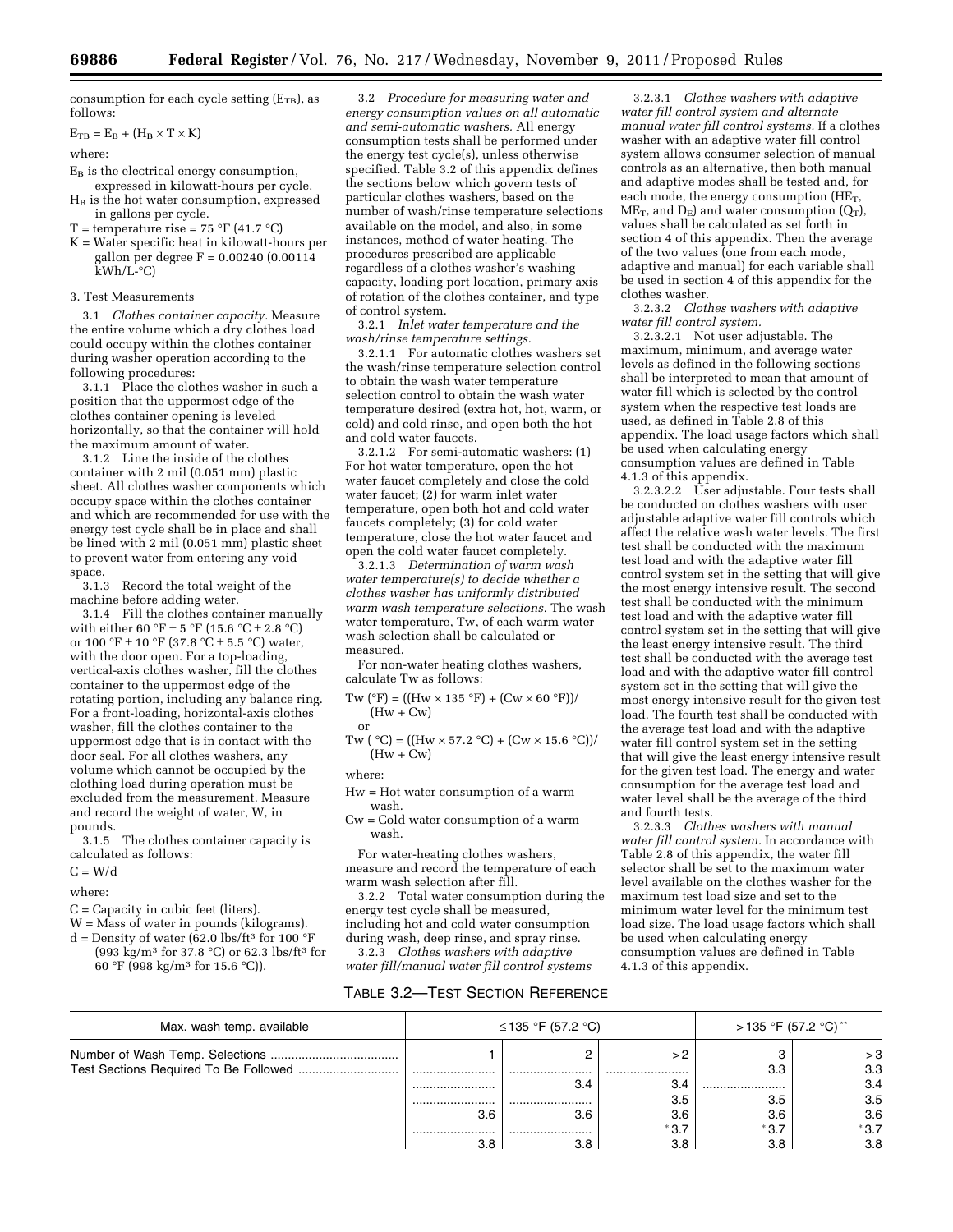# TABLE 3.2—TEST SECTION REFERENCE—Continued

| . |  | . טי |  |
|---|--|------|--|
|   |  |      |  |

\* Only applicable to machines with warm rinse.

\*\* Only applicable to water heating clothes washers on which the maximum wash temperature available exceeds 135 °F (57.2 °C).

† Only applicable to machines equipped with a steam cycle.

3.3 *''Extra Hot Wash'' (Max Wash Temp > 135* °*F (57.2* °*C)) for water heating clothes washers only.* Water and electrical energy consumption shall be measured for each water fill level and/or test load size as specified in sections 3.3.1 through 3.3.3 of this appendix for the hottest wash setting available.

3.3.1 *Maximum test load and water fill.*  Hot water consumption  $(Hm_x)$ , cold water consumption (Cm<sub>x</sub>), and electrical energy consumption  $(Em_x)$  shall be measured for an extra hot wash/cold rinse energy test cycle, with the controls set for the maximum water fill level. The maximum test load size is to be used and shall be determined per Table 5.1 of this appendix.

3.3.2 *Minimum test load and water fill.*  Hot water consumption  $(Hm_n)$ , cold water consumption  $(Cm_n)$ , and electrical energy consumption  $(Em_n)$  shall be measured for an extra hot wash/cold rinse energy test cycle, with the controls set for the minimum water fill level. The minimum test load size is to be used and shall be determined per Table 5.1 of this appendix.

3.3.3 *Average test load and water fill.* For clothes washers with an adaptive water fill control system, measure the values for hot water consumption (Hma), cold water consumption  $(Cm_a)$ , and electrical energy consumption  $(Em_a)$  for an extra hot wash/ cold rinse energy test cycle, with an average test load size as determined per Table 5.1 of this appendix.

3.4 *''Hot Wash'' (Max Wash Temp* ≤ *135*  °*F (57.2* °*C)).* Water and electrical energy consumption shall be measured for each water fill level or test load size as specified in sections 3.4.1 through 3.4.3 of this appendix for a *135* °*F (57.2* °*C)* wash, if available, or for the hottest selection less than *135* °*F (57.2* °*C).* 

3.4.1 *Maximum test load and water fill.*  Hot water consumption  $(Hh_x)$ , cold water consumption  $(Ch_x)$ , and electrical energy consumption  $(Eh<sub>x</sub>)$  shall be measured for a hot wash/cold rinse energy test cycle, with the controls set for the maximum water fill level. The maximum test load size is to be used and shall be determined per Table 5.1 of this appendix.

3.4.2 *Minimum test load and water fill.*  Hot water consumption (Hhn), cold water consumption  $(Ch_n)$ , and electrical energy consumption (Ehn) shall be measured for a hot wash/cold rinse energy test cycle, with the controls set for the minimum water fill level. The minimum test load size is to be used and shall be determined per Table 5.1 of this appendix.

3.4.3 *Average test load and water fill.* For clothes washers with an adaptive water fill control system, measure the values for hot water consumption (Hha), cold water consumption  $(Ch_a)$ , and electrical energy consumption (Eha) for a hot wash/cold rinse energy test cycle, with an average test load

size as determined per Table 5.1 of this appendix.

3.5 *''Warm Wash.''* Water and electrical energy consumption shall be determined for each water fill level and/or test load size as specified in sections 3.5.1 through 3.5.2.3 of this appendix for the applicable warm water wash temperature(s) with a cold rinse.

3.5.1 *Clothes washers with uniformly distributed warm wash temperature selection(s).* The reportable values to be used for the warm water wash setting shall be the arithmetic average of the measurements for the hot and cold wash selections. This is a calculation only, no testing is required.

3.5.2 *Clothes washers that lack uniformly distributed warm wash temperature selections.* For a clothes washer with fewer than four discrete warm wash selections, test all warm wash temperature selections. For a clothes washer that offers four or more warm wash selections, test at all discrete selections, or test at 25 percent, 50 percent, and 75 percent positions of the temperature selection device between the hottest hot  $(\leq 135 \text{ °F } (57.2 \text{ °C}))$  wash and the coldest cold wash. If a selection is not available at the 25, 50 or 75 percent position, in place of each such unavailable selection use the next warmer setting. Each reportable value to be used for the warm water wash setting shall be the arithmetic average of all tests conducted pursuant to this section.

3.5.2.1 *Maximum test load and water fill.*  Hot water consumption  $(Hw_x)$ , cold water consumption  $(Cw_x)$ , and electrical energy consumption (Ewx) shall be measured with the controls set for the maximum water fill level. The maximum test load size is to be used and shall be determined per Table 5.1 of this appendix.

3.5.2.2 *Minimum test load and water fill.*  Hot water consumption (Hw<sub>n</sub>), cold water consumption  $(Cw_n)$ , and electrical energy consumption (Ewn) shall be measured with the controls set for the minimum water fill level. The minimum test load size is to be used and shall be determined per Table 5.1 of this appendix.

3.5.2.3 *Average test load and water fill.*  For clothes washers with an adaptive water fill control system, measure the values for hot water consumption  $(Hw_a)$ , cold water consumption  $(Cw_a)$ , and electrical energy consumption (Ewa) with an average test load size as determined per Table 5.1 of this appendix.

3.6 *''Cold Wash'' (Minimum Wash Temperature Selection).* Water and electrical energy consumption shall be measured for each water fill level or test load size as specified in sections 3.6.1 through 3.6.3 of this appendix for the coldest wash temperature selection available. For a clothes washer that offers two or more wash temperature settings labeled as cold, such as ''Cold'' and ''Tap Cold'', the setting with the minimum wash temperature shall be

considered the cold wash. If any of the other cold wash temperature settings add hot water to raise the wash temperature above the cold water supply temperature, as defined in section 2.3 of this appendix, those setting(s) shall be considered warm wash setting(s), as defined in section 1.34 of this appendix. If none of the cold wash temperature settings add hot water for any of the water fill levels or test load sizes required for the energy test cycle, the wash temperature setting labeled as ''Cold'' shall be considered the cold wash, and the other wash temperature setting(s) labeled as cold shall not be required for testing.

3.6.1 *Maximum test load and water fill.*  Hot water consumption  $(Hc_x)$ , cold water consumption  $(Cc_x)$ , and electrical energy consumption  $(Ec_x)$  shall be measured for a cold wash/cold rinse energy test cycle, with the controls set for the maximum water fill level. The maximum test load size is to be used and shall be determined per Table 5.1 of this appendix.

3.6.2 *Minimum test load and water fill.*  Hot water consumption (Hc<sub>n</sub>), cold water consumption  $(Cc_n)$ , and electrical energy consumption  $(Ec_n)$  shall be measured for a cold wash/cold rinse energy test cycle, with the controls set for the minimum water fill level. The minimum test load size is to be used and shall be determined per Table 5.1 of this appendix.

3.6.3 *Average test load and water fill.* For clothes washers with an adaptive water fill control system, measure the values for hot water consumption (Hca), cold water consumption  $(Cc_a)$ , and electrical energy consumption (Eca) for a cold wash/cold rinse energy test cycle, with an average test load size as determined per Table 5.1 of this appendix.

3.7 *''Warm Wash/Warm Rinse.''* Water and electrical energy consumption shall be determined for each water fill level and/or test load size as specified in sections 3.7.2.1 through 3.7.2.3 of this appendix for the applicable warm wash temperature selection as described in section 3.7.1 or 3.7.2 of this appendix and the hottest available rinse temperature selection.

3.7.1 *Clothes washers with uniformly distributed warm wash temperature selection(s).* Test the warm wash/warm rinse cycle at the wash temperature selection with the temperature selection device at the 50 percent position between the hottest hot  $(S135 \text{ °F} (57.2 \text{ °C}))$  wash and the coldest cold wash.

3.7.2 *Clothes washers that lack uniformly distributed warm wash temperature selections.* For a clothes washer with fewer than four discrete warm wash selections, test all warm wash temperature selections. For a clothes washer that offers four or more warm wash selections, test at all discrete selections, or test at 25 percent, 50 percent, and 75 percent positions of the temperature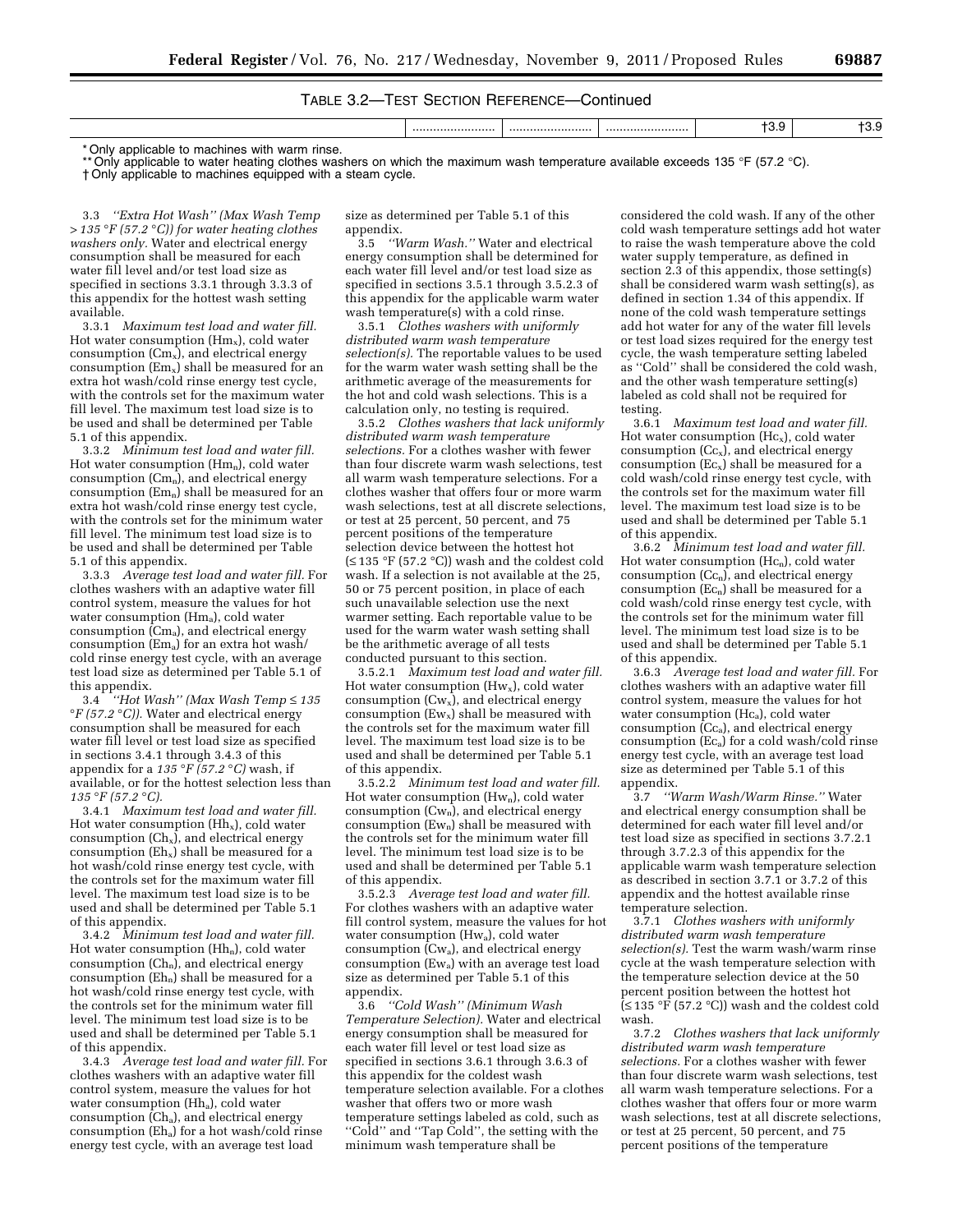selection device between the hottest hot ( $\leq$  135 °F (57.2 °C)) wash and the coldest cold wash. If a selection is not available at the 25, 50, or 75 percent position, in place of each such unavailable selection use the next warmer setting. Each reportable value to be used for the warm water wash setting shall be the arithmetic average of all tests conducted pursuant to this section.

3.7.2.1 *Maximum test load and water fill.*  Hot water consumption  $(Hww_X)$ , cold water consumption ( $\widetilde{\text{Cww}}_X$ ), and electrical energy  $\overline{\text{cosumption (Eww_x)}}$  shall be measured with the controls set for the maximum water fill level. The maximum test load size is to be used and shall be determined per Table 5.1 of this appendix.

3.7.2.2 *Minimum test load and water fill.*  Hot water consumption (Hwwn), cold water consumption ( $\widetilde{\text{Cww}}_n$ ), and electrical energy consumption (Ewwn) shall be measured with the controls set for the minimum water fill level. The minimum test load size is to be used and shall be determined per Table 5.1 of this appendix.

3.7.2.3 *Average test load and water fill.*  For clothes washers with an adaptive water fill control system, measure the values for hot water consumption (Hwwa), cold water consumption  $(Cww_a)$ , and electrical energy consumption (Ewwa) with an average test load size as determined per Table 5.1 of this appendix.

3.8 *Remaining Moisture Content:* 

3.8.1 The wash temperature will be the same as the rinse temperature for all testing. Use the maximum test load as defined in Table 5.1 and section 3.1 of this appendix for testing.

3.8.2 *For clothes washers with cold rinse only:* 

3.8.2.1 Record the actual ''bone dry'' weight of the test load (WImax), then place the test load in the clothes washer.

- 3.8.2.2 Set water level selector to
- maximum fill.

3.8.2.3 Run the energy test cycle.

3.8.2.4 Record the weight of the test load immediately after completion of the energy test cycle (WC<sub>max</sub>).

3.8.2.5 Calculate the remaining moisture content of the maximum test load,  $\overline{\text{RMC}_{\text{max}}}$ , expressed as a percentage and defined as:

 $RMC_{\text{max}} = ((WC_{\text{max}} - WI_{\text{max}})/WI_{\text{max}}) \times 100\%$ 

3.8.3 *For clothes washers with cold and warm rinse options:* 

3.8.3.1 Complete sections 3.8.2.1 through 3.8.2.4 of this appendix for cold rinse. Calculate the remaining moisture content of the maximum test load for cold rinse, RMC<sub>COLD</sub>, expressed as a percentage and defined as:

 $RMC_{\text{COLD}} = ((WC_{\text{max}}-WI_{\text{max}})/WI_{\text{max}}) \times 100\%$ 

3.8.3.2 Complete sections 3.8.2.1 through 3.8.2.4 of this appendix for warm rinse. Calculate the remaining moisture content of the maximum test load for warm rinse, RMC<sub>WARM</sub>, expressed as a percentage and defined as:

 $RMC_{WARM} = ((WC_{max} - WI_{max})/WI_{max}) \times 100\%$ 

3.8.3.3 Calculate the remaining moisture content of the maximum test load, RMC<sub>max</sub>, expressed as a percentage and defined as:

 $RMC_{max} = RMC_{COLD} \times (1 - TUF_r) + RMC_{WARM}$  $\times$  (TUF<sub>r</sub>)

#### where:

 $\mbox{{\rm TUF}}_r$  is the temperature use factor for warm rinse as defined in Table 4.1.1 of this appendix.

3.8.4 Clothes washers that have options such as multiple selections of spin speeds or spin times that result in different RMC values and that are available in the energy test cycle, shall be tested at the maximum and minimum extremes of the available options, excluding any ''no spin'' (zero spin speed) settings, in accordance with requirements in section 3.8.2 or 3.8.3 of this appendix. The  $\operatorname{calculated}$  RMC $\max, \max$  extraction and  $\operatorname{RMC}_{\max, \min}$ extraction at the maximum and minimum settings, respectively, shall be combined as follows and the final RMC to be used in section 4.3 of this appendix shall be:

 $\text{RMC} = 0.75 \times \text{RMC}_{\text{max}, \text{max extraction}} + 0.25 \times$ RMCmax,min extraction

3.9 *''Steam Wash'' for clothes washers equipped with a steam cycle.* Water and electrical energy consumption shall be measured for each water fill level and/or test load size as specified in sections 3.9.1 through 3.9.3 of this appendix for the hottest wash setting available with steam.

3.9.1 *Maximum test load and water fill.*  Hot water consumption  $(Hs<sub>x</sub>)$ , cold water consumption  $(Cs_x)$ , and electrical energy consumption  $(Es_x)$  shall be measured for a steam energy test cycle, with the controls set for the maximum water fill level. The maximum test load size is to be used and shall be determined per Table 5.1 of this appendix.

3.9.2 *Minimum test load and water fill.*  Hot water consumption (Hs<sub>n</sub>), cold water consumption  $(Cs_n)$ , and electrical energy consumption  $(Es_n)$  shall be measured for a steam energy test cycle, with the controls set for the minimum water fill level. The minimum test load size is to be used and shall be determined per Table 5.1 of this appendix.

3.9.3 *Average test load and water fill.* For clothes washers with an adaptive water fill control system, measure the values for hot water consumption (Hsa), cold water consumption  $(Cs_a)$ , and electrical energy consumption  $(Es_a)$  for a steam energy test cycle using an average test load size as determined per Table 5.1 of this appendix.

3.10 *Self-clean.* Set the controls to obtain the self-clean cycle. Hot water consumption ( $H_{sc}$ ), cold water consumption ( $C_{sc}$ ), and electric energy consumption  $(E_{sc})$  shall be measured for the self-clean cycle. Do not use a test load.

3.11 *Combined low-power mode power.*  Connect the clothes washer to a watt meter as specified in section 2.5.3 of this appendix. Establish the testing conditions set forth in sections 2.1, 2.2 and 2.11 of this appendix. For clothes washers that take some time to enter a stable state from a higher power state as discussed in Section 5, Paragraph 5.1, note 1 of IEC 62301 (incorporated by reference; see § 430.3), allow sufficient time for the clothes washer to reach the lower power state before proceeding with the test measurement. Follow the test procedure for the sampling

method specified in Section 5, Paragraph 5.3.2 of IEC 62301 for testing in each possible mode as described in sections 3.11.1 and 3.11.2 of this appendix.

3.11.1 If a clothes washer has an inactive mode as defined in section 1.15 of this appendix, measure and record the average inactive mode power of the clothes washer, Pia, in watts.

3.11.2 If a clothes washer has an off mode as defined in section 1.23 of this appendix, measure and record its average off mode power, Po, in watts.

#### **4. Calculation of Derived Results from Test Measurements**

4.1 *Hot water and machine electrical energy consumption of clothes washers.* 

4.1.1 *Per-cycle temperature-weighted hot water consumption for maximum, average, and minimum water fill levels using each appropriate load size as defined in section 2.8 and Table 5.1 of this appendix.* Calculate for the cycle under test the per-cycle temperature weighted hot water consumption for the maximum water fill level,  $V_{\text{h}_x}$ , the average water fill level, Vha, and the minimum water fill level, Vhn, expressed in gallons per cycle (or liters per cycle) and defined as:

- (a)  $Vh_x = [Hs_x \times TUF_s] + [Hm_x \times TUF_m] + [Hh_x]$  $\times$  TUF<sub>h</sub>] + [Hw<sub>x</sub>  $\times$  TUF<sub>w</sub>] + [Hww<sub>x</sub>  $\times$  $TUF_{ww}$  +  $[HC_x \times TUF_c]$
- (b)  $Vh_a = [Hs_a \times TUF_s] + [Hm_a \times TUF_m] + [Hh_a$  $\times$  TUF<sub>h</sub>] + [Hw<sub>a</sub>  $\times$  TUF<sub>w</sub>] + [Hww<sub>a</sub>  $\times$  $TUF_{ww}]+[Hc_a \times TUF_c]$
- (c)  $Vh_n = [Hs_n \times TUF_s] + [Hm_n \times TUF_m] + [Hh_n$  $\times \text{TUF}_h$ ] + [Hw<sub>n</sub>  $\times$  TUF<sub>w</sub>] + [Hww<sub>n</sub>  $\times$  $TUF_{ww}]+[Hc_n\times TUF_c]$

where:

- Hsx, Hsa, and Hsn, are reported hot water consumption values, in gallons per cycle (or liters per cycle), at maximum, average, and minimum water fill, respectively, for the steam cycle with the appropriate test loads as defined in section 2.8 of this appendix.
- Hm<sub>x</sub>, Hm<sub>a</sub>, and Hm<sub>n</sub>, are reported hot water consumption values, in gallons per-cycle (or liters per cycle), at maximum, average, and minimum water fill, respectively, for the extra hot wash cycle with the appropriate test loads as defined in section 2.8 of this appendix.
- Hhx, Hha, and Hhn, are reported hot water consumption values, in gallons per-cycle (or liters per cycle), at maximum, average, and minimum water fill, respectively, for the hot wash cycle with the appropriate test loads as defined in section 2.8 of this appendix.
- $Hw_x$ ,  $Hw_a$ , and  $Hw_n$ , are reported hot water consumption values, in gallons per-cycle (or liters per cycle), at maximum, average, and minimum water fill, respectively, for the warm wash cycle with the appropriate test loads as defined in section 2.8 of this appendix.
- Hwwx, Hwwa, and Hwwn, are reported hot water consumption values, in gallons per-cycle (or liters per cycle), at maximum, average, and minimum water fill, respectively, for the warm wash/ warm rinse cycle with the appropriate test loads as defined in section 2.8 of this appendix.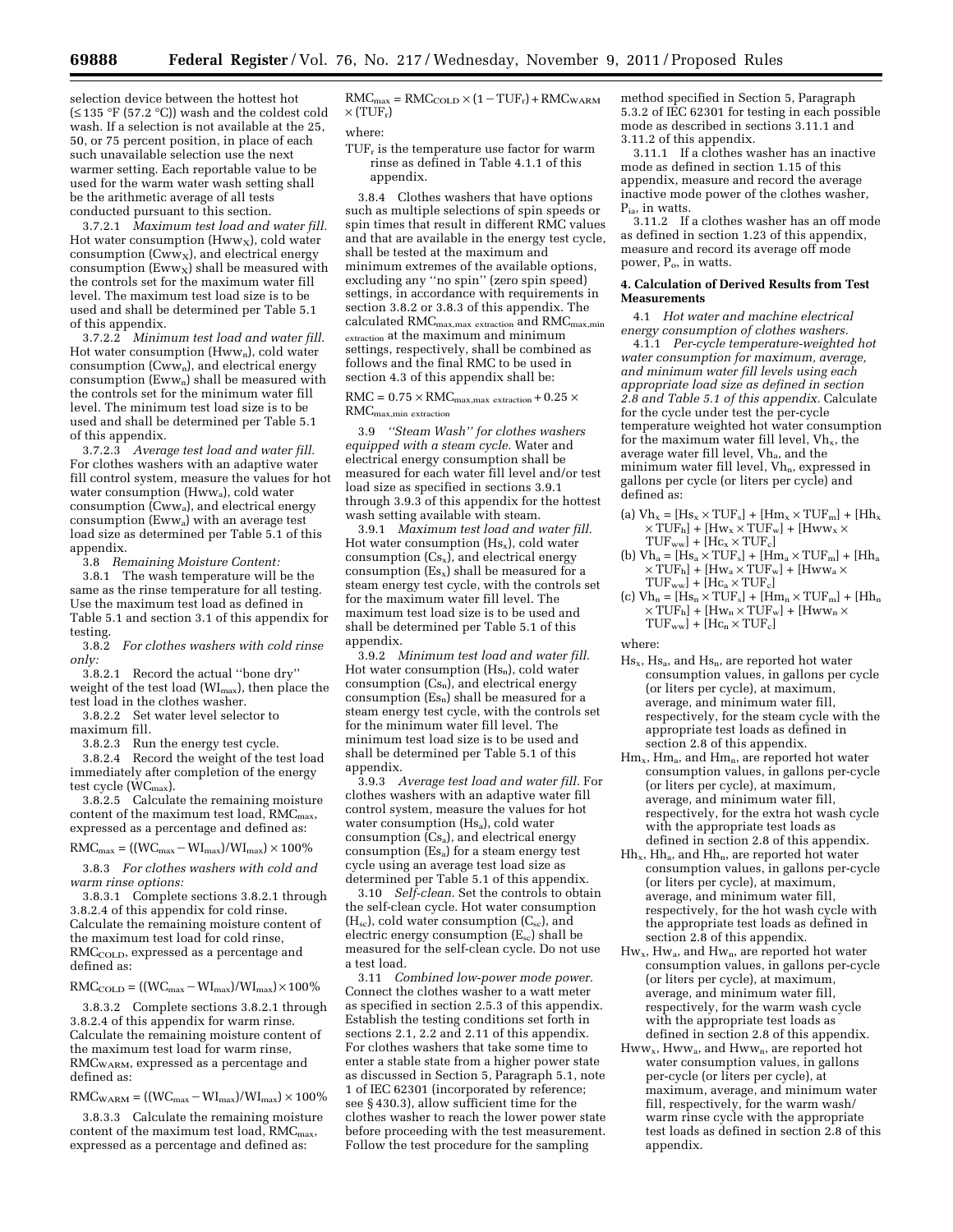$Hc_{x}$ ,  $Hc_{a}$ , and  $Hc_{n}$ , are reported hot water consumption values, in gallons per-cycle (or liters per cycle), at maximum, average, and minimum water fill, respectively, for the cold wash cycle

with the appropriate test loads as defined in section 2.8 of this appendix.  $TUF_s$ ,  $TUF_m$ ,  $TUF_h$ ,  $TUF_w$ ,  $TUF_{ww}$ , and  $TUF_c$ are temperature use factors for steam wash, extra hot wash, hot wash, warm

wash, warm wash/warm rinse, and cold wash temperature selections, respectively, and are as defined in Table 4.1.1 of this appendix.

# TABLE 4.1.1—TEMPERATURE USE FACTORS

| Max wash temp<br>available                                                                                | ≤135 °F   | ≤135 °F   | ≤135 °F   | $>135$ °F                                                           | $>135$ °F | Steam  | Steam      |
|-----------------------------------------------------------------------------------------------------------|-----------|-----------|-----------|---------------------------------------------------------------------|-----------|--------|------------|
|                                                                                                           | (57.2 °C) | (57.2 °C) | (57.2 °C) | (57.2 °C)                                                           | (57.2 °C) |        |            |
| No. Wash Temp<br>Selections.                                                                              |           |           |           | Single  2 Temps  > 2 Temps  3 Temps  > 3 Temps  3 Temps  > 3 Temps. |           |        |            |
|                                                                                                           |           |           |           |                                                                     |           |        | 0.02.      |
|                                                                                                           |           |           |           |                                                                     |           |        | 0.03.      |
| TUF <sub>b</sub> (hot) ………   NA ………………   0.63 ………………   0.14 ………………   NA ………………   0.09 ………………   NA ………………… |           |           |           |                                                                     |           |        | 0.09.      |
| warm).                                                                                                    |           |           |           |                                                                     |           |        | $0.27^*$ . |
|                                                                                                           |           |           |           |                                                                     |           | $0.22$ | 0.22.      |
| TUF <sub>c</sub> (cold) …….   1.00 ……………….   0.37 ……………   0.37 ……………   0.37 ……………   0.37 ………………           |           |           |           |                                                                     |           |        | 0.37.      |

\*Only applicable to machines offering a warm/warm cycle. For machines with no warm/warm cycle, this value should be zero and TUF<sub>w</sub> (warm) should be 0.49.

4.1.2 *Total per-cycle hot water energy consumption for all maximum, average, and minimum water fill levels tested.* Calculate the total per-cycle hot water energy consumption for the maximum water fill level, HEmax, the minimum water fill level,  $HE_{min}$ , and the average water fill level,  $HE_{avg}$ , expressed in kilowatt-hours per cycle and defined as:

- (a)  $HE_{max} = [Vh_x \times T \times K] = Total energy when$ a maximum load is tested.
- (b)  $HE_{avg} = [Vh_a \times T \times K] = \text{Total energy when}$ an average load is tested.
- (c)  $HE_{min} = [\overrightarrow{V}h_n \times T \times K] = \text{Total energy when}$ a minimum load is tested.

where:

- T = Temperature rise =  $75 \text{ }^{\circ}$ F (41.7  $\text{ }^{\circ}$ C).
- K = Water specific heat in kilowatt-hours per gallon degree  $F = 0.00240$  kWh/gal- $\overline{F}$ (0.00114 kWh/L-°C).
- $V_{\text{h}_x}$ ,  $V_{\text{h}_a}$ , and  $V_{\text{h}_n}$  are as defined in section 4.1.1 of this appendix.

4.1.3 *Total weighted per-cycle hot water energy consumption.* Calculate the total weighted per-cycle hot water energy consumption, HET, expressed in kilowatthours per cycle and defined as:

 $\text{HE}_{\text{T}} = [\text{HE}_{\text{max}} \times \text{F}_{\text{max}}] + [\text{HE}_{\text{avg}} \times \text{F}_{\text{avg}}] + \text{HE}_{\text{min}}$  $\times$  F<sub>min</sub>]

where:

- HEmax, HEavg, and HEmin are as defined in section 4.1.2 of this appendix.
- Fmax, Favg, and Fmin are the load usage factors for the maximum, average, and minimum test loads based on the size and type of the control system on the washer being tested. The values are as shown in Table 4.1.3 of this appendix.

TABLE 4.1.3—LOAD USAGE FACTORS

| Water fill control system | Manual         | Adaptive                |
|---------------------------|----------------|-------------------------|
|                           | 10.72<br>10.28 | 20.12<br>20.74<br>20.14 |

1 Reference 3.2.3.3.

#### 2 Reference 3.2.3.2.

4.1.4 *Total per-cycle hot water energy consumption using gas-heated or oil-heated water.* Calculate for the energy test cycle the per-cycle hot water consumption,  $HE_{TG}$ , using gas-heated or oil-heated water, expressed in Btu per cycle (or megajoules per cycle) and defined as:

 $HE_{TG} = HE_T \times 1/e \times 3412$  Btu/kWh or  $HE_{TG}$  $= HE_T \times 1/e \times 3.6$  MJ/kWh

where:

- e = Nominal gas or oil water heater efficiency  $= 0.75.$
- $HE_T = As defined in section 4.1.3 of this$ appendix.

4.1.5 *Per-cycle machine electrical energy consumption for all maximum, average, and minimum test load sizes.* Calculate the total per-cycle machine electrical energy consumption for the maximum water fill level, MEmax, the average water fill level, MEavg, and the minimum water fill level, MEmin, expressed in kilowatt-hours per cycle and defined as:

- (a)  $ME_{max} = [Es_x \times TUF_s] + [Em_x \times TUF_m] +$  $[Eh_x \times TUF_h] + [Ew_x \times TUF_w] + [Eww_x]$  $\times \text{TUF}_{ww}$ ] + [Ec<sub>x</sub>  $\times \text{TUF}_c$ ]
- (b)  $ME_{avg} = [Es_a \times TUF_s] + [Em_a \times TUF_m] +$  $[Eh_a \times TUF_h] + [Ew_a \times TUF_w] + [Eww_a \times$  $TUF_{ww}]+[Ec_a \times TUF_c]$
- (c)  $ME_{min} = [Es_n \times TUF_s] + [Em_n \times TUF_m] +$  $[Eh_n \times TUF_h] + [Ew_n \times TUF_w] + [Eww_n]$  $\times \text{TUF}_{ww}$ ] + [Ec<sub>n</sub>  $\times \text{TUF}_{c}$ ]

where:

- $Es<sub>x</sub>, Es<sub>a</sub>,$  and  $Es<sub>n</sub>$ , are reported electrical energy consumption values, in kilowatthours per cycle, at maximum, average, and minimum test loads, respectively, for the steam cycle.
- $Em<sub>x</sub>$ ,  $Em<sub>a</sub>$ , and  $Em<sub>n</sub>$ , are reported electrical energy consumption values, in kilowatthours per cycle, at maximum, average, and minimum test loads, respectively, for the extra hot wash cycle.
- Ehx, Eha, and Ehn, are reported electrical energy consumption values, in kilowatthours per cycle, at maximum, average,

and minimum test loads, respectively, for the hot wash cycle.

- $Ew_x$ ,  $Ew_a$ , and  $Ew_n$ , are reported electrical energy consumption values, in kilowatthours per cycle, at maximum, average, and minimum test loads, respectively, for the warm wash cycle.
- Ewwx, Ewwa, and Ewwn, are reported electrical energy consumption values, in kilowatt-hours per cycle, at maximum, average, and minimum test loads, respectively, for the warm wash/warm rinse cycle.
- Ecx, Eca, and Ecn, are reported electrical energy consumption values, in kilowatthours per cycle, at maximum, average, and minimum test loads, respectively, for the cold wash cycle.
- TUF<sub>s</sub>, TUF<sub>m</sub>, TUF<sub>h</sub>, TUF<sub>w</sub>, TUF<sub>ww</sub>, and TUF<sub>c</sub> are as defined in Table 4.1.1 of this appendix.

4.1.6 *Total weighted per-cycle machine electrical energy consumption.* Calculate the total per-cycle load size weighted energy  $consumption, ME<sub>T</sub>, expressed in kilowatt$ hours per cycle and defined as:

 $ME_T = [ME_{max} \times F_{max}] + [ME_{avg} \times F_{avg}] +$  $[ME_{min} \times F_{min}]$ 

where:

- $ME<sub>max</sub>$ ,  $ME<sub>avg</sub>$ , and  $ME<sub>min</sub>$  are as defined in section 4.1.5 of this appendix.
- Fmax, Favg, and Fmin are as defined in Table 4.1.3 of this appendix.

4.1.7 *Total per-cycle energy consumption when electrically heated water is used.*  Calculate for the energy test cycle the total per-cycle energy consumption,  $E_{TE}$ , using electrically heated water, expressed in kilowatt-hours per cycle and defined as:

 $E_{TE} = HE_T + ME_T$ 

where:

- $ME_T = As defined in section 4.1.6 of this$ appendix.
- $HE_T = As defined in section 4.1.3 of this$ appendix.

4.1.8 *Per-cycle self-clean hot water energy consumption when electrically heated water is used.* Calculate the per-cycle self-clean hot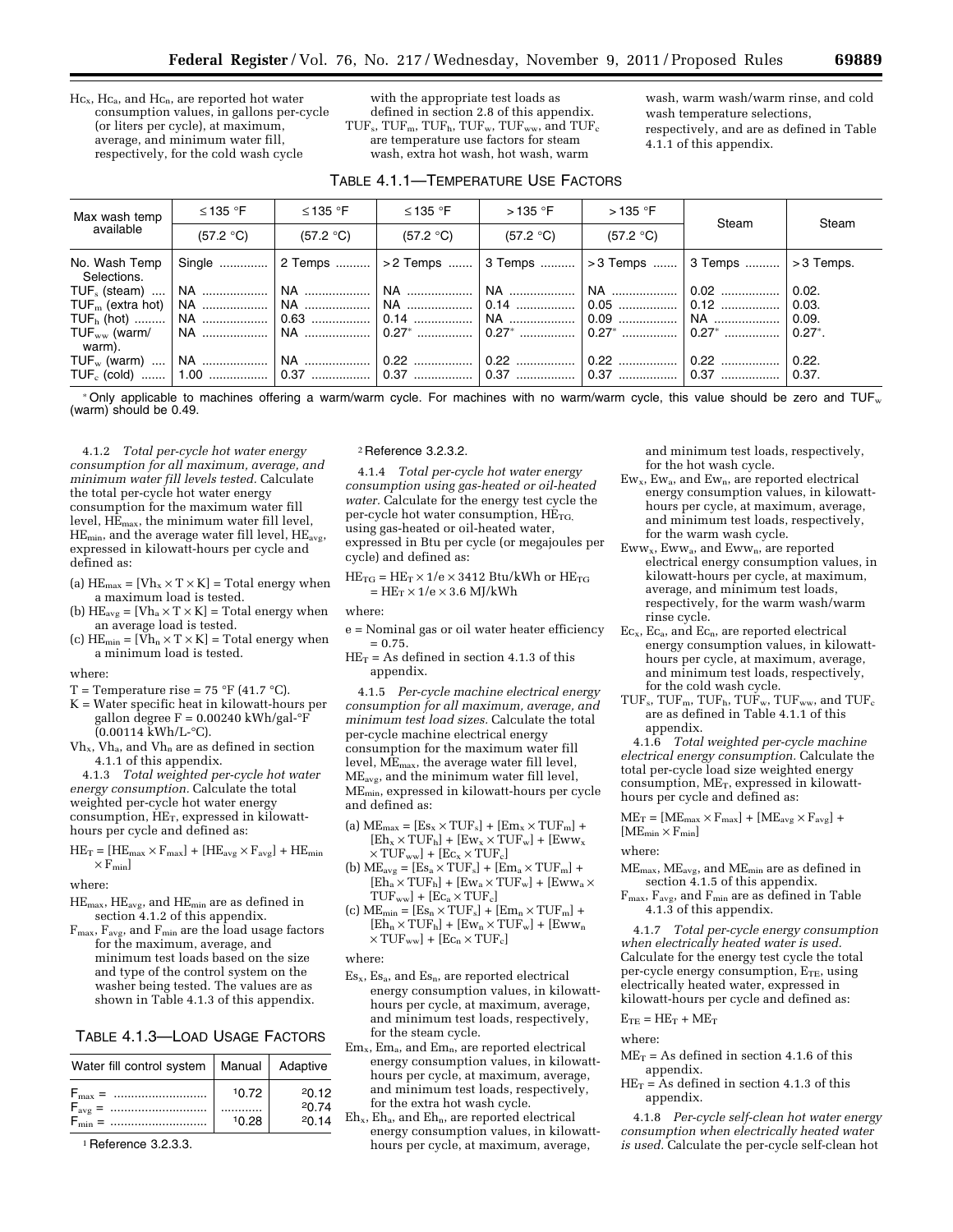water energy consumption, HEsc, expressed in kilowatt-hours per cycle, and defined as:

 $HE_{sc} = [H_{sc} \times T \times K] \times 12/295$ 

where:

- $H_{sc}$  = reported hot water consumption value, in gallons per-cycle, for the self-clean cycle as defined in section 3.10 of this appendix.
- T = Temperature rise = 75 °F (41.7 °C).
- K = Water specific heat in kilowatt-hours per gallon degree F = 0.00240 (0.00114 kWh/  $L^{\circ}C$ ).
- 12 = Representative average number of clothes washer self-clean cycles in a year.
- 295 = Representative average number of clothes washer cycles in a year.

4.1.9 *Per-cycle self-clean hot water energy consumption using gas-heated or oil-heated water.* Calculate the per-cycle self-clean hot water energy consumption, HE<sub>SCG</sub>, using gasheated or oil-heated water, expressed in Btu per cycle (or megajoules per cycle) and defined as:

 $HE_{SCG} = [HE_{SC} \times 1/e \times 3412 \text{ Btu/kWh}] \times 12/$ 295 or  $\text{HE}_{\text{SCG}} = [\text{HE}_{\text{T}} \times 1/\text{e} \times 3.6 \text{ MJ/kWh}] \times$ 12/295

where:

- e = Nominal gas or oil water heater efficiency  $= 0.75$
- $HE_{sc}$  = As defined in section 4.1.8 of this appendix.
- $12$  = Representative average number of clothes washer self-clean cycles in a year.
- 295 = Representative average number of clothes washer cycles in a year.

4.1.10 *Per-cycle self-clean machine electrical energy consumption.* Calculate the per-cycle self-clean machine electrical energy consumption, MEsc, expressed in kilowatthours per cycle, and defined as:

 $ME_{sc} = E_{sc} \times 12/295$ 

where:

- $E_{sc}$  = Reported electrical energy consumption value, in gallons per-cycle, for the selfclean cycle as defined in section 3.10 of this appendix.
- 12 = Representative average number of clothes washer self-clean cycles in a year.
- 295 = Representative average number of clothes washer cycles in a year.

4.2 *Water consumption of clothes washers.* 

4.2.1 *Per-cycle water consumption for steam wash.* Calculate the maximum, average, and minimum total water consumption, expressed in gallons per cycle (or liters per cycle), for the steam cycle and defined as:

 $Qs_{\text{max}} = [Hs_x + Cs_x]$ 

 $\mathrm{Qs}_{\mathrm{avg}} = [\mathrm{Hs}_{\mathrm{a}} + \mathrm{Cs}_{\mathrm{a}}]$  $Qs_{\min} = [Hs_n + Cs_n]$ 

where:

 $Hs_x$ ,  $Cs_x$ ,  $Hs_a$ ,  $Cs_a$ ,  $Hs_n$ , and  $Cs_n$  are defined in section 3.9 of this appendix.

4.2.2 *Per-cycle water consumption for extra hot wash.* Calculate the maximum, average, and minimum total water

consumption, expressed in gallons per cycle (or liters per cycle), for the extra hot wash cycle and defined as:

 $Qm_{max} = [Hm_x + Cm_x]$  $Qm_{\mathrm{avg}}=[Hm_{\mathrm{a}}+Cm_{\mathrm{a}}]$  $Qm_{min} = [Hm_n + Cm_n]$ 

where:

 $Hm_x$ ,  $Cm_x$ ,  $Hm_a$ ,  $Cm_a$ ,  $Hm_n$ , and  $Cm_n$  are defined in section 3.3 of this appendix.

4.2.3 *Per-cycle water consumption for hot wash.* Calculate the maximum, average, and minimum total water consumption, expressed in gallons per cycle (or liters per cycle), for the hot wash cycle and defined as:

 $Qh_{\text{max}} = [Hh_x + Ch_x]$  $Qh_{avg} = [Hh_a + Ch_a]$ 

 $Qh_{min} = [Hh_n + Ch_n]$ 

where:

 $Hh_x$ , Ch<sub>x</sub>, Hh<sub>a</sub>, Ch<sub>a</sub>, Hh<sub>n</sub>, and Ch<sub>n</sub> are defined in section 3.4 of this appendix.

4.2.4 *Per-cycle water consumption for warm wash with cold rinse.* Calculate the maximum, average, and minimum total water consumption, expressed in gallons per cycle (or liters per cycle), for the warm wash/cold rinse cycle and defined as:

 $Qw_{max} = [Hw_x + Cw_x]$  $Qw_{avg} = [Hw_a + Cw_a]$ 

 $Qw_{min} = [Hw_n + Cw_n]$ 

where:

 $Hw_x$ ,  $Cw_x$ ,  $Hw_a$ ,  $Cw_a$ ,  $Hw_n$ , and  $Cw_n$  are defined in section 3.5 of this appendix.

4.2.5 *Per-cycle water consumption for warm wash with warm rinse.* Calculate the maximum, average, and minimum total water consumption, expressed in gallons per cycle (or liters per cycle), for the warm wash/warm rinse cycle and defined as:

 $Qww_{max} = [Hww_x + Cww_x]$  $Qww_{avg} = [Hww_a + Cww_a]$  $Qww_{min} = [Hww_n + Cww_n]$ 

where:

Hwwx, Cwwx, Hwwa, Cwwa, Hwwn, and Cwwn are defined in section 3.7 of this appendix.

4.2.6 *Per-cycle water consumption for cold wash.* Calculate the maximum, average, and minimum total water consumption, expressed in gallons per cycle (or liters per cycle), for the cold wash cycle and defined as:

 $Qc_{\text{max}} = [Hc_x + Cc_x]$ 

 $Qc_{avg} = [Hc_a + Cc_a]$  $Qc_{\min} = [Hc_n + Cc_n]$ 

where:

 $\rm{Hc_x},$   $\rm{Cc_x},$   $\rm{Hc_a},$   $\rm{Cc_a},$   $\rm{Hc_n},$  and  $\rm{Cc_n}$  are defined in section 3.6 of this appendix.

*4.2.7 Total weighted per-cycle water consumption for steam wash.* Calculate the total weighted per cycle consumption,  $Qs_T$ , expressed in gallons per cycle (or liters per cycle) and defined as:

 $Qs_T = [Qs_{max} \times F_{max}] + [Qs_{avg} \times F_{avg}] + [Qs_{min}]$  $\times F_{min}$ 

where:

 $\mathrm{Qs}_{\mathrm{max}}$ ,  $\mathrm{Qs}_{\mathrm{avg}}$ ,  $\mathrm{Qs}_{\mathrm{min}}$  are defined in section 4.2.1 of this appendix.

Fmax, Favg, Fmin are defined in Table 4.1.3 of this appendix.

*4.2.8 Total weighted per-cycle water consumption for extra hot wash.* Calculate the total weighted per cycle consumption,  $Qm<sub>T</sub>$ , expressed in gallons per cycle (or liters per cycle) and defined as:

$$
\begin{array}{l} Qm_T = [Qm_{\rm max} \times F_{\rm max}] + [Qm_{\rm avg} \times F_{\rm avg}] + \\ [Qm_{\rm min} \times F_{\rm min}] \end{array}
$$

where:

- $Qm<sub>max</sub>, Qm<sub>avg</sub>, Qm<sub>min</sub>$  are defined in section 4.2.2 of this appendix.
- Fmax, Favg, Fmin are defined in Table 4.1.3 of this appendix.

4.2.9 *Total weighted per-cycle water consumption for hot wash.* Calculate the total weighted per cycle consumption,  $Qh_T$ , expressed in gallons per cycle (or liters per cycle) and defined as:

$$
\begin{array}{l}Qh_T = [Qh_{\max}\times F_{\max}] + [Qh_{\mathrm{avg}}\times F_{\mathrm{avg}}] + [Qh_{\min}\\ \times F_{\min}] \end{array}
$$

where:

- $Qh_{\rm max},$   $Qh_{\rm avg},$   $Qh_{\rm min}$  are defined in section 4.2.3 of this appendix.
- $F_{\text{max}}$ ,  $F_{\text{avg}}$ ,  $F_{\text{min}}$  are defined in Table 4.1.3 of this appendix.

4.2.10 *Total weighted per-cycle water consumption for warm wash with cold rinse.*  Calculate the total weighted per cycle consumption,  $Qw_T$ , expressed in gallons per cycle (or liters per cycle) and defined as:

$$
\begin{aligned} \text{Qw}_\text{T} &= [ \text{Qw}_\text{max} \times \text{F}_\text{max} ] + [ \text{Qw}_\text{avg} \times \text{F}_\text{avg} ] + \\ & [ \text{Qw}_\text{min} \times \text{F}_\text{min} ] \end{aligned}
$$

where:

- $\mathbf{Qw}_{\text{max}}$ ,  $\mathbf{Qw}_{\text{avg}}$ ,  $\mathbf{Qw}_{\text{min}}$  are defined in section 4.2.4 of this appendix.
- $\rm F_{max},$   $\rm F_{avg},$   $\rm F_{min}$  are defined in Table 4.1.3 of this appendix.

*4.2.11 Total weighted per-cycle water consumption for warm wash with warm rinse.* Calculate the total weighted per cycle consumption, Qw<sub>T</sub>, expressed in gallons per cycle (or liters per cycle) and defined as:

 $\text{Qww}_\text{T} = [\text{Qww}_\text{max} \times \text{F}_\text{max}] + [\text{Qww}_\text{avg} \times \text{F}_\text{avg}]$ +  $[Qww_{min} \times F_{min}]$ 

where:

- Qwwmax, Qwwavg, Qwwmin are defined in section 4.2.5 of this appendix.
- $F_{\text{max}}$ ,  $F_{\text{avg}}$ ,  $F_{\text{min}}$  are defined in Table 4.1.3 of this appendix.

4.2.12 *Total weighted per-cycle water consumption for cold wash.* Calculate the total weighted per cycle consumption,  $Qc_T$ , expressed in gallons per cycle (or liters per cycle) and defined as:

$$
Qc_T = [Qc_{max} \times F_{max}] + [Qc_{avg} \times F_{avg}] + [Qc_{min}
$$

$$
\times F_{min}]
$$

where:

- $\operatorname{Qc}_{\max}, \operatorname{Qc}_{\arg}, \operatorname{Qc}_{\min}$  are defined in section 4.2.6 of this appendix.
- Fmax, Favg, Fmin are defined in Table 4.1.3 of this appendix.

4.2.13 *Total weighted per-cycle water consumption for all wash cycles.* Calculate the total weighted per cycle consumption,  $Q_T$ , expressed in gallons per cycle (or liters per cycle) and defined as: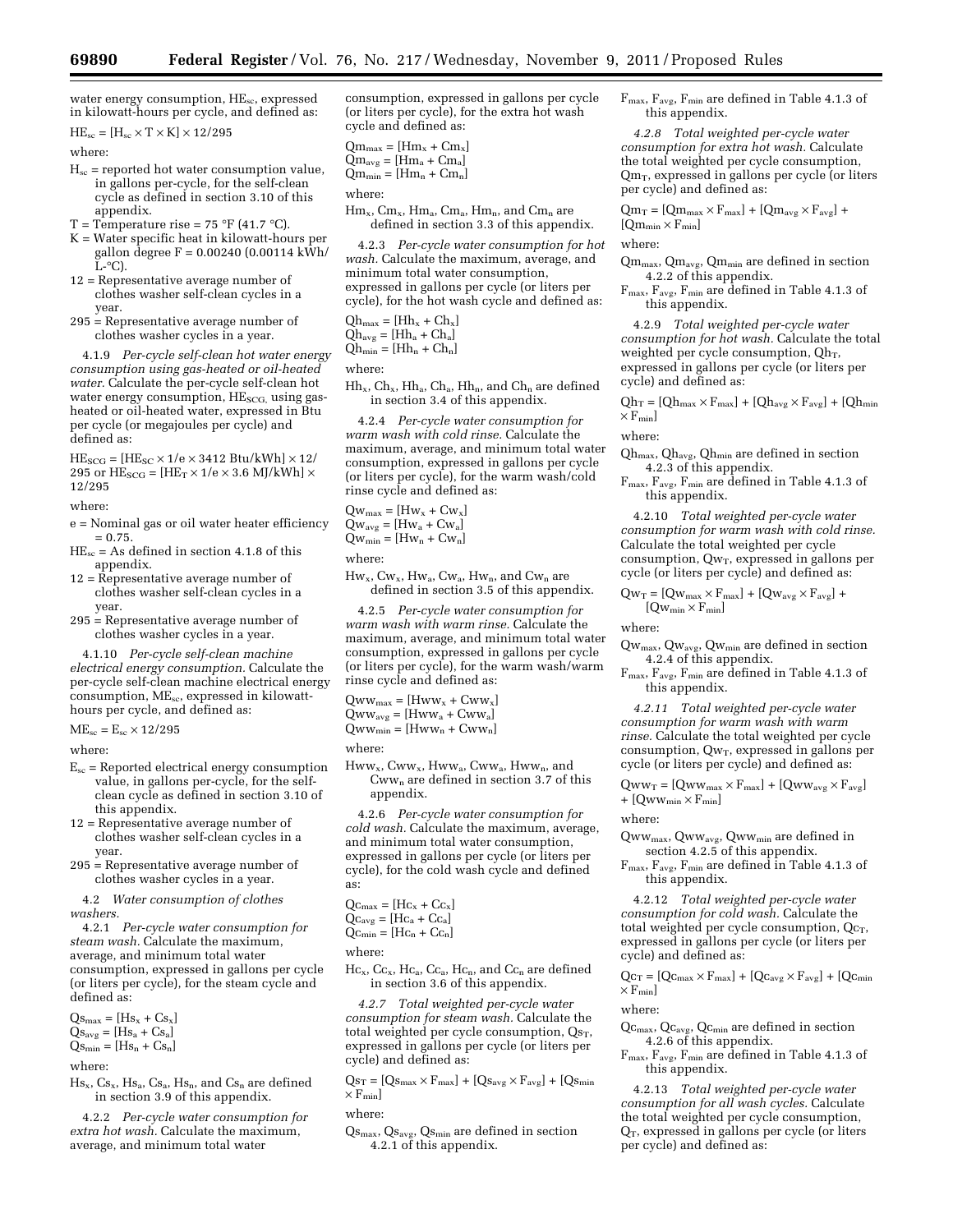$Q_T = [Qs_T \times TUF_s] + [Qm_T \times TUF_m] + [Qh_T]$  $\times TUF_h] + [Qw_T \times TUF_w] + [Qww_T \times TUF_{ww}]$ +  $[Qc_T \times TUF_c]$ 

#### where:

- $Qs_T$ ,  $Qm_T$ ,  $Qh_T$ ,  $Qw_T$ ,  $Qww_T$ , and  $Qc_T$  are defined in sections 4.2.7 through 4.2.12 of this appendix.
- TUF<sub>s</sub>, TUF<sub>m</sub>, TUF<sub>h</sub>, TUF<sub>w</sub>, TUF<sub>ww</sub>, and TUF<sub>c</sub> are defined in Table 4.1.1 of this appendix.

4.2.14 *Per-cycle self-clean water consumption.* Calculate the total per-cycle self-clean water consumption,  $Q_{sc}$ , in gallons per cycle (or liters per cycle) and defined as:

 $Q_{\rm sc} = [H_{\rm sc} + C_{\rm sc}] \times 12/295$ 

#### where:

- $H_{sc}$  = As defined in section 3.10 of this appendix.
- $C_{\text{sc}} = \overrightarrow{As}$  defined in 3.10 of this appendix. 12 = Representative average number of

clothes washer self-clean cycles in a year.

295 = Representative average number of clothes washer cycles in a year.

4.2.15 *Water consumption factor.*  Calculate the water consumption factor, WCF, expressed in gallons per cycle per cubic feet (or liter per cycle per liter), as:  $WCF = Qc_T/C$ 

#### where:

 $Qc_T$  = As defined in section 4.2.12 of this appendix.

C = As defined in section 3.1.5 of this appendix.

4.2.16 *Integrated water consumption factor.* Calculate the integrated water consumption factor, IWF, expressed in gallons per cycle per cubic feet (or liter per cycle per liter), as:

 $IWF = [Q_T + Q_{sc}] / C$ 

where:

- $Q_T$  = As defined in section 4.2.13 of this appendix.
- $Q_{\rm sc} = \overline{As}$  defined in section 4.2.14 of this appendix.
- $C = As$  defined in section 3.1.5 of this appendix.

4.3 *Per-cycle energy consumption for removal of moisture from test load.* Calculate the per-cycle energy required to remove the moisture of the test load,  $D<sub>E</sub>$ , expressed in kilowatt-hours per cycle and defined as:

 $D_E = [(F_{max} \times Maximum \text{ test load weight}) +$  $(F_{avg} \times Average$  test load weight) +  $(F_{min} \times$ Minimum test load weight)]  $\times$  (RMC–4%)  $\times$  $(DEF) \times (DUF)$ 

where:

- $F_{\text{max}}$ ,  $F_{\text{avg}}$ , and  $F_{\text{min}}$  are as defined in Table 4.1.3 of this appendix
- Maximum, average, and minimum test load weights are as defined in Table 5.1 of this appendix.
- RMC = As defined in section 3.8.2.5, 3.8.3.3, or 3.8.4 of this appendix.
- DEF = Nominal energy required for a clothes dryer to remove moisture from clothes = 0.5 kWh/lb (1.1 kWh/kg).
- DUF = Dryer usage factor, percentage of washer loads dried in a clothes dryer = 0.91.

4.4 *Per-cycle combined low-power mode energy consumption.* Calculate the clothes washer combined low-power mode energy consumption per cycle,  $E<sub>TLP</sub>$ , expressed in kilowatt-hours per cycle and defined as:

 $E_{\text{TLP}} = [(P_{ia} \times S_{ia}) + (P_o \times S_o)] \times K_p / 295$ where:

- $P_{ia}$  = Washer inactive mode power, in watts, as defined in section 3.11.1 of this appendix for clothes washers capable of operating in inactive mode; otherwise,  $P_{ia} = 0.$
- $P<sub>o</sub>$  = Washer off mode power, in watts, as defined in section 3.11.2 of this appendix for clothes washers capable of operating in off mode; otherwise,  $P_0 = 0$ .
- $S_{ia}$  = Annual hours in inactive mode as defined as  $S_{oi}$  if no off mode is possible,  $[S_{oi}/2]$  if both inactive mode and off mode are possible, and 0 if no inactive mode is possible.
- $S<sub>o</sub>$  = Annual hours in off mode as defined as  $S_{oi}$  if no inactive mode is possible,  $[S_{oi}/]$ 2] if both inactive mode and off mode are possible, and 0 if no off mode is possible.
- $S_{oi} =$  Combined annual hours for off and inactive mode = 8,465.

#### TABLE 5.1—TEST LOAD SIZES

- $K_p$  = Conversion factor of watt-hours to kilowatt-hours = 0.001.
- 295 = Representative average number of clothes washer cycles in a year.

4.5 *Per-cycle self-clean energy consumption.* Calculate the clothes washer self-clean energy per cycle, E<sub>TSC</sub>, expressed in kilowatt-hours per cycle and defined as:

 $E_{TSC} = HE_{sc} + ME_{sc}$ 

where:

- $HE_{sc}$  = As defined in section 4.1.8 of this appendix.
- $ME<sub>sc</sub> = As defined in section 4.1.10 of this$ appendix.

4.6 *Modified energy factor.* Calculate the modified energy factor, MEF, expressed in cubic feet per kilowatt-hour per cycle (or liters per kilowatt-hour per cycle) and defined as:

 $\text{MEF} = \text{C}/(\text{E}_{\text{TE}} + \text{D}_{\text{E}})$ 

#### where:

- $C = As defined in section 3.1.5 of this$ appendix.
- $E_{TE}$  = As defined in section 4.1.7 of this appendix.
- $D<sub>E</sub> = \overline{As}$  defined in section 4.3 of this appendix.

4.7 *Integrated modified energy factor.*  Calculate the integrated modified energy factor, IMEF, expressed in cubic feet per kilowatt-hour per cycle (or liters per kilowatt-hour per cycle) and defined as:

 $IMEF = C/(E_{TE} + D_E + E_{TLP} + E_{TSC})$ 

#### where:

- C = As defined in section 3.1.5 of this appendix.
- $E_{TE}$  = As defined in section 4.1.7 of this appendix.
- $D<sub>E</sub>$  = As defined in section 4.3 of this appendix.
- $E_{\text{TLP}} = As$  defined in section 4.4 of this appendix.
- $E_{TSC}$  = As defined in section 4.5 of this appendix.

#### **5. Test Loads**

Container volume **Minimum load** Maximum load **Maximum load** Average load cu. ft. ≥ < liter  $\ge$   $\lt$  lb kg lb kg lb kg lb kg 0–0.8 ........................... 0–22.7 3.00 1.36 3.00 1.36 3.00 1.36 0.80–0.90 .................... 22.7–25.5 3.00 1.36 3.50 1.59 3.25 1.47 0.90–1.00 .................... 25.5–28.3 3.00 1.36 3.90 1.77 3.45 1.56  $\begin{array}{|c|c|c|c|c|c|c|c|} \hline 1.00–1.10 & \ldots & \ldots & \ldots & \ldots & \ 1.10–1.20 & \ldots & \ldots & \ldots & \ldots & \ldots & \mathbf{31.1-34.0} & \mathbf{3.00} & \mathbf{3.05} & \mathbf{3.36} \ \hline \end{array}$  $1.10-1.20$  ...................... 31.1–34.0 3.00 3.00 1.36 4.70 2.13 3.85 1.75 3.85 1.75 3.85 1.75 3.85 1.75  $\begin{array}{cccccccccc} 1.20–1.30 & \ldots & \ldots & \ldots & \ldots & \vdots & 34.0–36.8 & & & 3.00 & & & 1.36 & & & 5.10 & & & 2.31 & & 4.05 & & & 1.84 \ 1.30–1.40 & \ldots & \ldots & \ldots & \ldots & & 36.8–39.6 & & & 3.00 & & & 1.36 & & & 5.50 & & & 2.49 & & & 4.25 & & & 1.93 \end{array}$ 1.30–1.40 .....................  $1.40-1.50$  ............................ 39.6–42.5 3.00 3.00  $1.36$  3.00  $2.68$   $4.45$   $4.70$   $4.70$   $4.70$ 1.50–1.60 .................... 42.5–45.3 3.00 1.36 6.40 2.90 4.70 2.13 1.60–1.70 .................... 45.3–48.1 3.00 1.36 6.80 3.08 4.90 2.22 1.70–1.80 .................... 1.80–1.90 .................... 51.0–53.8 3.00 1.36 7.60 3.45 5.30 2.4 1.90–2.00 .................... 53.8–56.6 3.00 1.36 8.00 3.63 5.50 2.49  $2.00-2.10$  ...................... | 56.6–59.5 | 3.00 | 1.36 8.40 3.81 5.70 | 2.59  $2.10\text{--}2.20$  ....................... | 59.5–62.3 | 3.00 | 1.36 | 8.80 | 3.99 | 5.90 | 2.68 2.20–2.30 .................... 62.3–65.1 3.00 1.36 9.20 4.17 6.10 2.77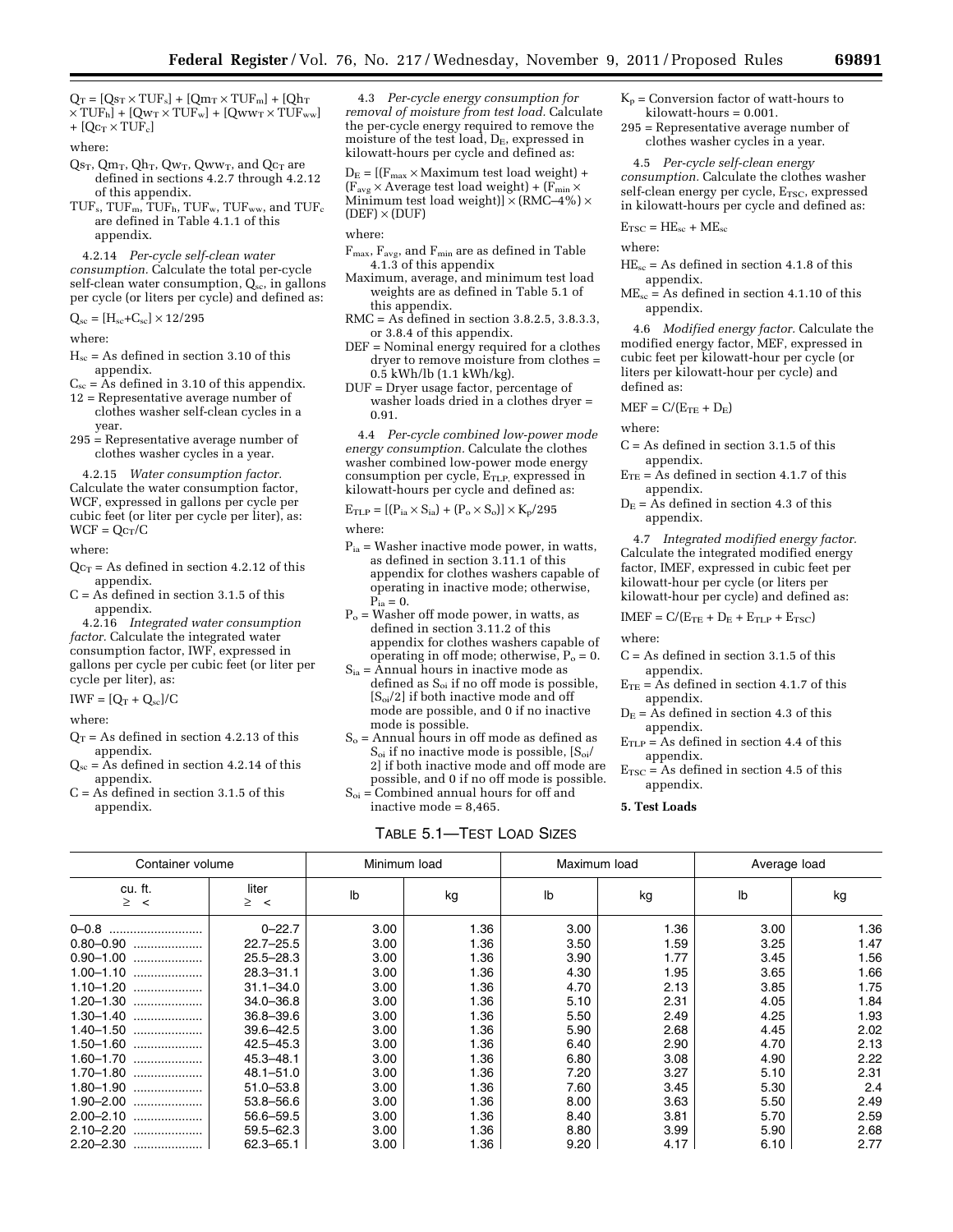|                     | Container volume  |      | Minimum load |       | Maximum load | Average load |      |  |
|---------------------|-------------------|------|--------------|-------|--------------|--------------|------|--|
| cu. ft.<br>$\geq$ < | liter<br>$\geq$ < | Ib   | kg           | Ib    | kg           | Ib           | kg   |  |
| $2.30 - 2.40$       | $65.1 - 68.0$     | 3.00 | 1.36         | 9.60  | 4.35         | 6.30         | 2.86 |  |
| $2.40 - 2.50$       | 68.0-70.8         | 3.00 | 1.36         | 10.00 | 4.54         | 6.50         | 2.95 |  |
| $2.50 - 2.60$       | 70.8-73.6         | 3.00 | 1.36         | 10.50 | 4.76         | 6.75         | 3.06 |  |
| 2.60-2.70           | 73.6-76.5         | 3.00 | 1.36         | 10.90 | 4.94         | 6.95         | 3.15 |  |
| $2.70 - 2.80$       | 76.5-79.3         | 3.00 | 1.36         | 11.30 | 5.13         | 7.15         | 3.24 |  |
| 2.80-2.90           | $79.3 - 82.1$     | 3.00 | 1.36         | 11.70 | 5.31         | 7.35         | 3.33 |  |
| $2.90 - 3.00$       | $82.1 - 85.0$     | 3.00 | 1.36         | 12.10 | 5.49         | 7.55         | 3.42 |  |
| $3.00 - 3.10$       | 85.0-87.8         | 3.00 | 1.36         | 12.50 | 5.67         | 7.75         | 3.52 |  |
| $3.10 - 3.20$       | 87.8-90.6         | 3.00 | 1.36         | 12.90 | 5.85         | 7.95         | 3.61 |  |
| $3.20 - 3.30$       | $90.6 - 93.4$     | 3.00 | 1.36         | 13.30 | 6.03         | 8.15         | 3.7  |  |
| $3.30 - 3.40$       | 93.4-96.3         | 3.00 | 1.36         | 13.70 | 6.21         | 8.35         | 3.79 |  |
| $3.40 - 3.50$       | $96.3 - 99.1$     | 3.00 | 1.36         | 14.10 | 6.40         | 8.55         | 3.88 |  |
| $3.50 - 3.60$       | $99.1 - 101.9$    | 3.00 | 1.36         | 14.60 | 6.62         | 8.80         | 3.99 |  |
| $3.60 - 3.70$       | 101.9-104.8       | 3.00 | 1.36         | 15.00 | 6.80         | 9.00         | 4.08 |  |
| $3.70 - 3.80$       | 104.8-107.6       | 3.00 | 1.36         | 15.40 | 6.99         | 9.20         | 4.17 |  |
| $3.80 - 3.90$       | 107.6-110.4       | 3.00 | 1.36         | 15.80 | 7.16         | 9.40         | 4.26 |  |
| $3.90 - 4.00$       | 110.4-113.3       | 3.00 | 1.36         | 16.20 | 7.34         | 9.60         | 4.35 |  |
| $4.00 - 4.10$       | 113.3-116.1       | 3.00 | 1.36         | 16.60 | 7.53         | 9.80         | 4.45 |  |
|                     | 116.1-118.9       | 3.00 | 1.36         | 17.00 | 7.72         | 10.00        | 4.54 |  |
| 4.20-4.30           | 118.9-121.8       | 3.00 | 1.36         | 17.40 | 7.90         | 10.20        | 4.63 |  |
| 4.30–4.40           | 121.8-124.6       | 3.00 | 1.36         | 17.80 | 8.09         | 10.40        | 4.72 |  |
| 4.40-4.50           | 124.6-127.4       | 3.00 | 1.36         | 18.20 | 8.27         | 10.60        | 4.82 |  |
| 4.50-4.60           | 127.4-130.3       | 3.00 | 1.36         | 18.70 | 8.46         | 10.85        | 4.91 |  |
| 4.60-4.70           | 130.3-133.1       | 3.00 | 1.36         | 19.10 | 8.65         | 11.05        | 5.00 |  |
| 4.70-4.80           | 133.1-135.9       | 3.00 | 1.36         | 19.50 | 8.83         | 11.25        | 5.10 |  |
| 4.80-4.90           | 135.9-138.8       | 3.00 | 1.36         | 19.90 | 9.02         | 11.45        | 5.19 |  |
| $4.90 - 5.00$<br>.  | 138.8-141.6       | 3.00 | 1.36         | 20.30 | 9.20         | 11.65        | 5.28 |  |
| $5.00 - 5.10$       | 141.6-144.4       | 3.00 | 1.36         | 20.70 | 9.39         | 11.85        | 5.38 |  |
| 5.10-5.20           | 144.4-147.2       | 3.00 | 1.36         | 21.10 | 9.58         | 12.05        | 5.47 |  |
| 5.20 - 5.30         | 147.2-150.1       | 3.00 | 1.36         | 21.50 | 9.76         | 12.25        | 5.56 |  |
| $5.30 - 5.40$<br>.  | 150.1-152.9       | 3.00 | 1.36         | 21.90 | 9.95         | 12.45        | 5.65 |  |
| 5.40-5.50           | 152.9-155.7       | 3.00 | 1.36         | 22.30 | 10.13        | 12.65        | 5.75 |  |
| 5.50-5.60           | 155.7-158.6       | 3.00 | 1.36         | 22.80 | 10.32        | 12.90        | 5.84 |  |
| $5.60 - 5.70$       | 158.6-161.4       | 3.00 | 1.36         | 23.20 | 10.51        | 13.10        | 5.93 |  |
| $5.70 - 5.80$       | 161.4-164.2       | 3.00 | 1.36         | 23.60 | 10.69        | 13.30        | 6.03 |  |
| $5.80 - 5.90$<br>.  | 164.2-167.1       | 3.00 | 1.36         | 24.00 | 10.88        | 13.50        | 6.12 |  |
| $5.90 - 6.00$       | 167.1-169.9       | 3.00 | 1.36         | 24.40 | 11.06        | 13.70        | 6.21 |  |

**Notes:** (1) All test load weights are bone dry weights.

(2) Allowable tolerance on the test load weights are  $\pm$  0.10 lbs (0.05 kg).

# **6. Waivers and Field Testing**

6.1 *Waivers and Field Testing for Nonconventional Clothes Washers.*  Manufacturers of nonconventional clothes washers, such as clothes washers with adaptive control systems, must submit a petition for waiver pursuant to 10 CFR 430.27 to establish an acceptable test procedure for that clothes washer if the washer cannot be tested pursuant to the DOE test procedure or the DOE test procedure yields results that are so unrepresentative of the clothes washer's true energy consumption characteristics as to provide materially inaccurate comparative data. In such cases, field testing may be appropriate for establishing an acceptable test procedure. The following are guidelines for field testing which may be used by manufacturers in support of petitions for waiver. These guidelines are not mandatory and the Department may determine that they do not apply to a particular model. Depending upon a manufacturer's approach for conducting field testing, additional data may be required. Manufacturers are encouraged to communicate with the Department prior to

the commencement of field tests which may be used to support a petition for waiver. Section 6.3 of this appendix provides an example of field testing for a clothes washer with an adaptive water fill control system. Other features, such as the use of various spin speed selections, could be the subject of field tests.

6.2 *Nonconventional Wash System Energy Consumption Test.* The field test may consist of a minimum of 10 of the nonconventional clothes washers (''test clothes washers'') and 10 clothes washers already being distributed in commerce (''base clothes washers''). The tests should include a minimum of 50 energy test cycles per clothes washer. The test clothes washers and base clothes washers should be identical in construction except for the controls or systems being tested. Equal numbers of both the test clothes washer and the base clothes washer should be tested simultaneously in comparable settings to minimize seasonal or consumer laundering conditions or variations. The clothes washers should be monitored in such a way as to accurately record the total energy consumption per cycle. At a minimum, the following should

be measured and recorded throughout the test period for each clothes washer: Hot water usage in gallons (or liters), electrical energy usage in kilowatt-hours, and the cycles of usage.

The field test results would be used to determine the best method to correlate the rating of the test clothes washer to the rating of the base clothes washer. If the base clothes washer is rated at A kWh per year, but field tests at B kWh per year, and the test clothes washer field tests at D kWh per year, the test unit would be rated as follows:

#### $A \times (D/B) = G$  kWh per year

6.3 *Adaptive water fill control system field test.* Section 3.2.3.1 of this appendix defines the test method for measuring energy consumption for clothes washers which incorporate control systems having both adaptive and alternate cycle selections. Energy consumption calculated by the method defined in section 3.2.3.1 of this appendix assumes the adaptive cycle will be used 50 percent of the time. This section can be used to develop field test data in support of a petition for waiver when it is believed that the adaptive cycle will be used more